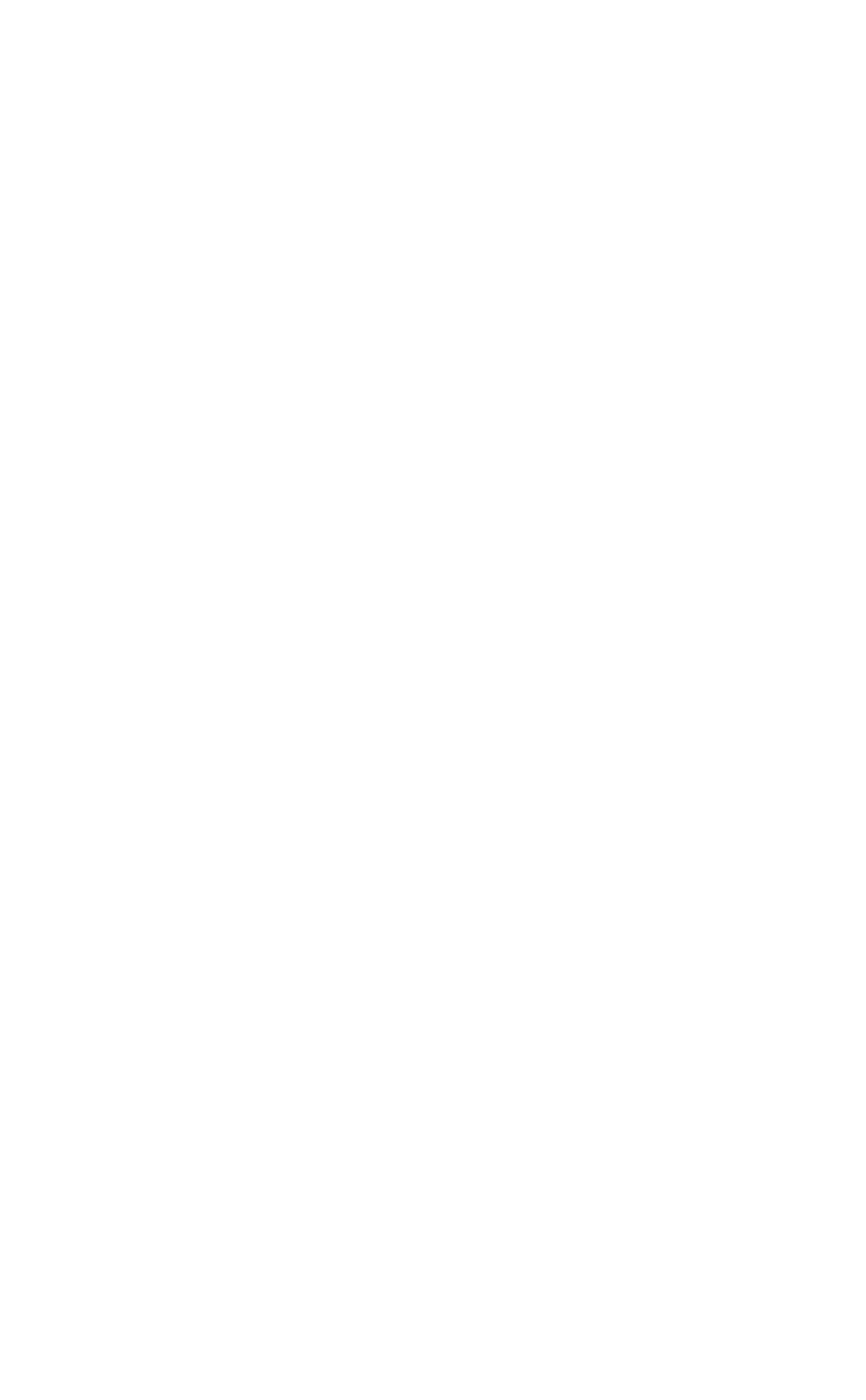## TABLE OF CONTENTS

ARTICLE I - OFFICES Section 1.1 Registered Office Section 1.2 Business Offices

ARTICLE II - PURPOSE Section 2.1 General

ARTICLE III - ORGANIZATION

Section 3.1 Organization

ARTICLE IV - FISCAL YEAR

Section 4.1 Fiscal Year

ARTICLE V - MEMBERS

Section 5.1 Members

Section 5.2 Active Member

Section 5.3 Inactive Member

Section 5.4 One Vote

Section 5.5 Dues

Section 5.6 Dues Payable

Section 5. 7 Membership Rights

Section 5.8 Voting

Section 5.9 Proxies

Section 5.10 Notice of Meeting

Section 5.11 Annual Meeting

Section 5.12 Special Meetings

Section 5.13 Quorum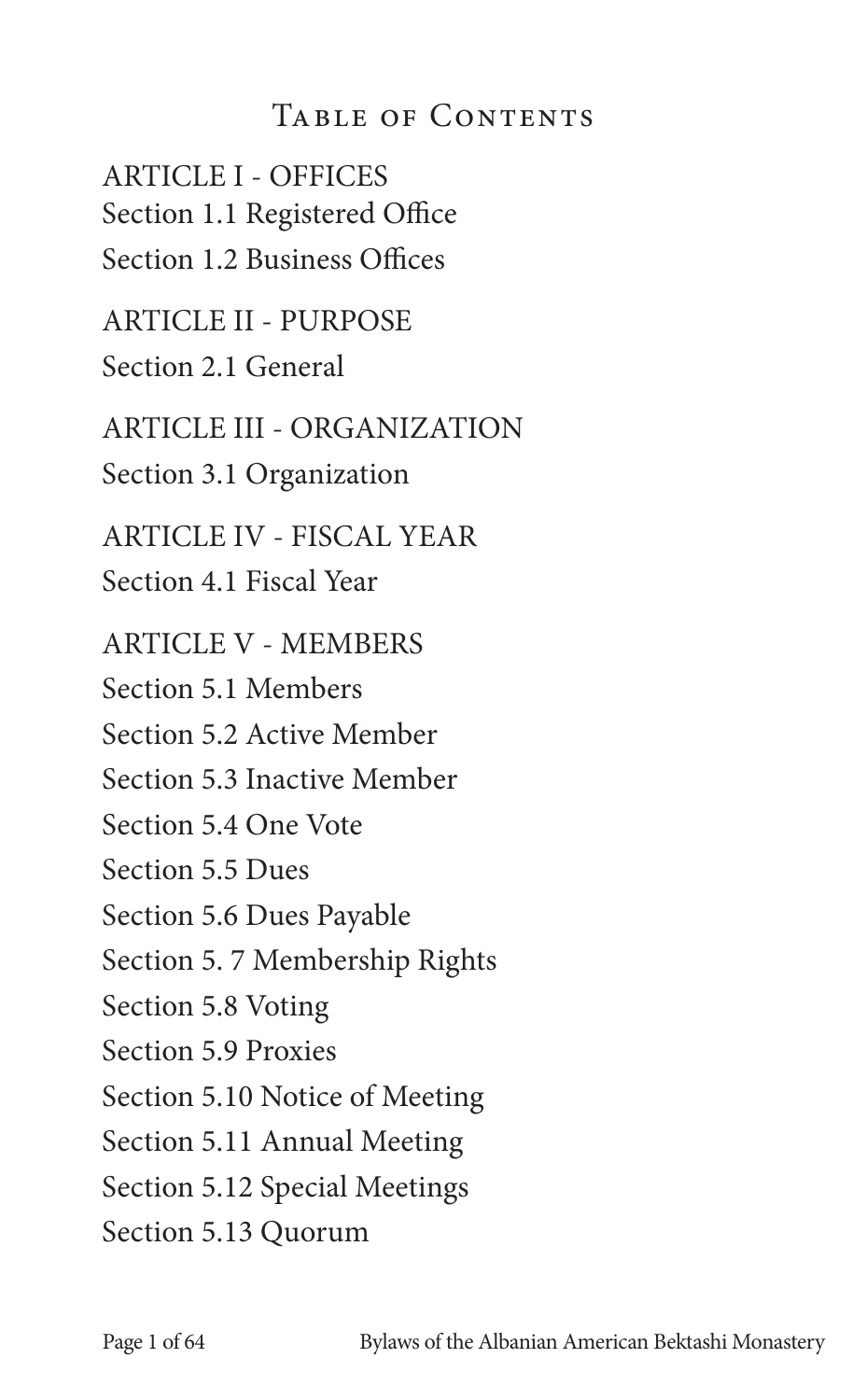ARTICLE VI - CLERGY

Section 6.1 Election of Clergy

Section 6.2 Dismissal of Clergy

Section 6.3 Religious Hierarchy

Section 6.4 Governance

ARTICLE VII - BOARD OF COMMISSIONERS

Section 7.1 Function

Section 7.2 Number of Board Members

Section 7.3 Elections

Section 7.4 Terms

Section 7.5 Term Limits

Section 7.6 Resignation

Section 7.7 Removal

Section 7.8 Vacancy

Section 7.9 Regular Meetings

Section 7.10 Special Meetings

Section 7.11 Board Quorum

Section 7.12 Voting

Section 7.13 Compensation of Board members

Section 7.14 Action by Written Consent

Section 7.15 Conference by Telephone

Section 7.16 Discharge of Duties

Section 7.17 Certain Transactions

ARTICLE VIII - OFFICERS

Section 8.1 Officers

Sections 8.2 Terms of Office

Bylaws of the Albanian American Bektashi Monastery Page 2 of 64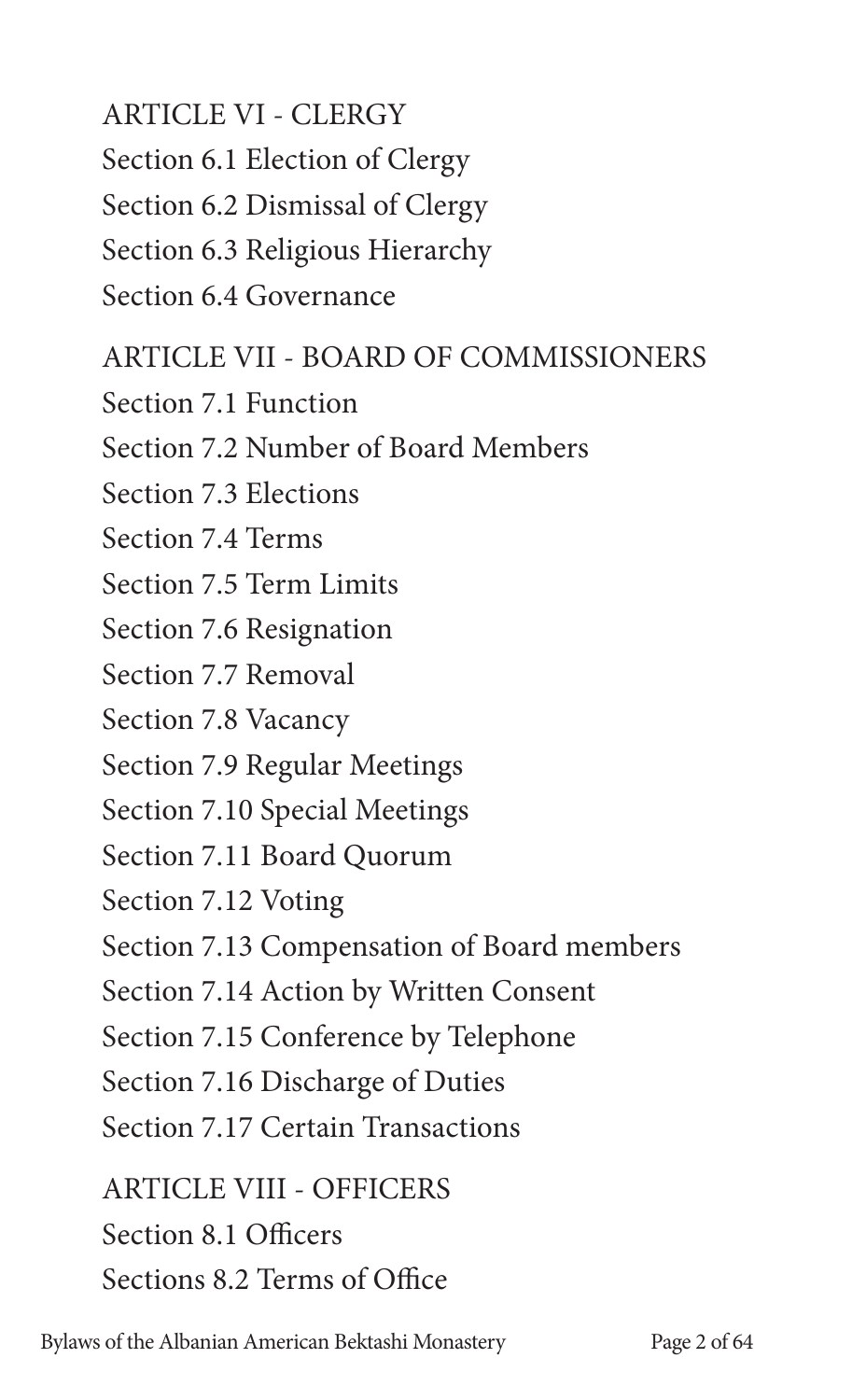- Section 8.3 Term Limits
- Section 8.4 The Chairman
- Section 8.5 Vice-Chairman
- Section 8.6 Secretary
- Section 8.7 Treasurer
- Section 8.8 Giving of Bond by Officers
- Section 8.9 Resignation
- Section 8.10 Removal
- Section 8.11 Vacancy
- Section 8.12 Discharge of Duties; Reliance on Reports
- ARTICLE IX COMMITTEES
- Section 9.1 General
- Section 9.2 Powers
- Section 9.3 Rules for Committees
- Section 9.4 Standing Committees
- Section 9.5 Finance Committee
- Section 9.6 Nominating Committee
- Section 9.7 Communications Committee
- Section 9.8 Membership/Fundraising Committee
- Section 9.9 Clergy Election Committee
- ARTICLE X CONFLICT OF INTEREST
- Section 10.1 Policy
- Section 10.2 Definition
- Section 10.3 Procedures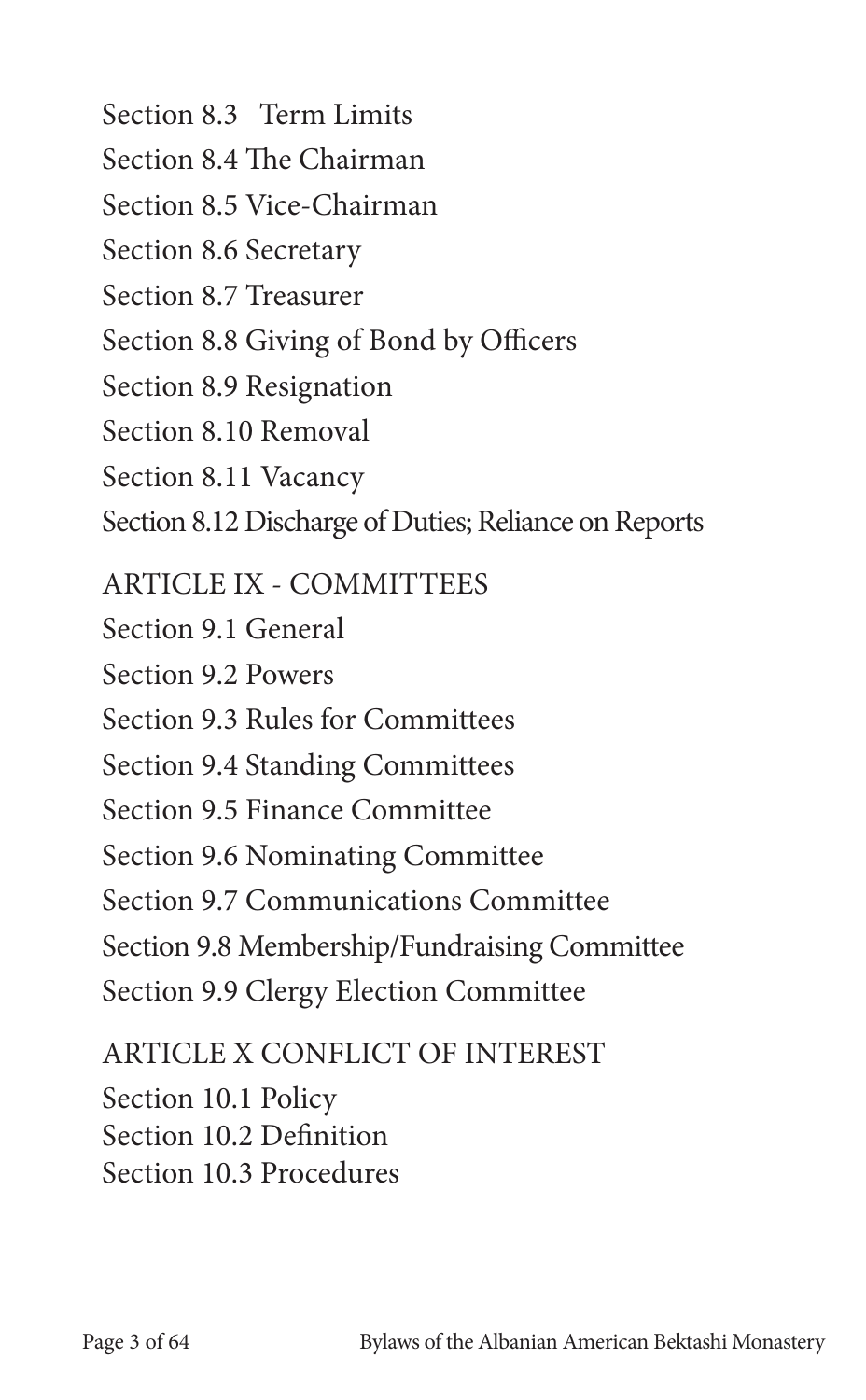## ARTICLE XI INDEMNIFICATION OF OFFICERS, COMMISSIONERS, EMPLOYEES, AND AGENTS

Section 11.1 Indemnification of Commissioners: Clams by Third parties

Section 11.2 Indemnification of Board Members:

Claims brought by or in the right of the Teqe

Section 11.3 indemnification against Expenses

Section 11.4 Approval of Indemnification

Section 11.5. Advancement of Expenses

Section 11.6 Partial Indemnification

Section 11.7 Indemnification of Employees and Agents

Section 11.8 Liability Insurance

Section 11.9 Severability

ARTICLE XII- MISCELLANEOUS PROVISIONS

Section 12.1 Contracts, Conveyances, Etc.

Section 12.2 Execution of Instruments

Section 12.3 Borrowing

Section 12.4 Deposits

Section 12.5 Method of Giving Notices

Section 12.6 Corporate Seal

Section 12.7 Headings and Parenthetical Insertions

Section 12.8 Conflict with Statute

Section 12.9 Teqe Records and Files

Section 12.10 Affiliations

Section 12.11 Political Activity

Section 12.12 Antiterrorism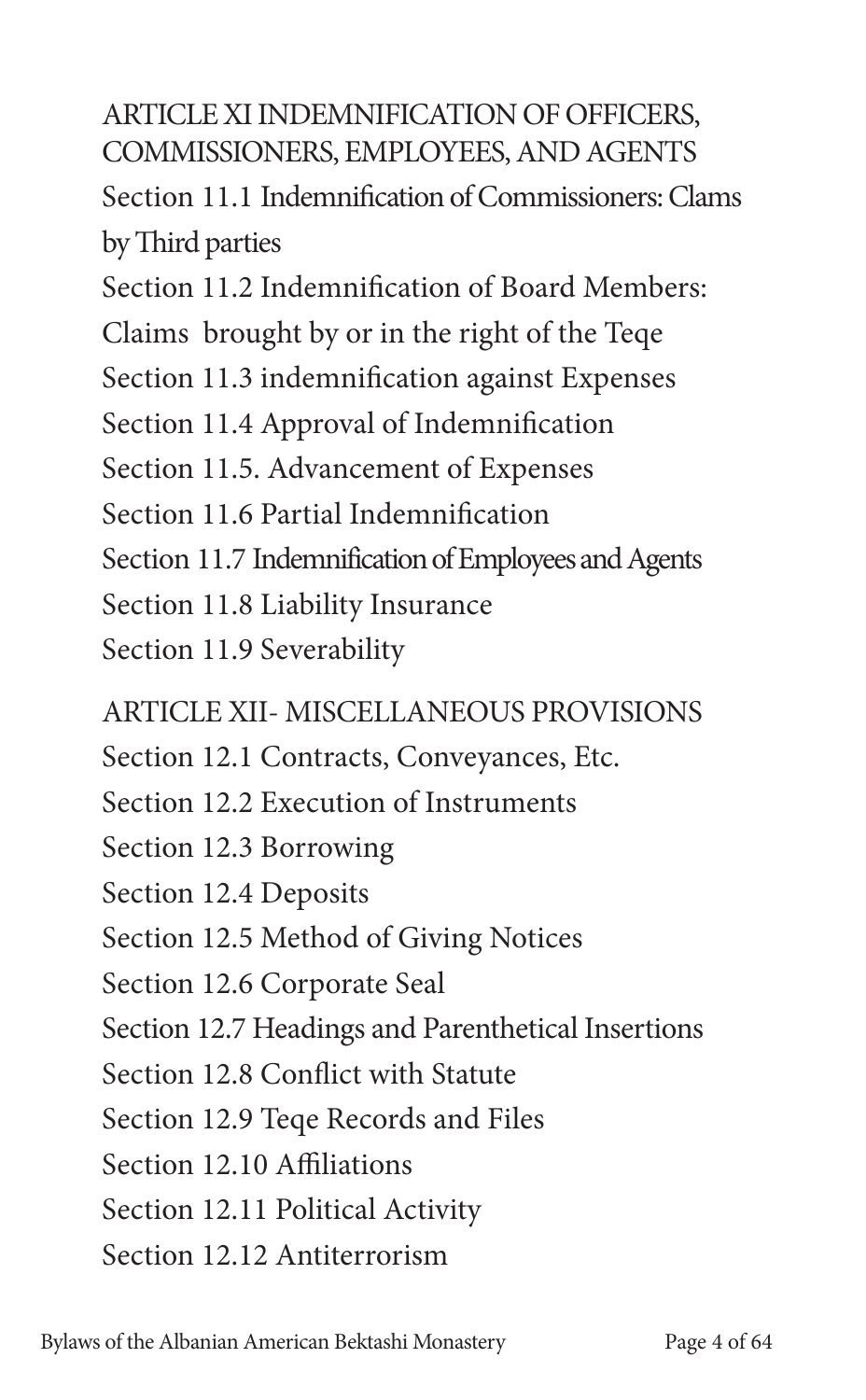Section 12.13 General Fund Section 12.14 Special Fund Section 12.15 Investing Section 12.16 Title Section 12.17 Real Property Section 12.17 Compensation of Clerics

ARTICLE XIII - DISSOLUTION & MERGER Section 13.1 Dissolution or Merger

ARTICLE XIV - AMENDMENTS AND ADDITIONS Section 14.1 Amendments Section 14.2 Rules and Regulations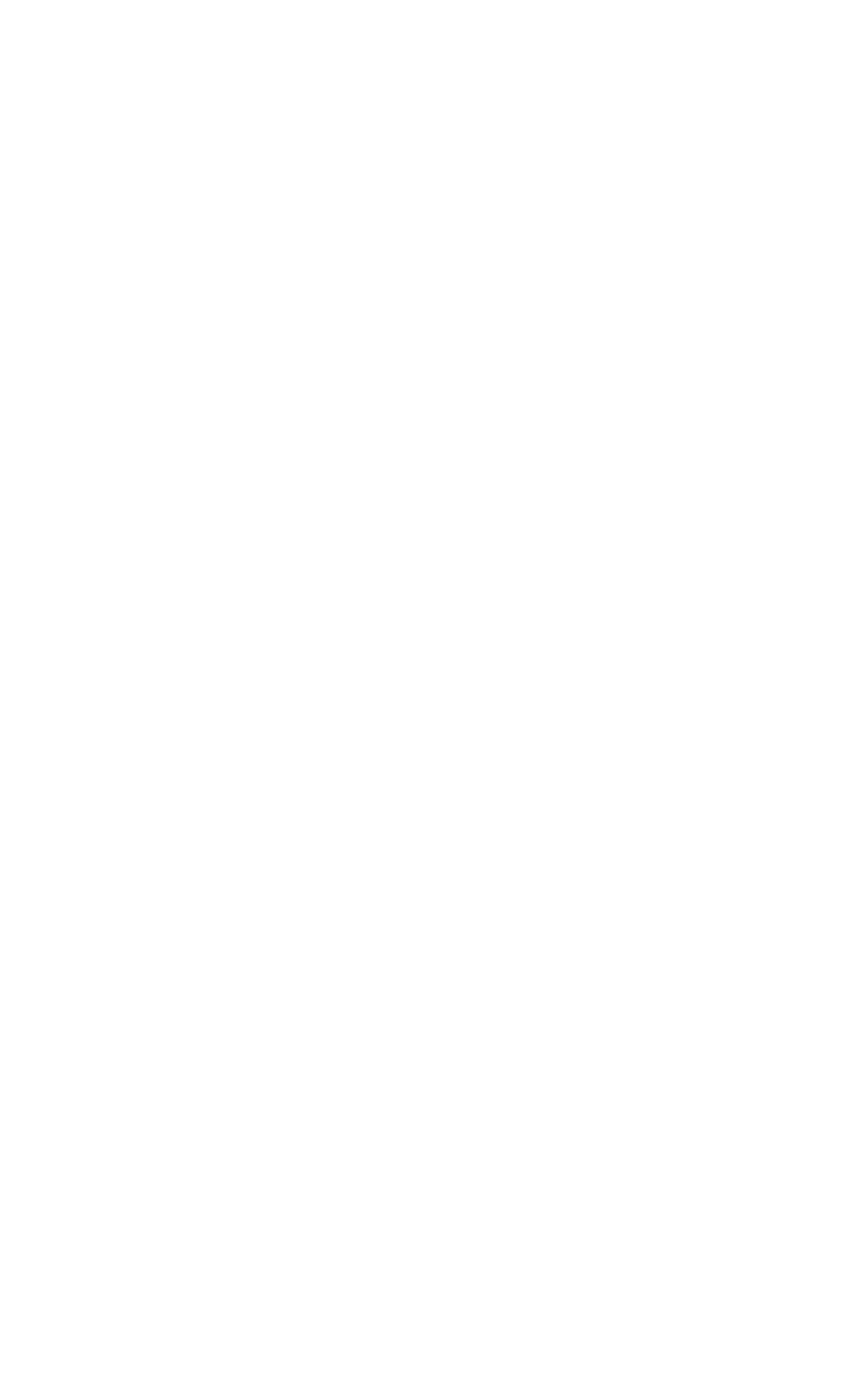The Albanian American Bektashi Monastery was established in 1954 for the purpose of worshiping God according to the Holy Qur'an and Bektashi spiritual tradition, encouraging and nurturing union with God among and between its members, facilitating and providing pastoral care, religious education, charitable aid, and social interaction for its members, reflecting Bektashi teachings and spirituality in words and deeds by sharing of love, compassion, and resources within neighboring communities and elsewhere, and defending and promoting Bektashism in America.

These bylaws are based on the original bylaws enacted by Baba Rexheb and the Teqe's first board of directors. Therefore, they can be, in a sense, considered sacred and cannot be altered without serious excuse. As a community, we must adhere to these bylaws to ensure the Teqe's fruitful functioning. Bektashism teaches that spiritual growth requires discipline, both in one's self and in the community. As we come together and work as one, we will come to know the One, whose presence is the goal of all mystics.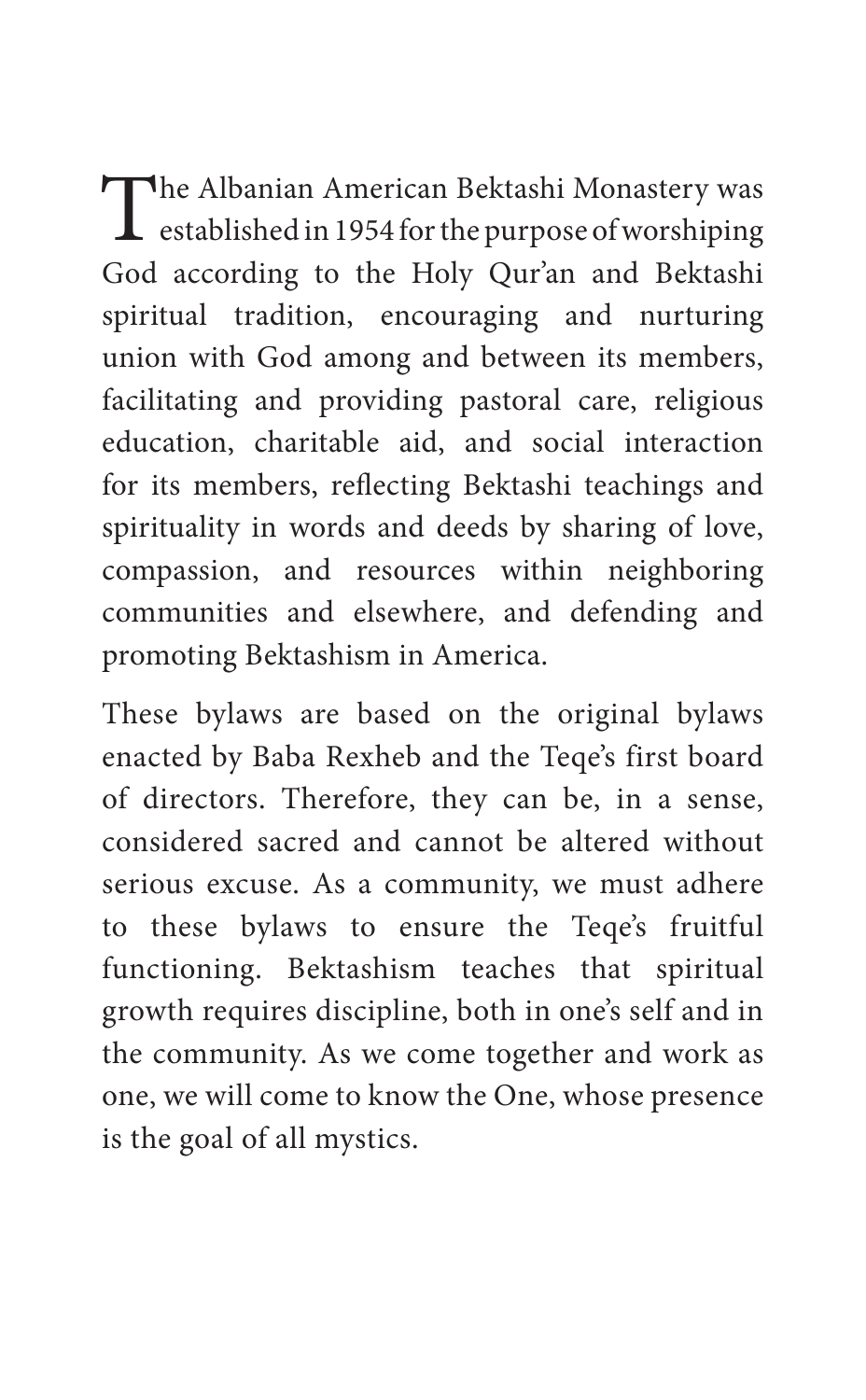Bylaws of the Albanian American Bektashi Monastery Page 6 of 64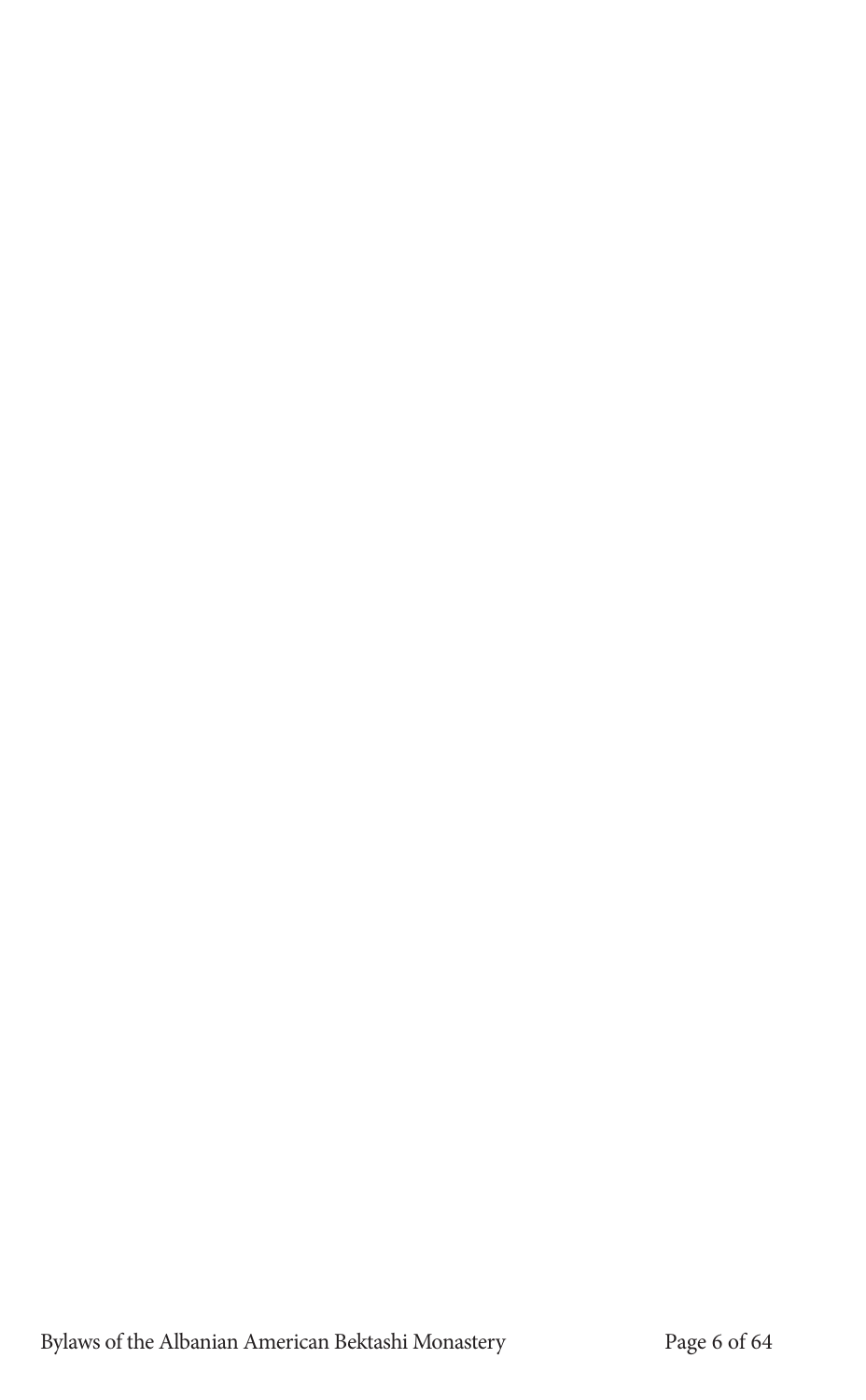## **Bylaws of**

# **The Albanıan American Bektashi Monastery of Taylor, Mıchıgan**

(A Michigan Nonprofit Ecclesiastical Corporation)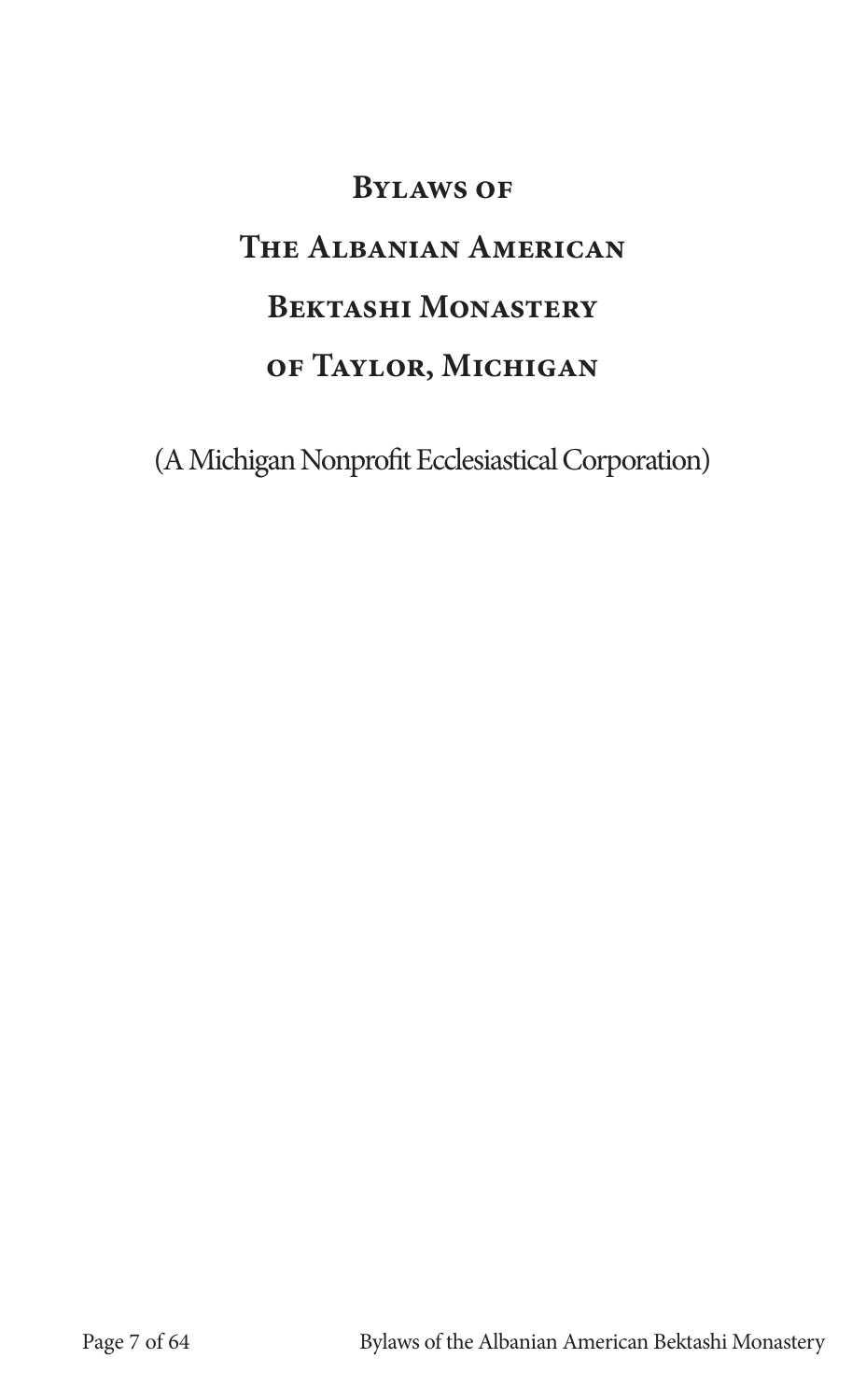Bylaws of the Albanian American Bektashi Monastery Page 8 of 64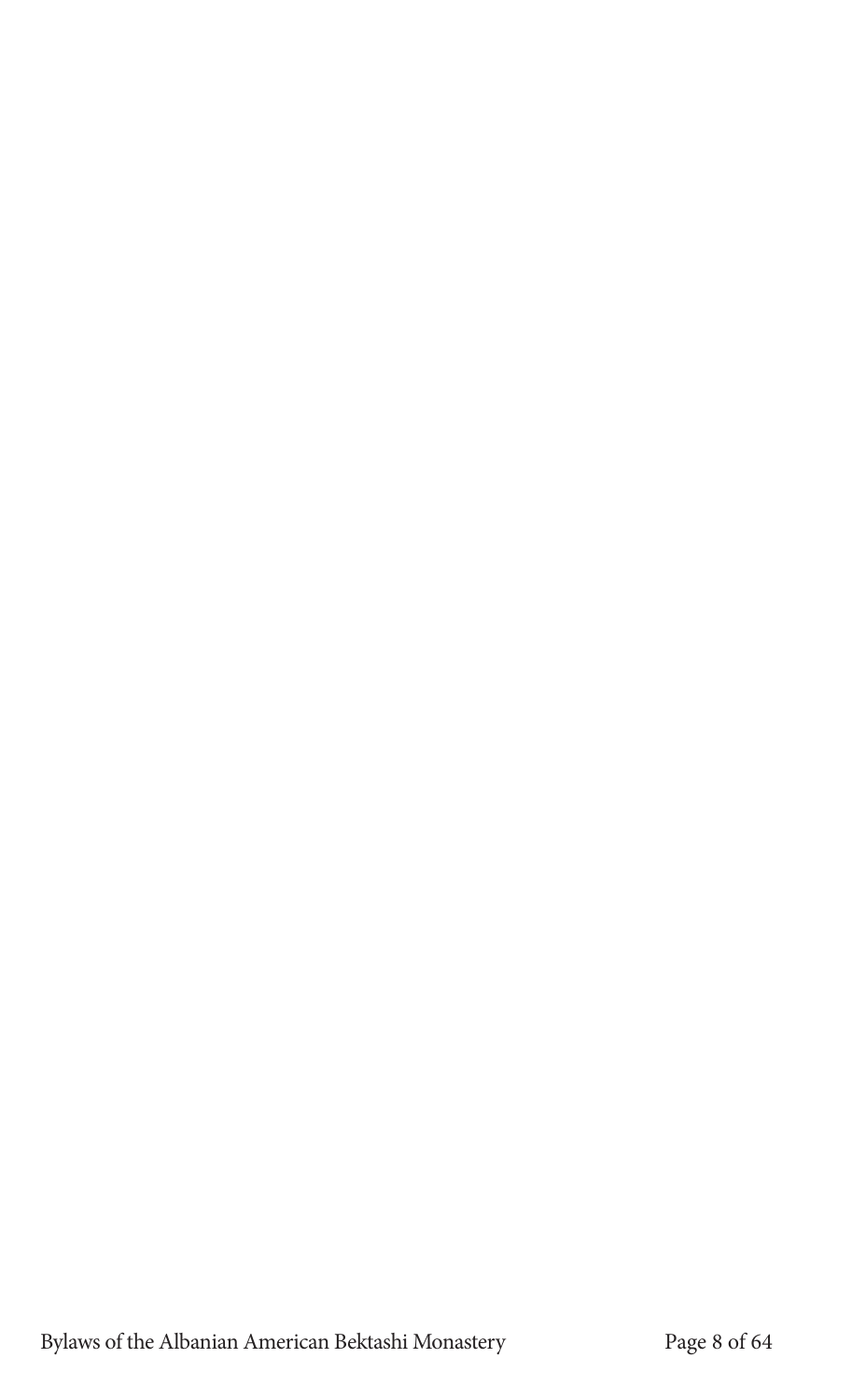## ARTICLE I - OFFICES

**Section 1.1 Registered Office.** The registered office of this corporation, the Albanian American Bektashi Monastery (hereafter referred to as "the Teqe"), shall be 21749 Northline Rd, Taylor, MI 48180, or such future property that may be owned or designated by the Board of Commissioners (hereafter referred to collectively as the "Board"). The Senior Cleric (as defined herein) shall serve as the Resident Agent.

**Section 1.2 Business Offices.** The Teqe may have business offices at such places as the Board may determine.

## ARTICLE II - PURPOSE

**Section 2.1 General.** The purpose of the Albanian American Bektashi Monastery is to maintain, spread and support its spiritual outlook, to teach morality and ethics, and to enact the principles and rites of the Bektashi order of Sufi Islam according to tradition and custom through sacred gatherings, sermons, and writing.

## ARTICLE III - ORGANIZATION

**Section 3.1 Organization.** The Albanian American Bektashi Monastery was organized under Act No. 327 of the Public Acts of 1931, as amended. It is a non-stock religious corporation organized on a membership basis. Currently, it acts under the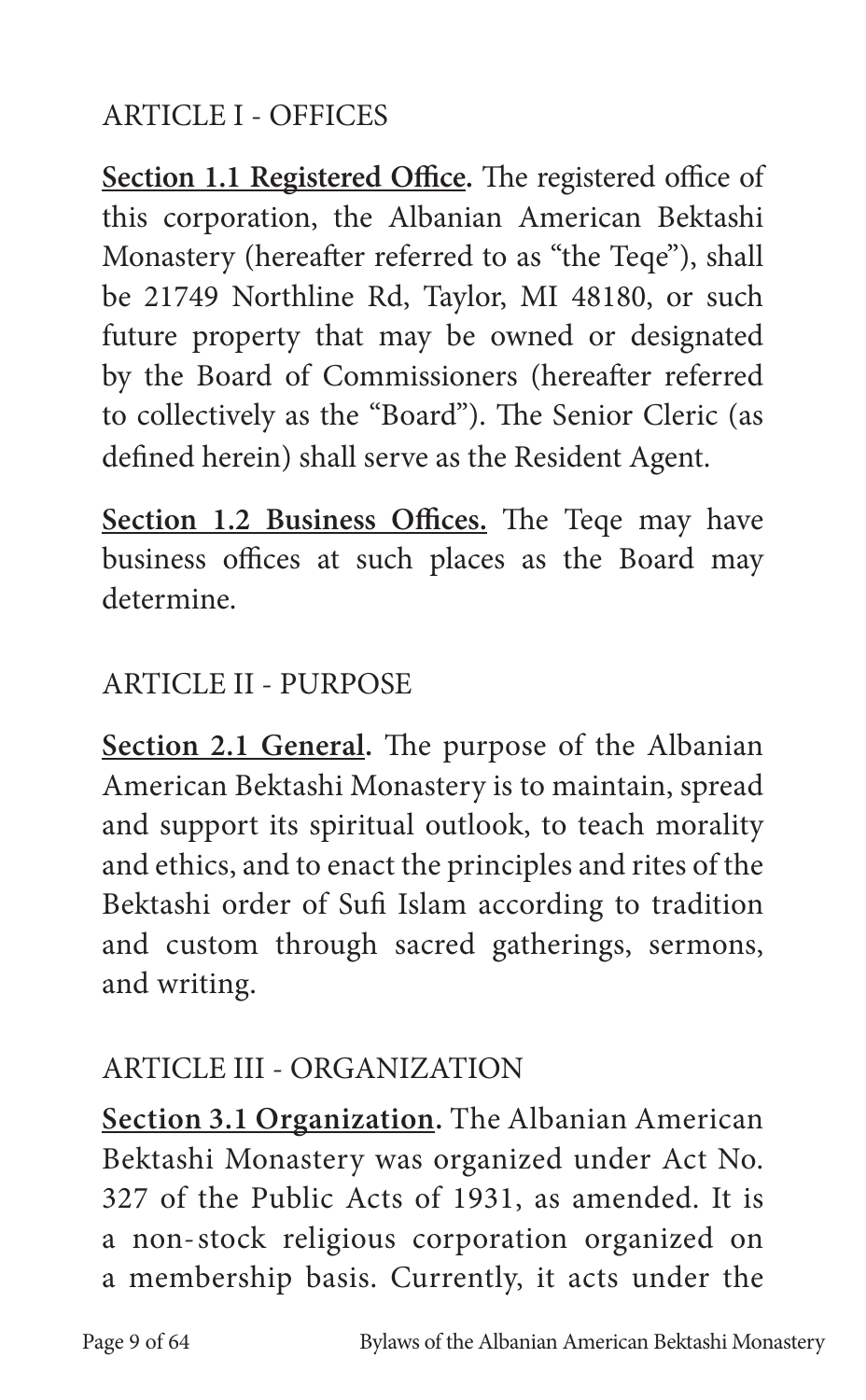Michigan Non-Profit Corporation Act, P.A. 162 of 1982, and any amendments to it and the Michigan General Corporation Act, P.A. 327 of 1931 ("Act").

## ARTICLE IV - FISCAL YEAR

**Section 4.1 Fiscal Year.** The fiscal year of the Albanian American Bektashi Monastery shall begin on January 1st of each year and end on December 31st.

## ARTICLE V - MEMBERSHIP

**Section 5.1 Members.** Any person interested in following and supporting the purposes of the Albanian American Bektashi Monastery shall be eligible for membership. Applicants shall submit their application for membership to the Board, subject to the provisions contained below. Upon approval of his, her, or their application, a person or persons shall become members upon payment of dues as set forth below. Applicants shall have their membership approved by the Senior Cleric.

**Section 5.2 Active Member.** Active Members shall consist of all persons twenty-one (21) years of age or older who, at the time of adoption of these bylaws, are members and all persons who shall hereafter unite with the Albanian American Bektashi Monastery by letter, by public profession or by reaffirmation of their faith in the teachings of Bektashism. They also shall subscribe to these bylaws by signing the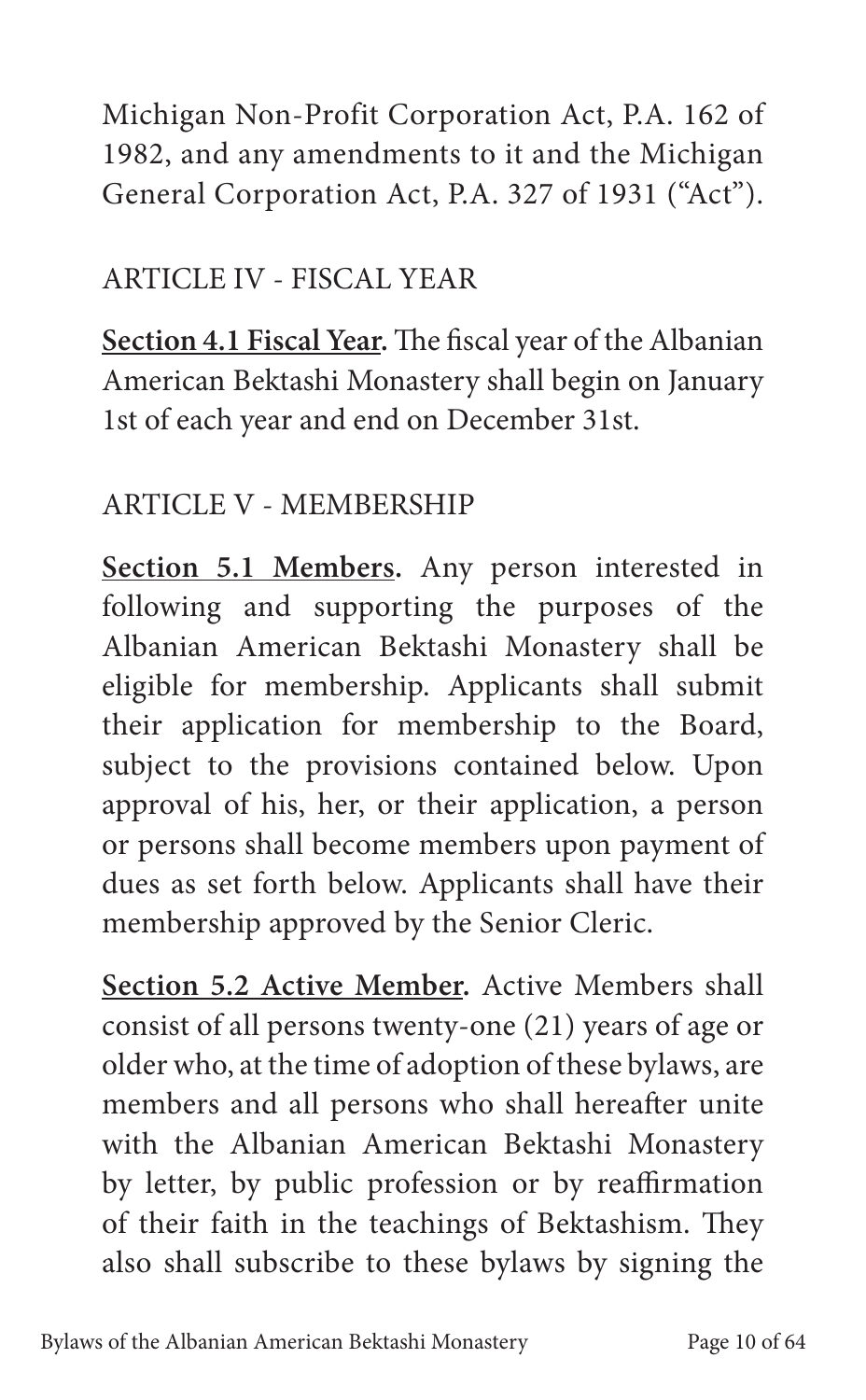Teqe Membership Register. As may be determined from time to time, membership dues must be paid a minimum of two (2) consecutive years in a row to be given voting rights.

**Section 5.3 Inactive Member.** At the Membership Committee's recommendation, a member shall be placed on the inactive member list if he or she has failed to pay dues to the Teqe for two (2) consecutive years. Before being placed on the inactive list, the Albanian American Bektashi Monastery, through the Membership Committee, shall attempt to notify the member of the impending action through personal contact or in writing. Persons on the inactive list shall not have the right to vote and shall not be counted in the Teqe's reported membership. They shall be removed from the Teqe's active member list, and all of the Teqe's mailing lists at his or her request. An alphabetical list of inactive members shall be maintained by the Teqe's secretary and the Teqe's office. Reinstatement as an active member must be voted by the Membership Committee by two-thirds (2/3) vote if the member is to be reinstated prior to the annual membership date (to be determined by Board).

**Section 5.4 One Vote.** A member shall be entitled to only one (1) vote.

**Section 5.5 Dues.** The annual dues for membership in the Albanian American Bektashi Monastery,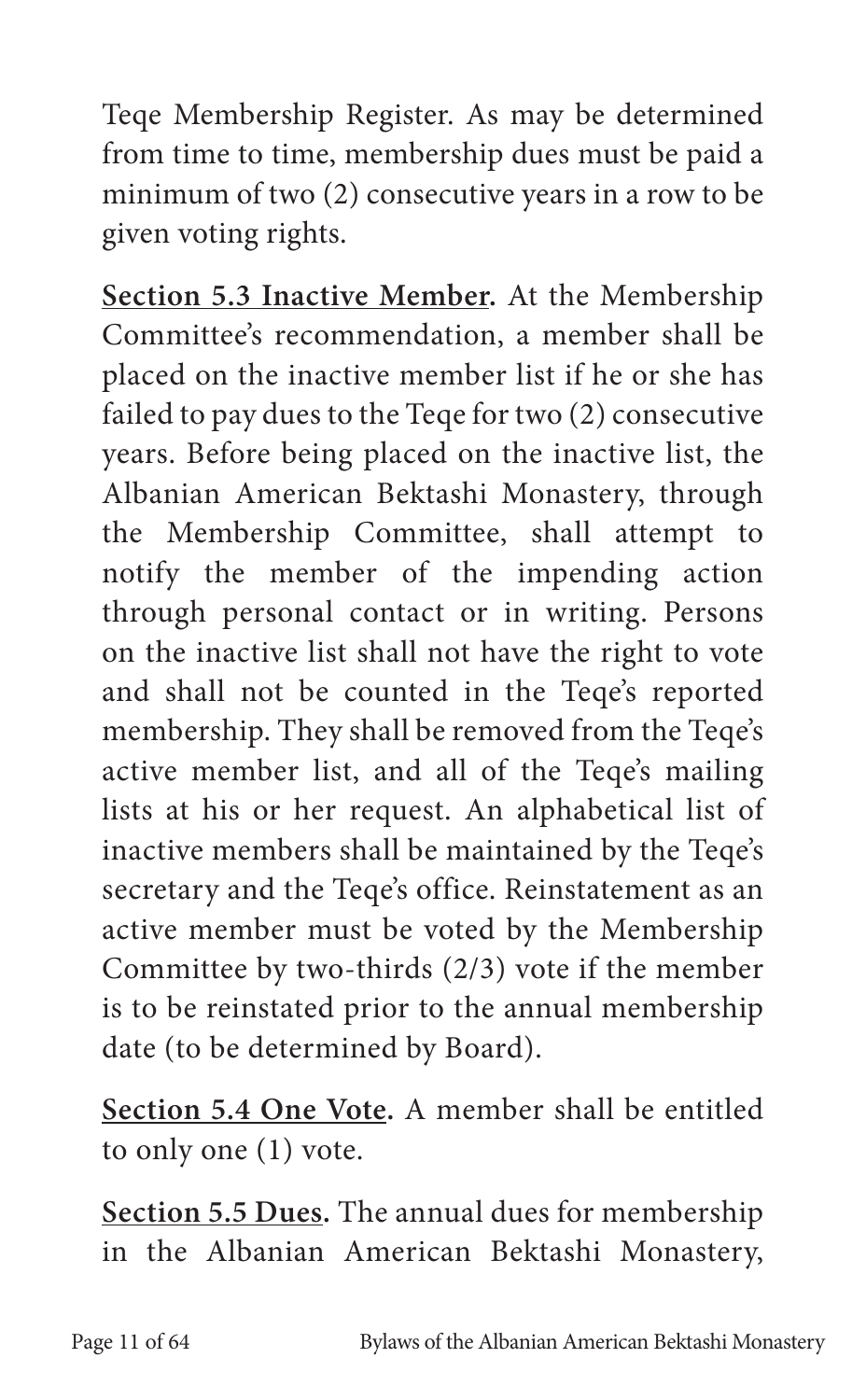which may be changed from time to time, shall be as recommended by the Board and approved by the membership by two-thirds (2/3) vote.

**Section 5.6 Dues Payable.** Dues are payable to the "Albanian American Bektashi Monastery" on an annual basis, renewable on each successive anniversary date of the member's or members' admission as a member.

**Section 5.7 Membership Rights.** All members, active or inactive, shall have the right to religious services and spiritual counsel carried out by the clergy of the Albanian American Bektashi Monastery.

**Section 5.8 Voting.** As permitted by law, the articles of incorporation or these bylaws, all active members in good standing who have paid dues a minimum of two (2) consecutive years shall have the right to vote.

**Section 5.9 Proxies.** A member entitled to vote at a meeting of members, or entitled to express consent or dissent without a meeting, may authorize one or more other persons to act for him or her by proxy. A proxy shall be signed by the member or his or her authorized agent or representative. A proxy is not valid after the expiration of three (3) years from its date of execution unless otherwise provided in the proxy.

**Section 5.10 Notice of Meeting.** Notice of the Annual Membership Meeting shall be given in writing and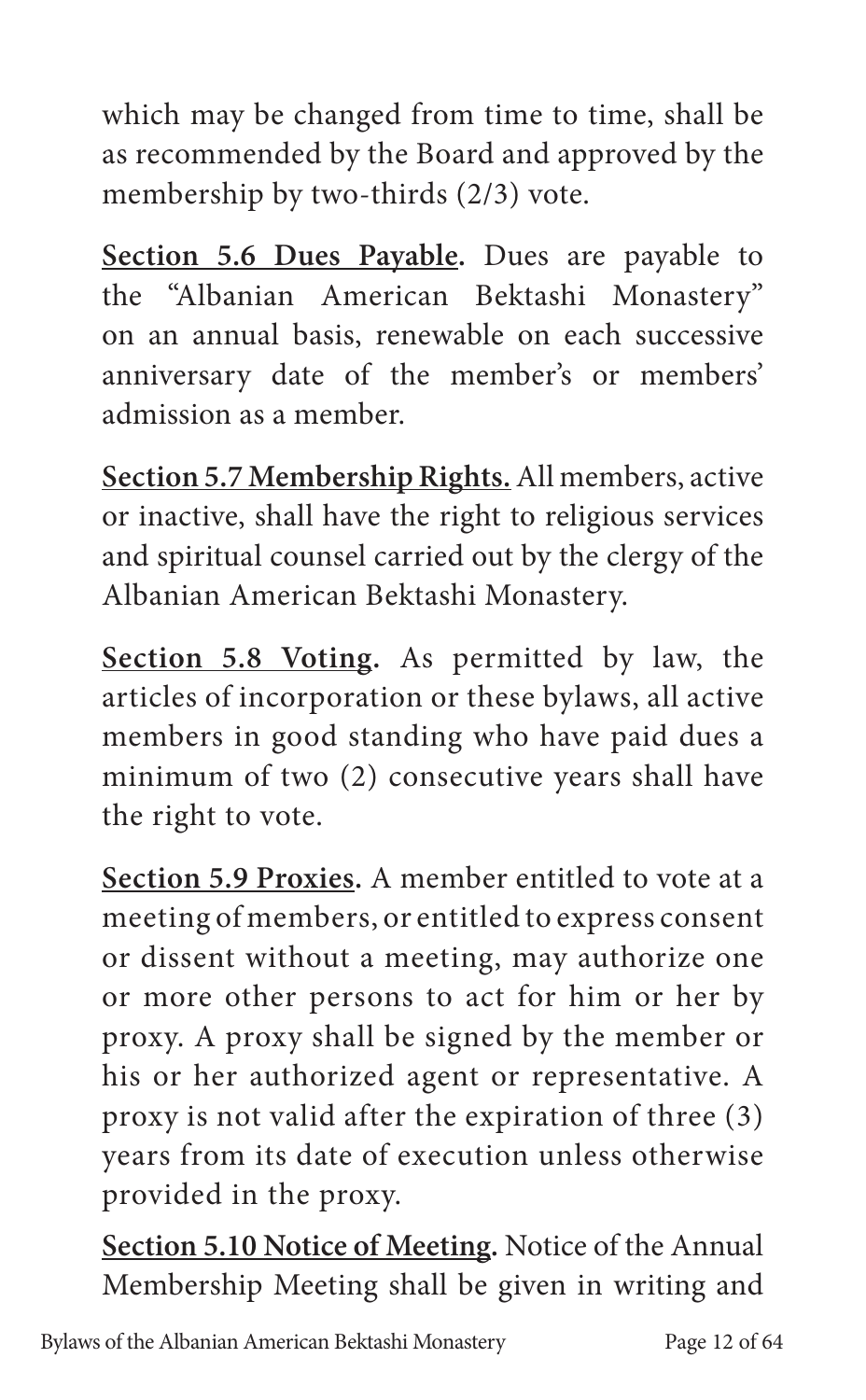mailed or emailed to the members a minimum of fourteen (14) days before the meeting and not more than sixty (60) days before the meeting date. Notice of the Annual Membership Meeting shall be in a form approved by the Board and shall state the meeting's place, date, and time.

**Section 5.11 Annual Meeting.** The Annual Membership Meeting of the Teqe shall be held on the last Sunday in September of each year or such other date as determined by the Board. The purpose of the annual meeting is to elect board members and to take action on such other matters as shall properly come before the meeting.

**Section 5.12 Special Meetings.** Special Membership Meetings may be called by the Chairman of the Board, or a majority of the Board, or by a majority of the members, or by the Senior Cleric. Notice of such meeting shall be mailed to all active members at least fourteen (14) days before the date of the special meeting. The Special Membership Meeting notice shall state the date, time, location, and business to be transacted. No official business shall be transacted except the business so stated in the notice of the meeting. In addition, the Board shall have the power to call special meetings of the voting membership whenever it deems necessary, for any purpose, on a motion made and duly passed by a majority of the Board at any regular meeting or special meeting called for that purpose.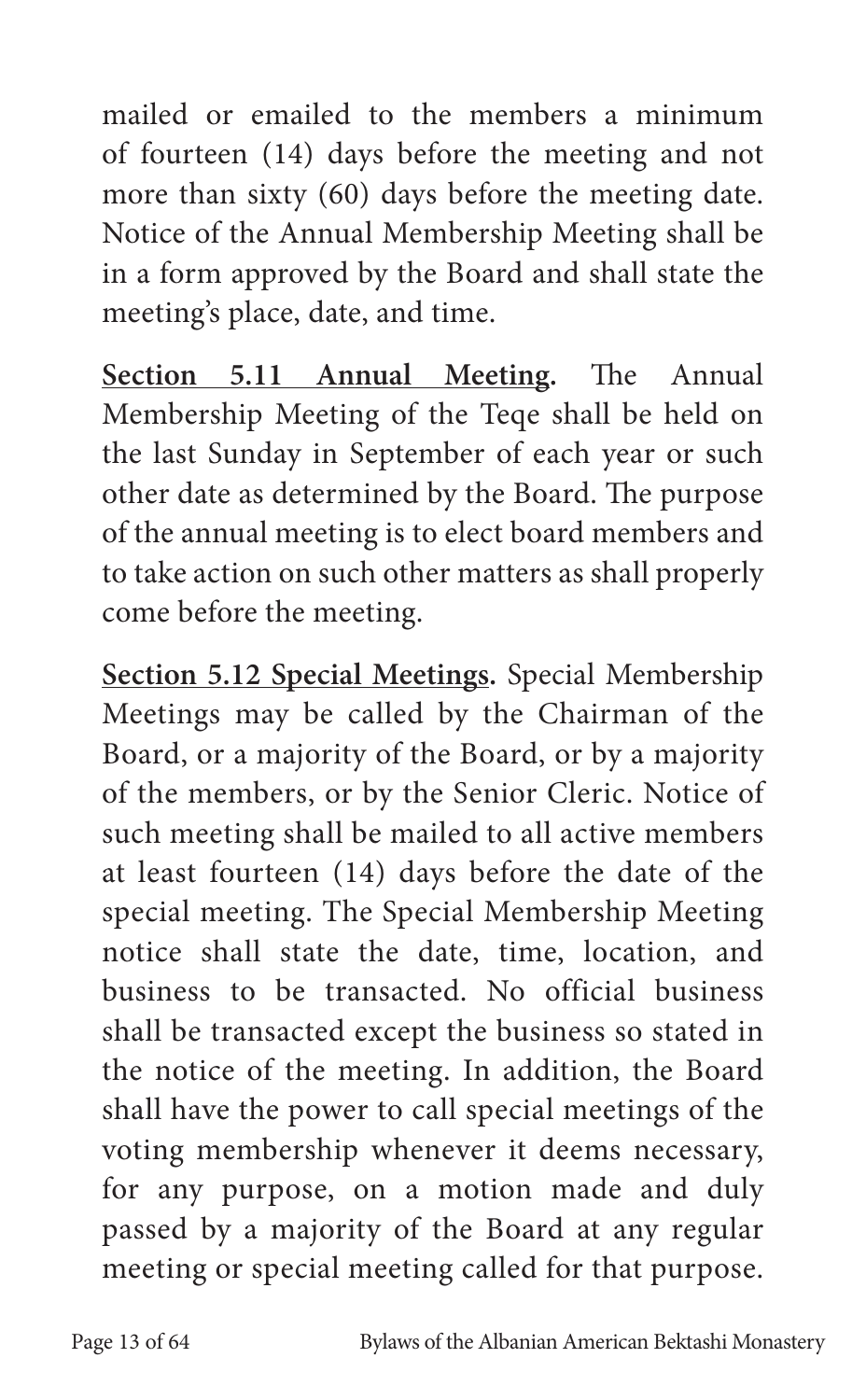The Secretary shall set the time and place of such meeting. The Secretary shall send by mail or email the notice of such a meeting and the purpose for which it is called at least fourteen (14) days before convening such a meeting.

**Section 5.13 Quorum**. Twenty-Five Percent (25%) of voting members must be present for the transaction of business at all membership meetings. The members qualified to vote shall be the individuals who are members of record on the day on which the meeting notice is given.

# ARTICLE VI - CLERGY

**Section 6.1 Election of Clergy**. No fewer than two (2) and no more than six (6) previously identified senior Muhibs shall be responsible for seeking any new religious leader for the Teqe. These senior Muhibs do not have to sit on the Board. Employment of a Baba or a Dervish will ultimately be by a twothirds (2/3) vote of the Board. No one person shall make the decision to employ a Baba or Dervish or any other clergy with or for the Albanian American Bektashi Monastery.

**Section 6.2 Dismissal of Clergy.** A member of the resident clergy can be removed from the Teqe for any criminal or gross ethical transgression, moral violation, dereliction of duty or breach of Bektashi principles, practice and teachings. In order to dismiss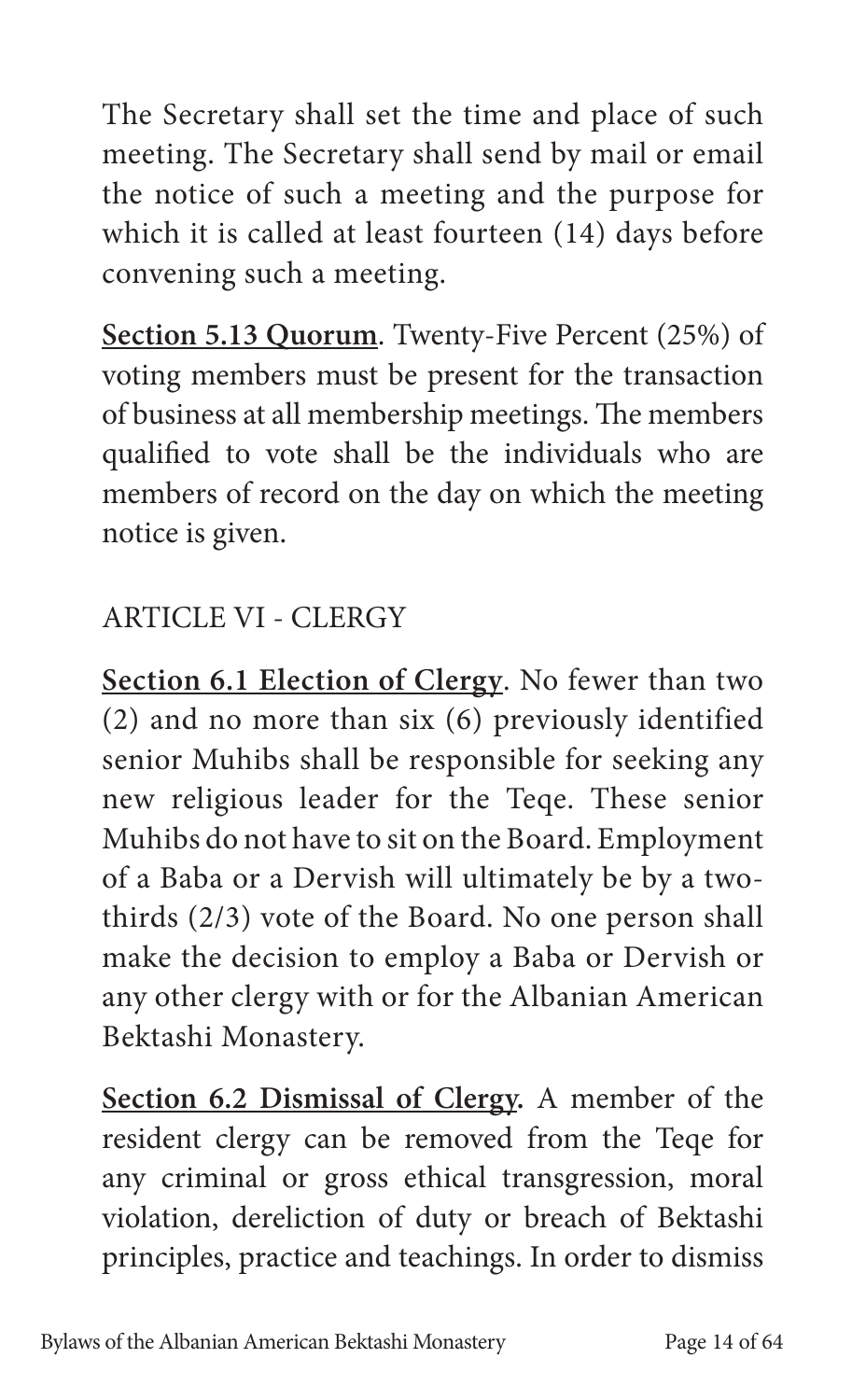or remove a clergy member, a formal petition shall be drawn up by the Board setting forth the reason(s) for the sought-after dismissal. Removal of a Baba or a Dervish will ultimately be by a two-thirds (2/3) vote of the Board.

**Section 6.3 Religious Hierarchy.** The Bektashi community possesses an organized hierarchy, each with its own obligations and duties, both spiritual and organizational.

**A. Baba** - The Baba shall be employed as the spiritual and administrative head of the Albanian American Bektashi Monastery. He shall reside on the property of the Teqe. He shall present proof of ordination at the hand of a recognized Halife-Baba or Dedebaba. The Baba shall be celibate (*muxherrid*), unless pressing circumstances demand otherwise. If no celibate Baba candidate can be found, a married (*mutehhil*) Baba will assume the position until a suitable celibate Baba is found. The Baba of the Albanian American Bektashi Monastery shall be responsible for uniting the community under Bektashi principles, practice, and teachings. He must demonstrate knowledge of Islam, of Sufism and of Bektashism. A candidate Baba with a divinity degree from a recognized university, college or seminary will take precedence over one without. The Baba has the authority to ordain dervishes and initiate aspirants (*ashiks*), thus making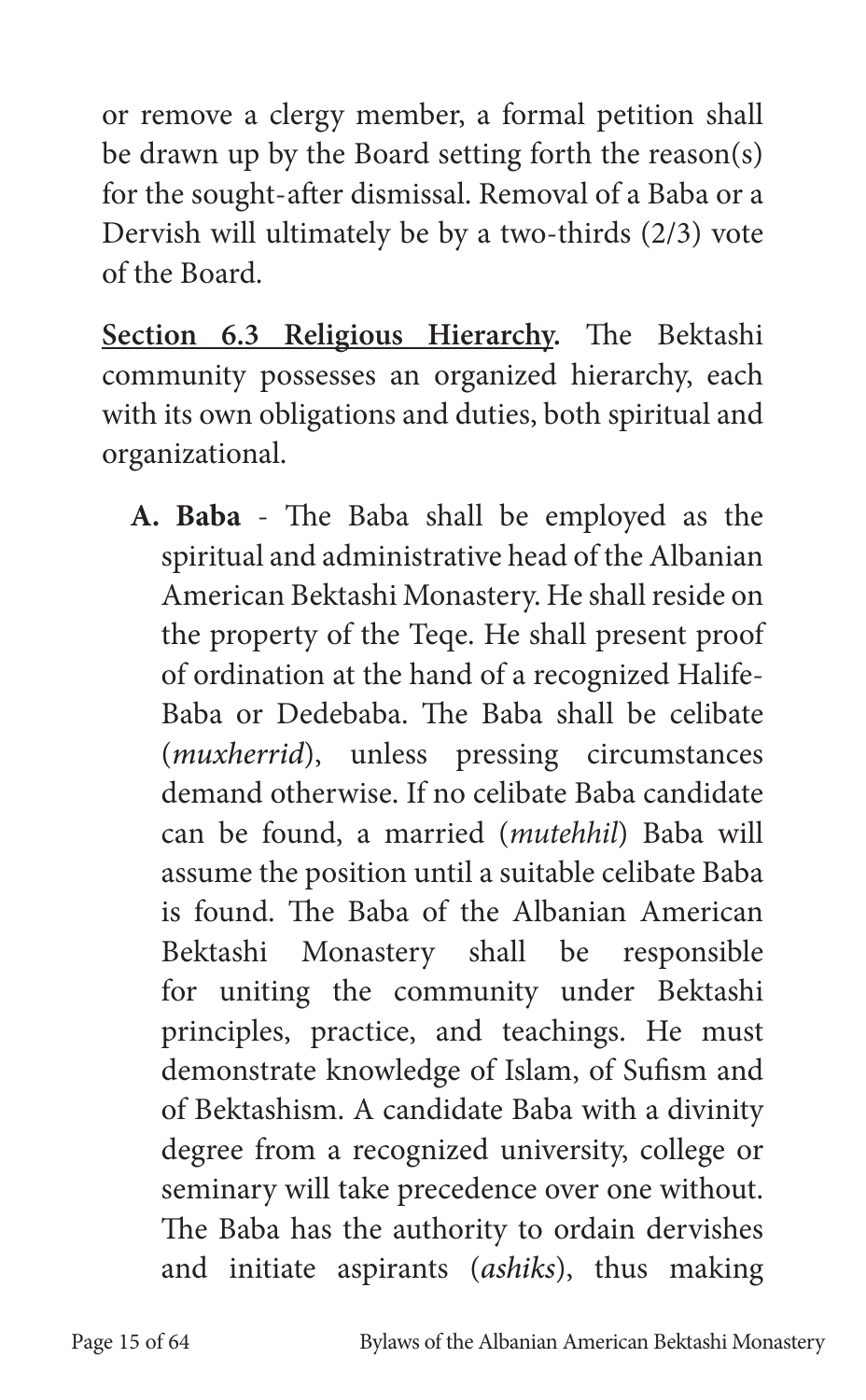them muhibs. The Baba will direct all religious ceremonies held in the *meydan*. The Baba does not have financial authority or claims to any monetary funds generated on behalf of the Teqe. If the Baba is not a U.S. citizen, then the Baba must obtain a work visa. Finalization of permanent status papers shall be determined after ten plus (10+) years of service and voted by the members. The Baba administers and exercises authority within the Teqe together with the Board, which is comprised of members chosen from among the Muhibs, in keeping with the Holy Canons (*erkan*), the bylaws of the Teqe, Bektashi tradition, as well as applicable civil law in the State of Michigan. The Board shall obtain the approval of the Baba (or Senior Cleric) for all planned actions. The Baba (or the Senior Cleric) reserves the right to veto any action deemed in conflict with Bektashi ethics, principles or tradition.

**B. Dervish** - A Dervish is an individual who performs spiritual rites and has the right to wear the vestments of a Bektashi dervish. A Dervish shall have an unwavering devotion to Bektashism and the Teqe and have an outlook on life that is indifferent to material possessions. He shall present proof of ordination at the hand of a recognized Baba or higher-ranked clergyman. Resident dervishes shall work for the progress of the Teqe and devote their energy to the advancement of Bektashism. Those dervishes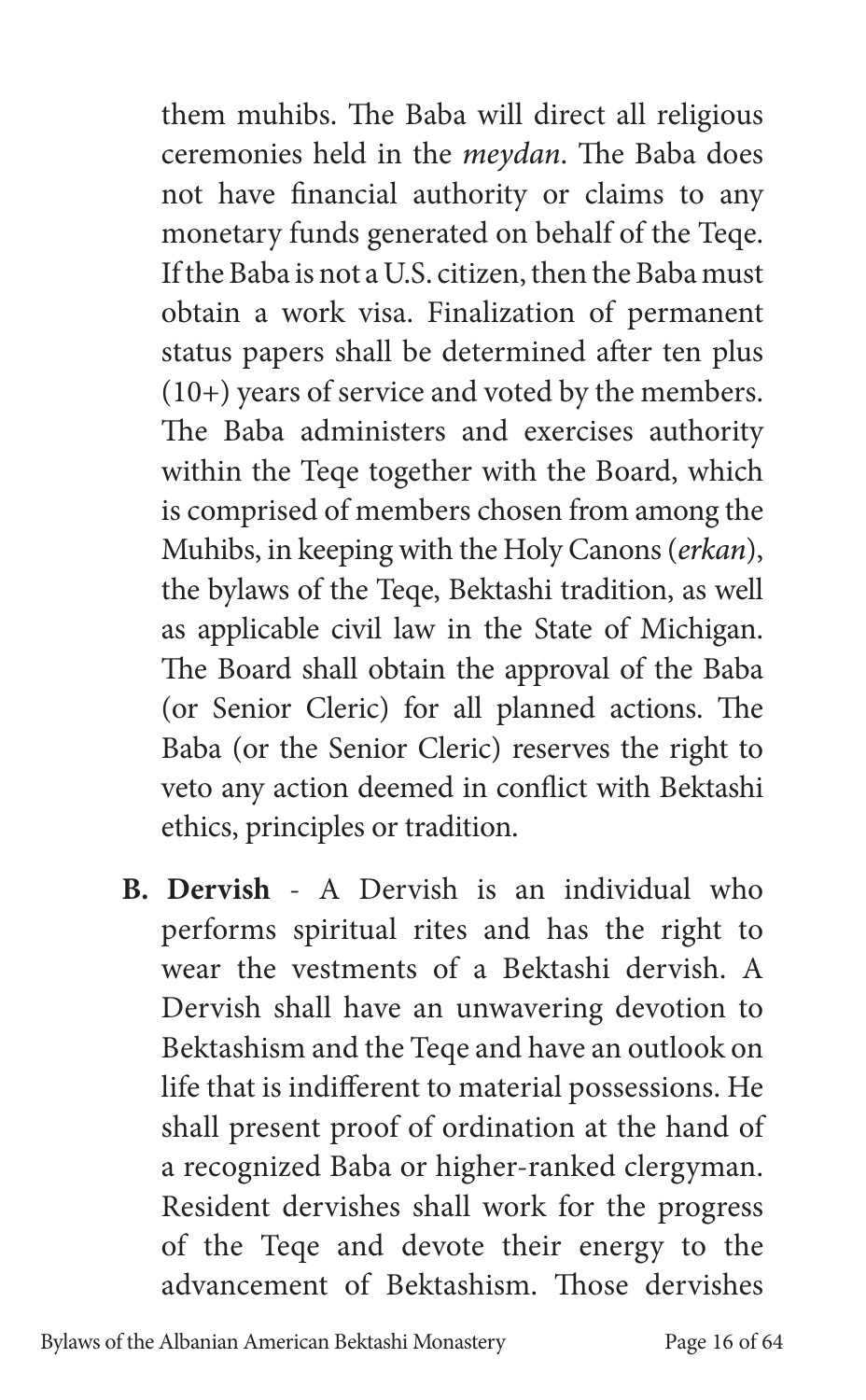that are celibate may apply for residence in the Teqe and be approved for residence at the Baba's and the Board's discretion. In the absence of a Baba, the most senior Dervish at the Teqe shall serve temporarily as the Senior Cleric until such time as either the Dervish is elevated to the position of Baba, or a new Baba is installed at the Teqe. During such time, the Dervish as acting Senior Cleric shall perform all duties and shall otherwise have the authority of the Baba consistent with these Bylaws.

**C. Muhib** (*Myhyb*) - The Muhib is any individual who has taken the vows (*ikrar*) during a formal initiation ceremony (*nesib erkan*) in a teqe's Meydan at the hand of a Baba. A Muhib who has been initiated in a Teqe other than the Albanian American Bektashi Monastery and at the hand of a Baba other than the Baba of the Albanian American Bektashi Monastery is allowed to be a member of the aforesaid Teqe. However, such Muhib must have the approval of the Baba to serve on the Board. A Muhib shall have the right to vote, but the right to vote may be forfeited if it is found that he or she is not current with their annual membership dues, religious duties, responsibilities, and obligations of a Muhib as laid out in by Bektashi canon law (*erkan*).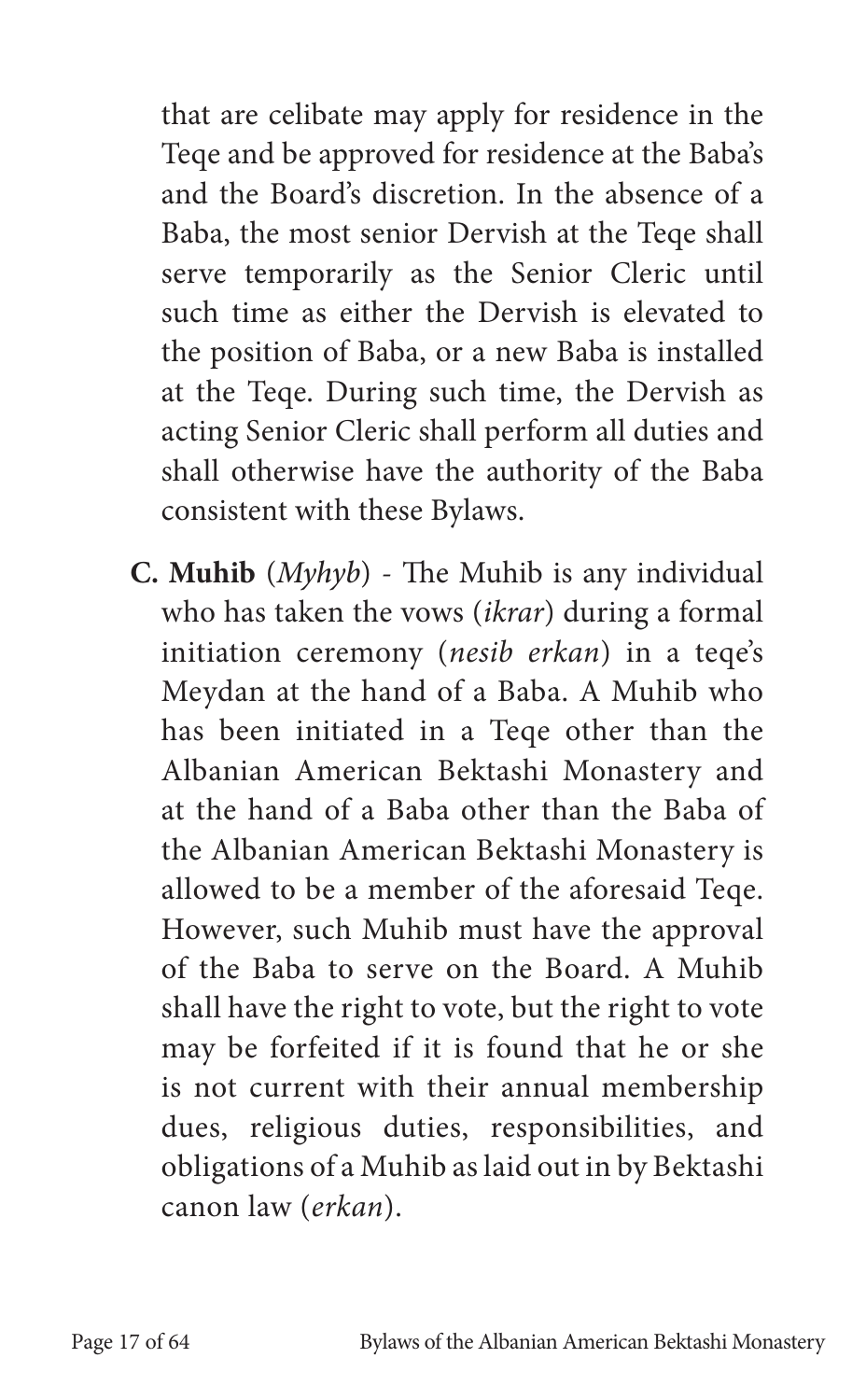**D. Ashik** - The Ashik is any individual who has not received initiation into Bektashism, but retains sympathy, love and devotion to Bektashism and the Teqe. An Ashik shall be eligible for membership and shall have the right to vote. All Ashiks, members or non-members, shall have the right to religious services and spiritual counsel carried out by the clergy of the Albanian American Bektashi Monastery.

**Section 6.4 Governance**. The Albanian American Bektashi Monastery is an independently owned and operated entity governed and administered by its clergy, its board, and its members. No clergy (foreign or domestic) has the right to impose any of its choice of additional clergy or hierarchical structure without the Baba's ( or Senior Cleric's) approval and the Board's two-thirds (2/3) approval. Reference checks, biographies of the clergy, and background checks may be exercised before any decision is made. Foreign clergy members must obtain a work visa and show a basic grasp of English.

## ARTICLE VII - BOARD OF COMMISSIONERS

**Section 7.1 Function**. Except as specifically provided in the Teqe's Articles of Incorporation or these bylaws, the rights, powers, duties, and responsibilities relative to the management and control of the Teqe's property, activities, and affairs are vested in the Board. In addition to the power and authority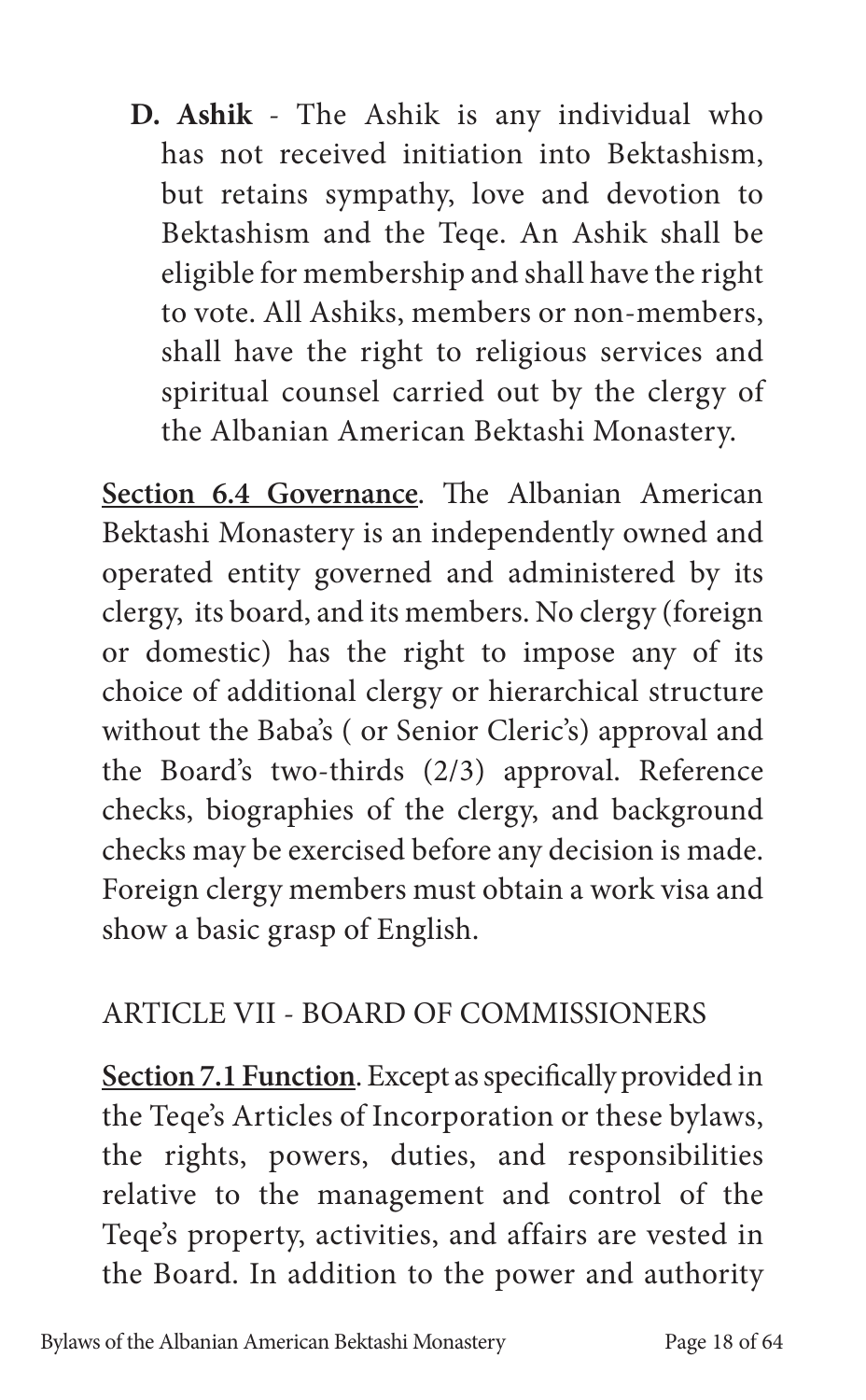expressly conferred upon it by these bylaws and the Articles of Incorporation, the Board, with the consent of the Senior Cleric (Baba, or if no Baba, Dervish), may take any lawful action on behalf of the Teqe which is not in contravention of the law, the Articles of Incorporation, or these bylaws.

**Section 7.2 Number of Board Members.** The number of members which shall constitute the Board shall be not fewer than seven (7) persons and not more than twelve (12) persons. Four (4) of these persons will represent the Teqe's membership living outside of Michigan;

a. One (1) representative from the Eastern Zone.<sup>1</sup>

b. One (1) representative from the Midwest Zone.<sup>2</sup>

c. One (1) representative from the Western Zone;<sup>3</sup> and,

d. One (1) representative from Canada.

The size of the Board can be determined from time to time by resolution of the Board. In order to be a candidate for the Board, the candidate must be

<sup>1</sup> **The Eastern Zone** is defined as Maine, Vermont, New Hampshire, Massachusetts, Rhode Island, Connecticut, New York, New Jersey, Delaware, Pennsylvania, Maryland, Virginia, West Virginia, North Carolina, South Carolina, Georgia, Florida, Alabama, and Mississippi.

<sup>2</sup> **The Midwest Zone** is defined as Illinois, Wisconsin, Indiana, Ohio, Kentucky, Tennessee, Louisiana, Iowa, Missouri, Arkansas, and Minnesota.

<sup>3</sup> **The Western Zone** is defined as Texas, Oklahoma, Kansas, Nebraska, South Dakota, North Dakota, Montana, Wyoming, Colorado, New Mexico, Arizona, Utah, Idaho, Nevada, California, Oregon, Washington, Alaska, and Hawaii.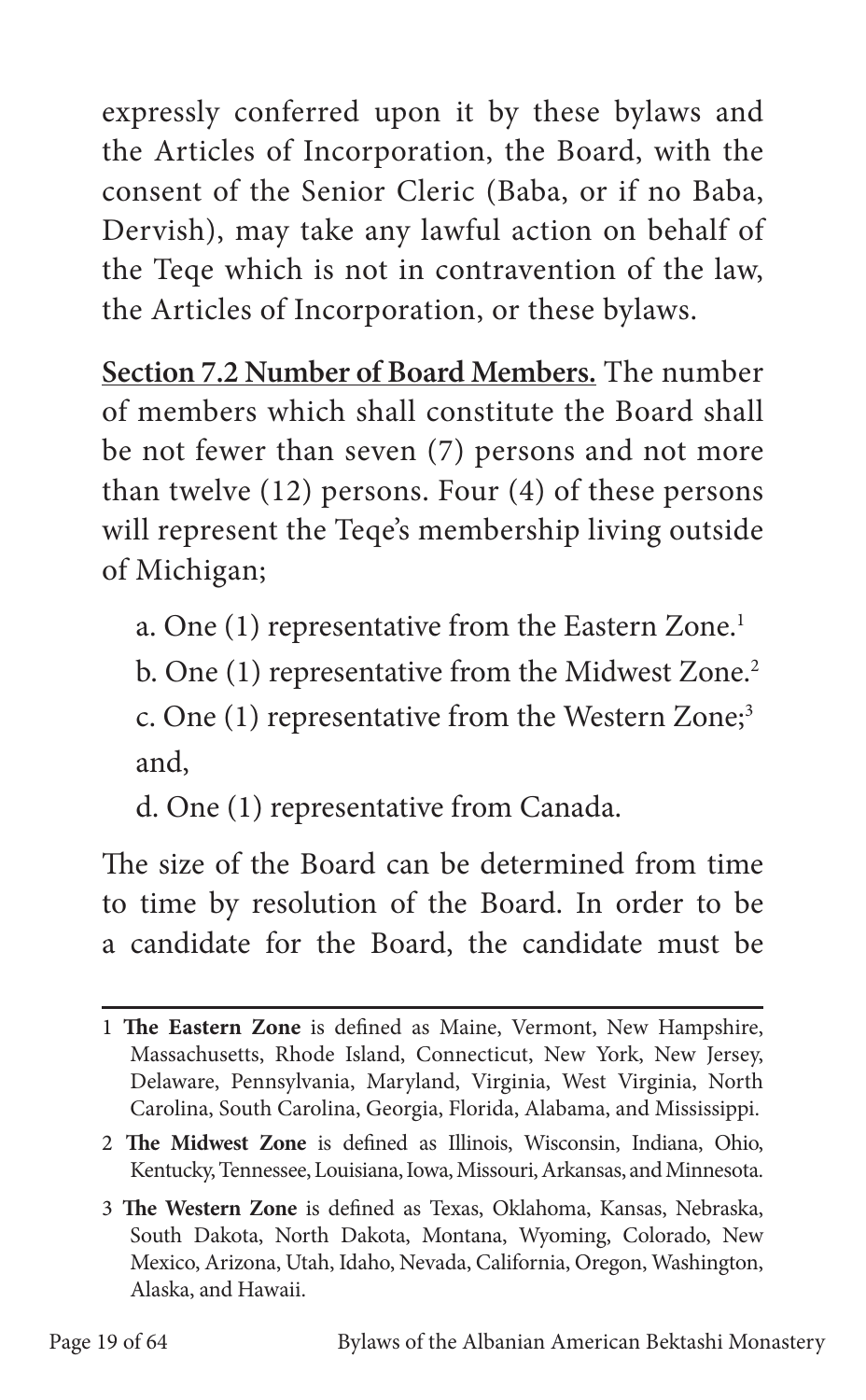nominated by an active Board member, recommended by the Board and ultimately have the approval of the Senior Cleric. He or she must have been an active member of the Teqe for a period of not less than three (3) consecutive years and no less than five (5) years as an inactive member. Board members required qualifications are:

- A. Be a Muhib who has received initiation in the meydan of the Albanian American Bektashi Monastery. Candidates who received their initiation in other Teqes will need the approval of the Senior Cleric of the Albanian American Bektashi Monastery to be considered for Board Membership;
- B. Be a member in good standing;
- C. Show devotion to the Albanian American Bektashi Monastery;
- D. Have paid membership dues for at least the past two (2) years;
- E. Be in regular attendance at meetings either in person or virtual;
- F. Be over twenty-one (21) years of age;
- G. Be voting member for at least two (2) years; and,
- H. Have no criminal record (including misdemeanors and felonies).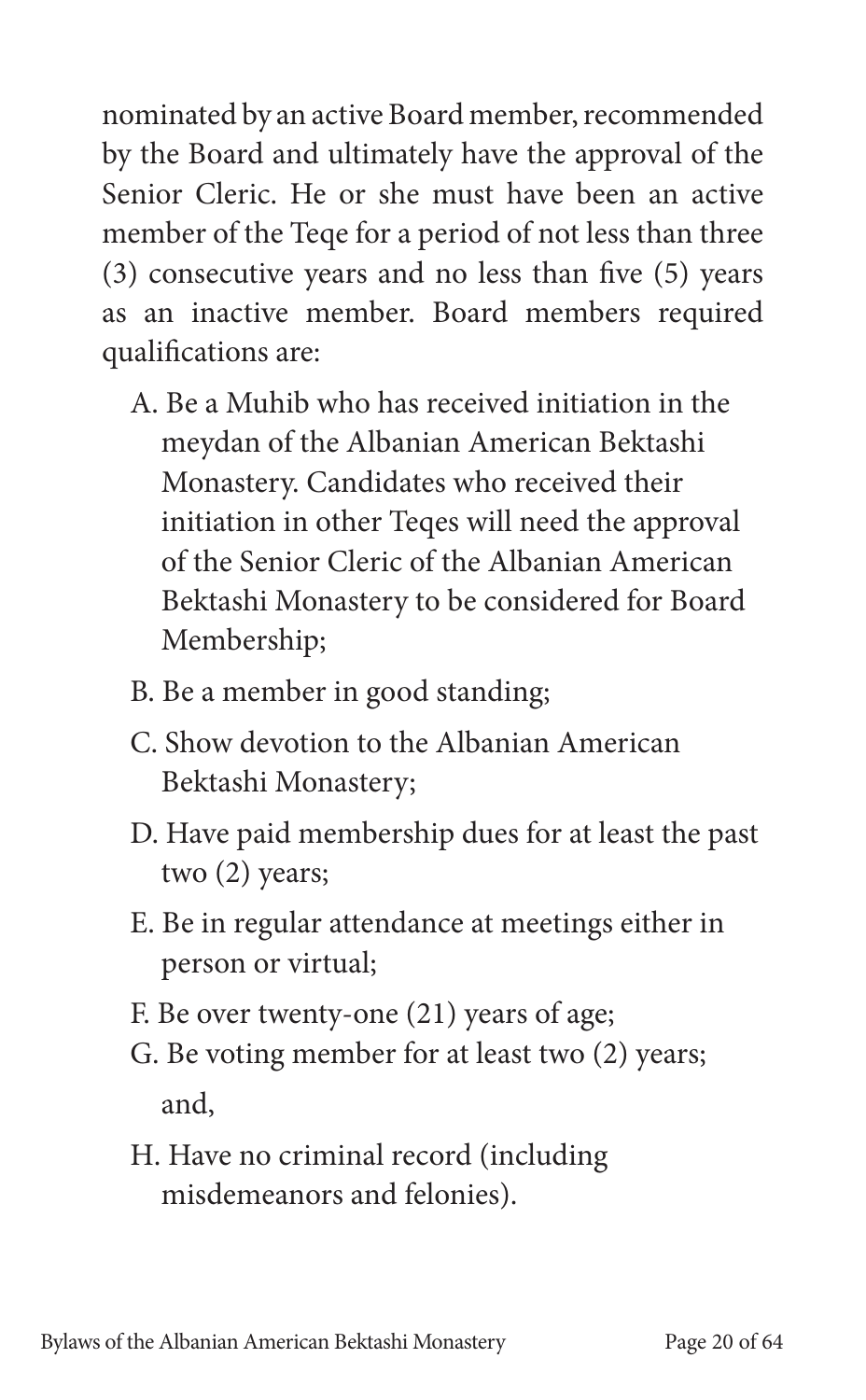**Section 7.3 Elections**. Board members shall be elected by the general member body at the annual meeting of members, except as provided in these bylaws to the contrary. Elections shall be held for each Board position. A majority of all members' vote cast, present or by proxy, for any Board member position shall be necessary for election to that position. If there are more candidates than positions, then the individuals shall be elected in by the highest numbers of votes received. Board members shall be elected from a list of candidates proposed and submitted at least three (3) months prior to the annual general meeting of the Teqe. The Chairman shall appoint a nominating committee comprised of the Senior Cleric and four members of the active general membership.

**Section 7.4 Terms**. The Chairman and Vice-Chairman shall be elected to a three (3) year term. All remaining Officers shall be elected for a two (2) year term commencing at the annual meeting following the member election of Board members and extending until the next annual meeting of the board or until his or her resignation or removal. Elected Board members' terms are to be staggered.

**Section 7.5 Term Limits.** No Board member shall serve more than two (2) successive terms in a row while holding the same position. A former Board member must wait five (5) years before they are eligible to serve after serving two (2) successive terms in a row.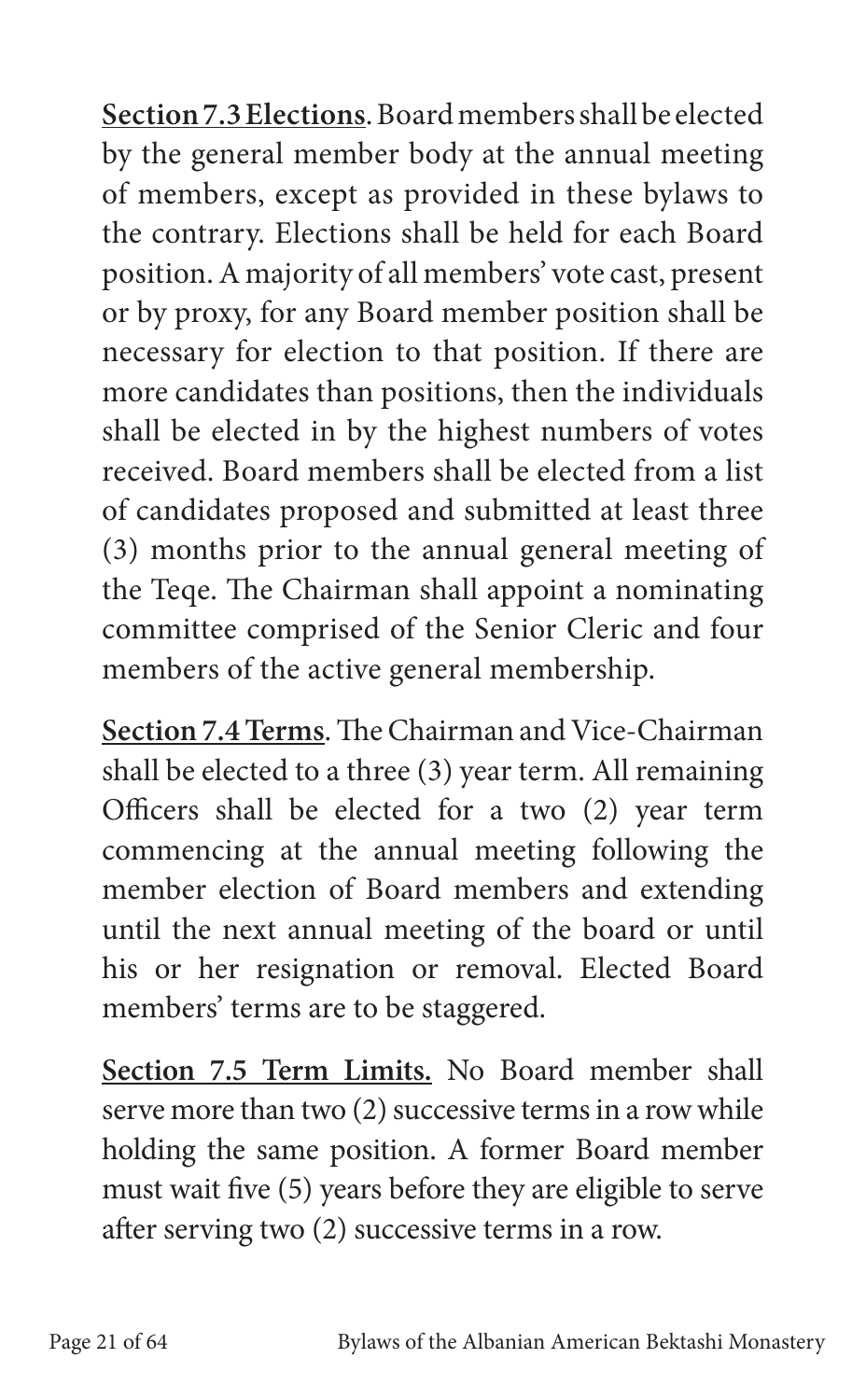**Section 7.6 Resignation**. A Board member may resign by giving written notice to the Chairman of the Teqe or to the Senior Cleric, which shall be immediately forwarded to the board. Unless otherwise specified in the resignation, the resignation shall take effect upon receipt by the Chairman or to the Senior Cleric, and the acceptance of the resignation shall not be necessary to make it effective.

**Section 7.7 Removal.** Any Board member may be removed at any time, with or without cause, by a vote of two-thirds (2/3) of the board and the approval of the Senior Cleric of the Albanian American Bektashi Monastery.

Section 7.8 Vacancy. In the event a vacancy shall occur in a Board position, the Chairman or the Senior Cleric shall appoint a Board member to serve until the next duly-called election.

**Section 7.9 Regular Meetings**. The board shall hold regular meetings, the calendar to be established at the first meeting of the fiscal year. The board shall meet once a month. The meeting date and time may be changed, but it must be completed one (1) month in advance and put in writing to the board, and verbally noted at the prior month's meeting. Failure of the Board to meet at least monthly for 3 months in a row may cause the removal of one or more Board members (including the Chairman) by the Senior Cleric. If the Board failes to meet for one (1) fiscal year or more, the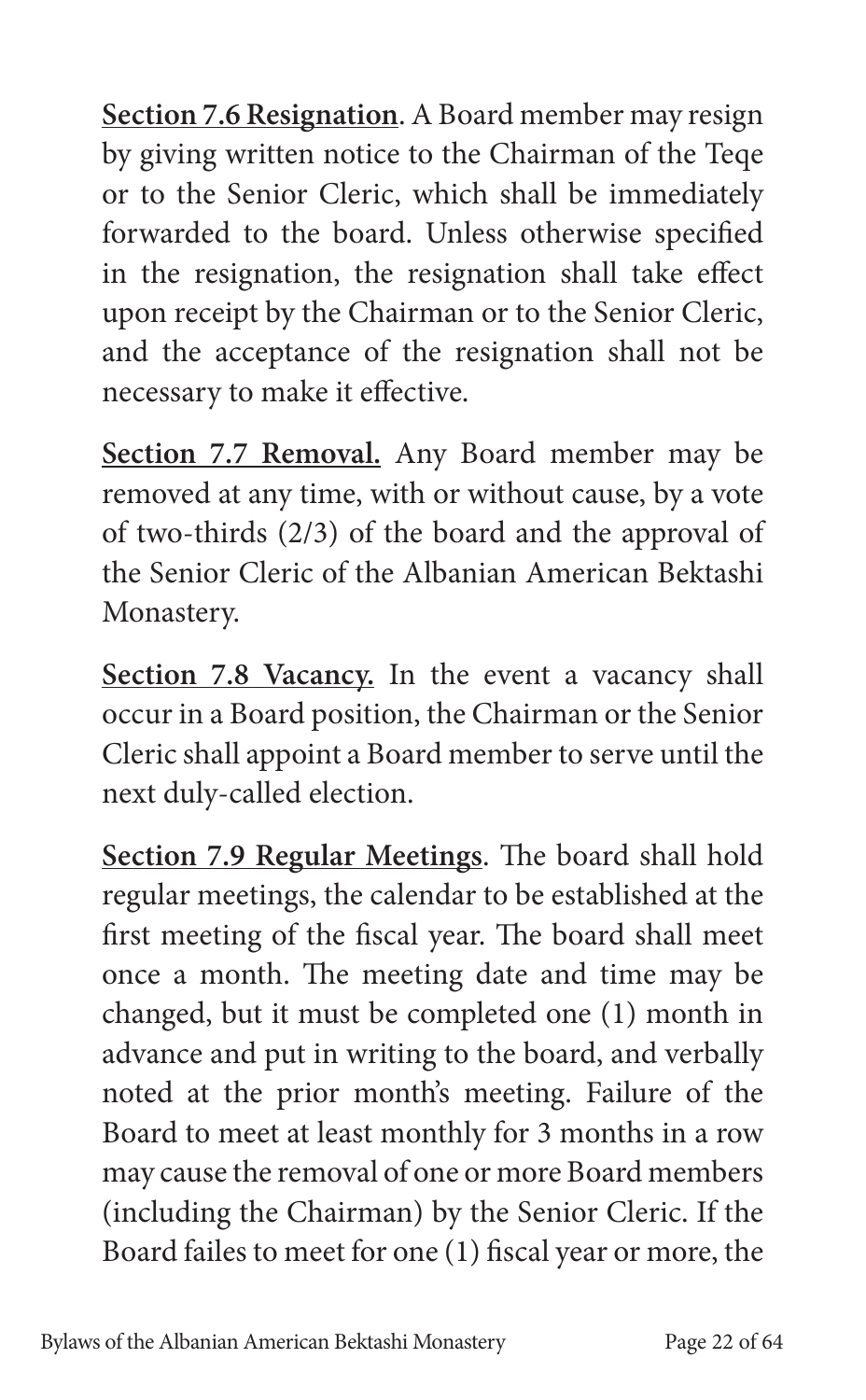Senior cleric reserves the right to desolve the Board in question and call for the election of an entirely new Board.

**Section 7.10 Special Meetings**. Special meetings of the board may be called by the Chairman, or the Senior Cleric, or the request of two (2) members of the board. The call for a special meeting must state the date, time, location, and the business to be transacted. No other official business shall be transacted except that business stated in the call. Special meetings must be announced in mailing at least fourteen (14) days prior to the meeting. Phone calls may be made, but written notice is still required. The notice must state the reason for the special meeting.

**Section 7.11 Board Quorum**. A majority of the total number of Board members then in office constitutes a quorum for the transaction of business.

**Section 7.12 Voting**. The vote of a majority of the Board members present at a meeting at which a quorum is present shall constitute an action of the board unless a greater vote is required by law, by the Articles of Incorporation, or by these bylaws. Each Board member present shall have one (1) vote. A Board member may not act by proxy.

**Section 7.13 Compensation of Board members**. Board members, as such, shall not be compensated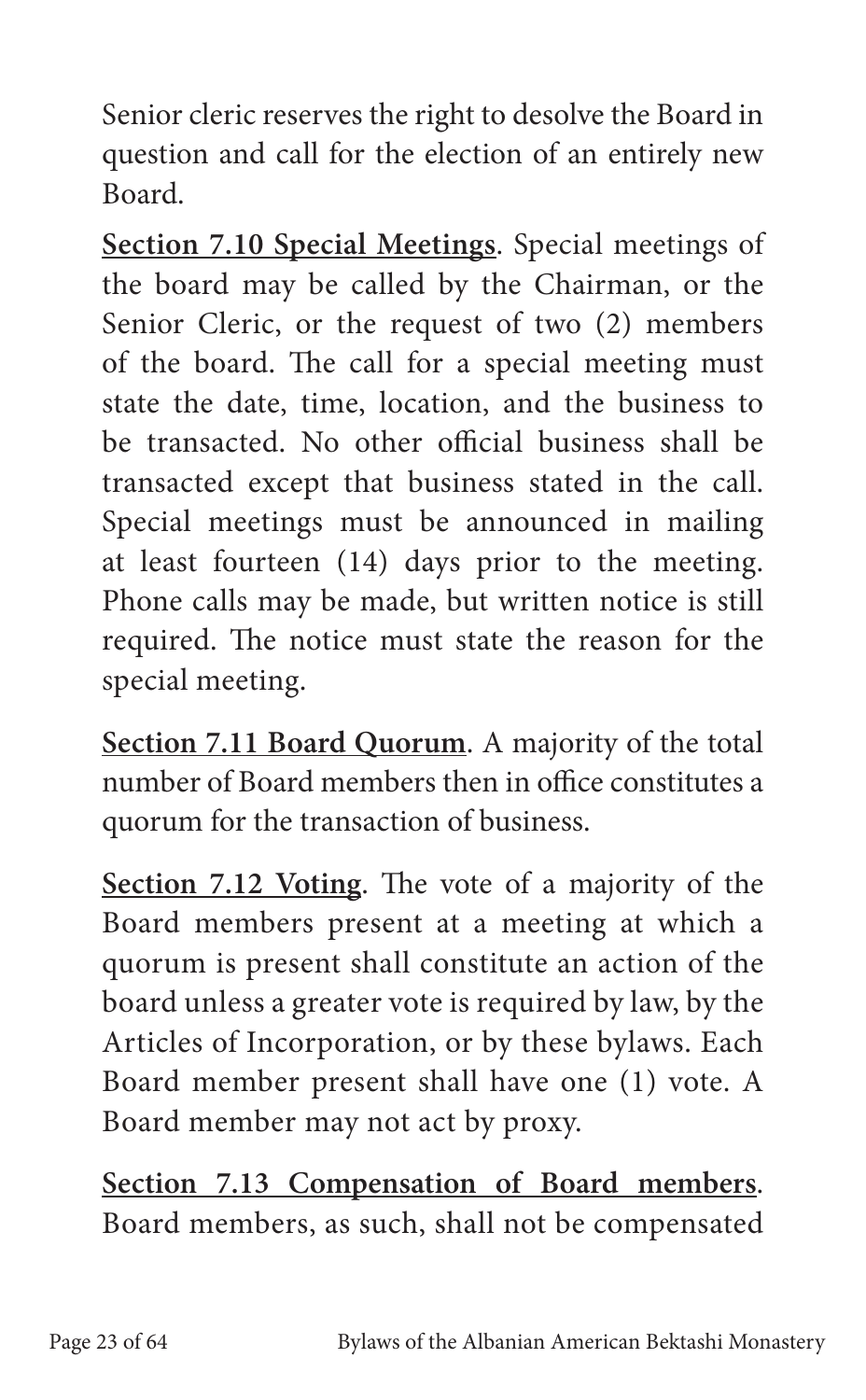for the performance of services to or for the Teqe but may, by resolution of the board, be reimbursed for expenses incurred on behalf of the Teqe.

**Section 7.14 Action by Written Consent**. Action required or permitted to be taken pursuant to a meeting of the board may also be taken without a meeting if, before or after the action, all Board members consent in writing. The written consents must be filed with the minutes of the proceedings of the board. The consent has the same effect as a vote of the board for all purposes.

**Section 7.15 Conference by Telephone.** A Board member may participate in a meeting employing conference call via telephone or other electronic means or similar communications equipment through which all persons participating in the meeting can hear each other. Participation in a meeting pursuant to this section constitutes presence in person at the meeting.

**Section 7.16 Discharge of Duties**. A Board member shall discharge the duties of that position in good faith and with that degree of diligence, care, and skill which an ordinarily prudent person would exercise under similar circumstances in a like position. In discharging these duties, a Board member, when acting in good faith, may rely upon the opinion of counsel for the Teqe, upon the report of an independent appraiser selected with reasonable care by the board, or upon financial statements of the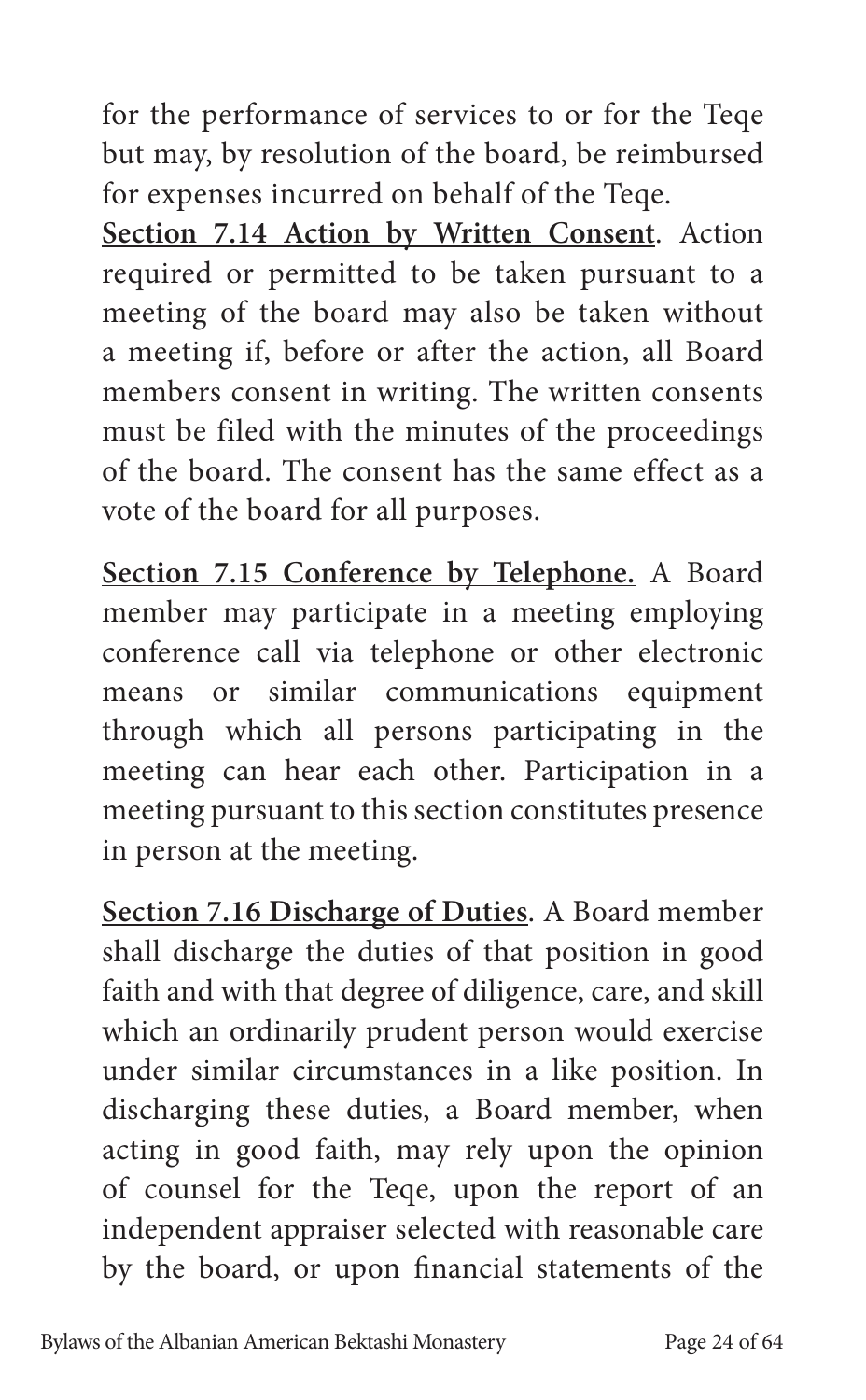Teqe represented to the Board member as corrected by the Chairman or the Officer having charge of its books or account, or as stated in a written report by an independent public or certified public accountant or firm of accountants fairly to reflect the financial condition of the Teqe.

**Section 7.17 Certain Transactions**. A contract or other transaction between the Teqe and one or more of its Board members, or between the Teqe and a domestic or foreign corporation, domestic or foreign business corporation, firm or association of any type or kind, in which one or more of its Board members are Board members, or are otherwise interested, is not void or voidable solely because of such common Commissionership or interest, or solely because such Board members are present at the meeting of the board or committee thereof which authorizes or approves the contract or transaction, or solely because their votes are counted for such purpose if any of the following conditions are satisfied:

- A. The contract or other transaction is fair and reasonable to the Teqe when it is authorized, approved, or ratified.
- B. The material facts as to the Board member's relationship or interest and as to the contract or transaction are disclosed or known to the board or committee, and the board or committee authorizes, approves, or ratifies the contract or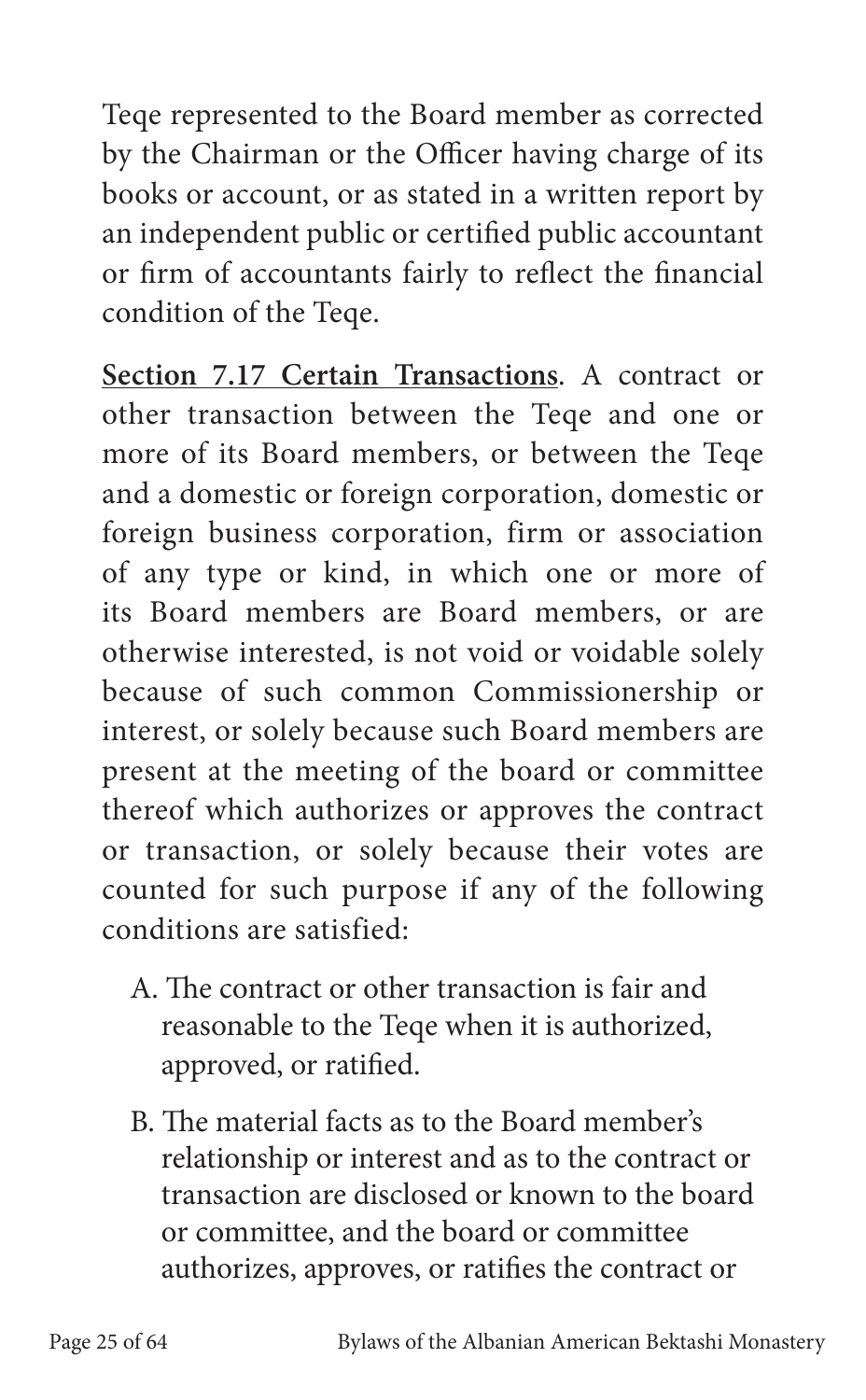transaction by a vote sufficient for the purpose without counting the vote of any common or interested Board member.

#### ARTICLE VIII - OFFICERS

**Section 8.1 Officers.** The Teqe's Officers shall be a Chairman, a Vice-Chairman, a Treasurer, and a Secretary. The remainder of the board shall have the title of Director. The Nominating Committee shall elect the Officers. The Board of the Teqe may, from time to time, elect or appoint other Officers, including but not limited to Vice-Chairmans, Assistant Treasurers, and Assistant Secretaries, as the board may deem advisable. Such Officers shall have such authority and shall perform such duties as from time to time may be prescribed by the board. Any two or more offices, except that of Chairman and Secretary, may be held by the same person. In addition to the powers and duties of the Officers of the Corporation as set forth in these bylaws, the Officers shall have such authority. They shall perform such duties as from time to time may be determined by the board. No Officer shall execute, acknowledge or verify any instrument in more than one capacity if the instrument is required by law or the Articles of Incorporation or bylaws to be executed, acknowledged, or verified by two (2) or more Officers and the consent of the Senior Cleric.

**Sections 8.2 Terms of Office.** The Chairman and Vice-Chairman shall be elected to a three (3) year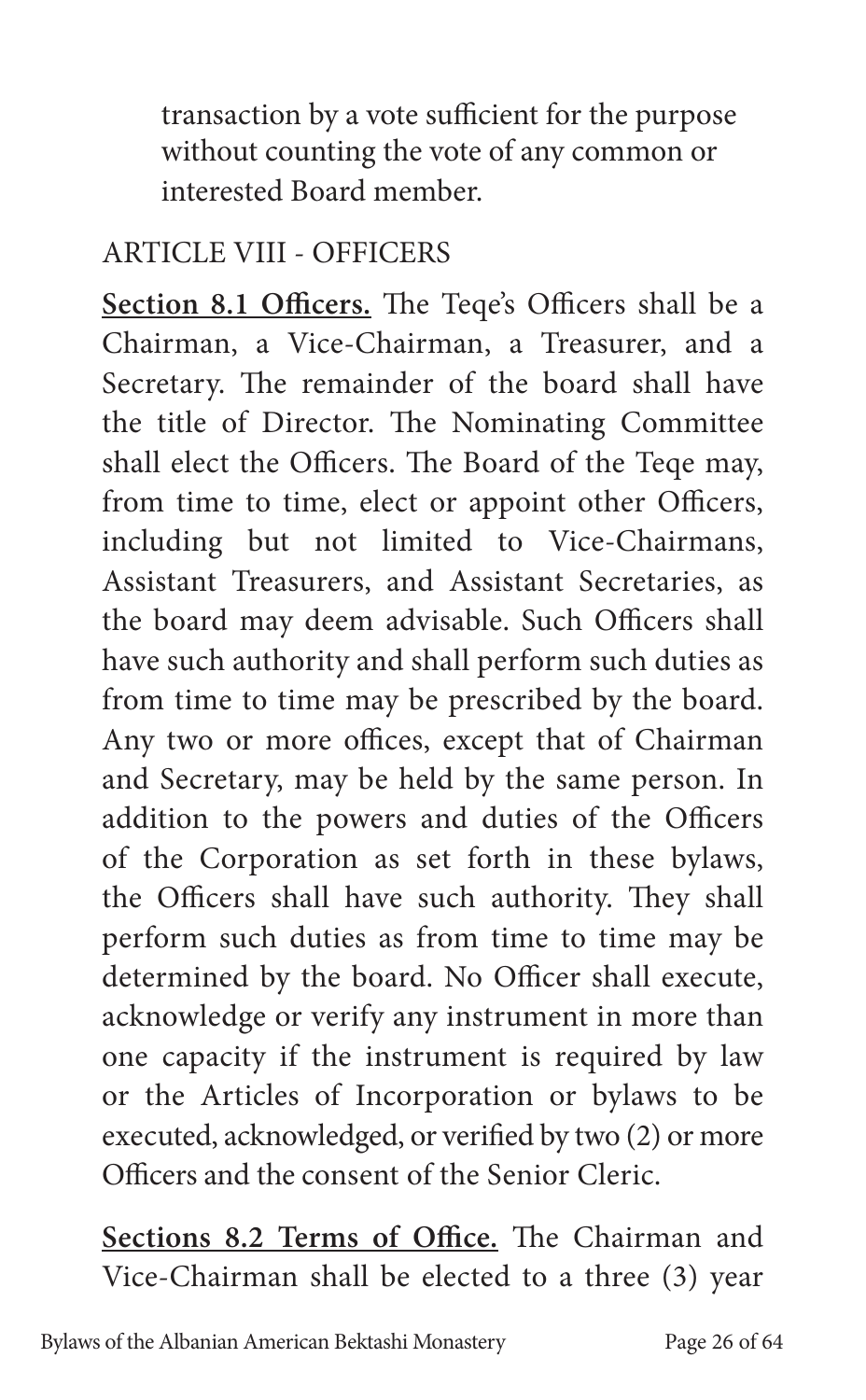term. All remaining Officers shall be elected for a two (2) year term commencing at the annual meeting following the member election of Board members and extending until the next annual meeting of the board or until his or her resignation or removal.

**Section 8.3 Term Limits**. No Board member shall serve more than two (2) successive terms in a row while holding the same position. A former Board member must wait five (5) years before they are eligible to serve after serving two (2) successive terms in a row.

**Section 8.4 The Chairman**. The Chairman shall perform the following duties with the advice and consent of the Senior Cleric.

- A. the Chairman shall chair all meetings of the board and the active membership.
- B. the Chairman shall appoint the Chairperson and all members of standing and ad hoc committees with the board's advice and consent and may serve ex-officio, without voting privileges as a member of all committees, except the Nominating Committee.
- C. the Chairman shall prepare in consultation with the Secretary a written agenda for each membership and Board meeting.
- D. the Chairman shall oversee and implement the budget.
- E. the Chairman shall run the day-to-day operations.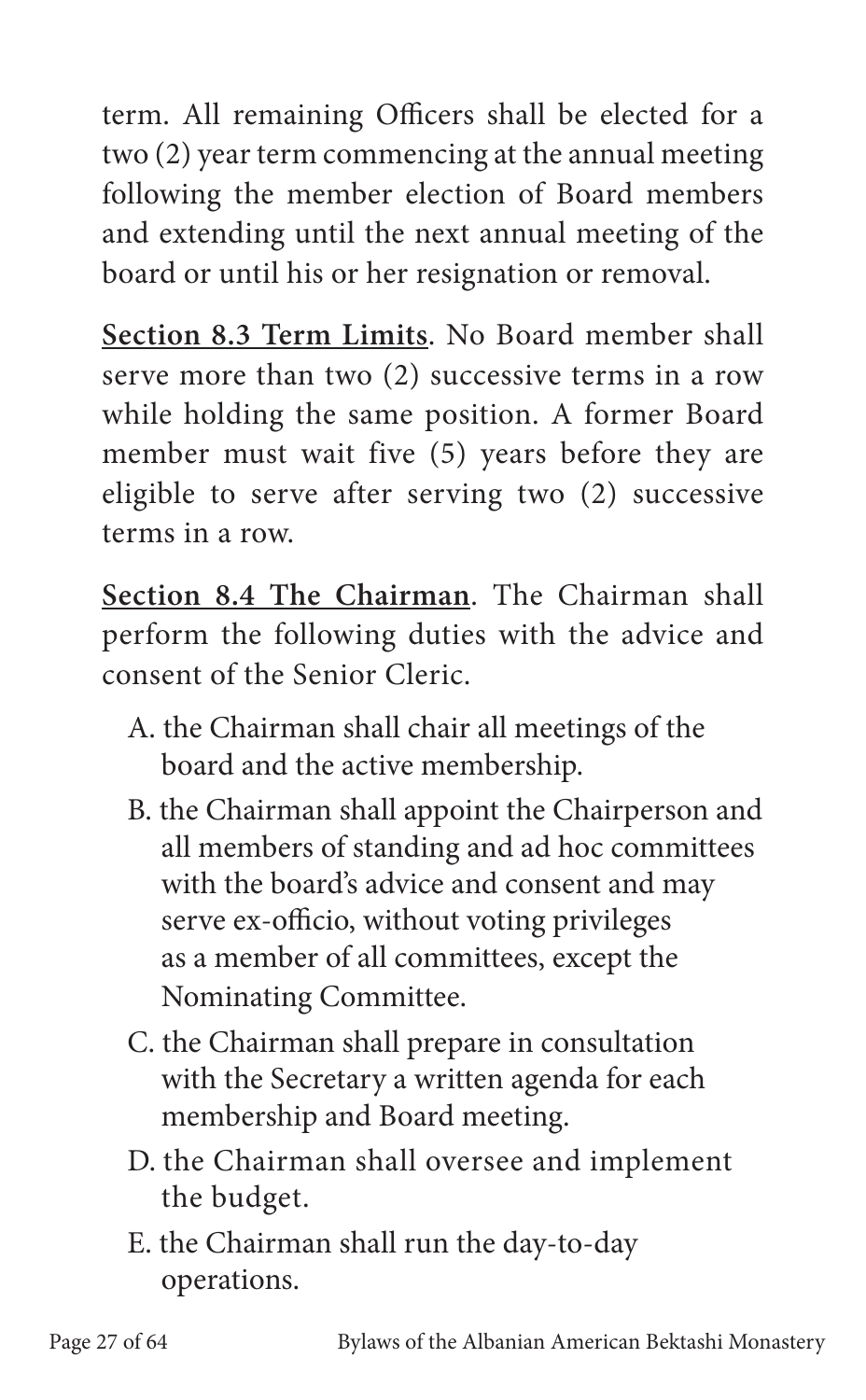- F. the Chairman shall be responsible for allocating budgets, projects, donations, and drives.
- G. the Chairman will seek the consultation of and be in regular contact with the Senior cleric regarding all matters of the board.

**Section 8.5 Vice-Chairman**. The Vice-Chairman shall perform the following duties with the advice and consent of the Senior Cleric.

- A. the Vice-Chairman shall assume the duties of the Chairman in his/her absence; to the office of Chairman if that office is vacated during his/her term; and such other duties as the board may direct.
- B. the Vice-Chairman shall have an operational role with the committees.
- C. the Vice-Chairman shall work closely with the property manager.
- D. the Vice-Chairman shall report to the Chairman.

**Section 8.6 Secretary.** The Secretary shall perform the following duties with the advice and consent of the Senior Cleric.

- A. the Secretary shall keep a record of the proceedings of the Teqe at both the membership and Board meetings and shall:
- B. Keep on file all committee reports;
- C. Notify Officers and committee members of their election or appointment; furnish committees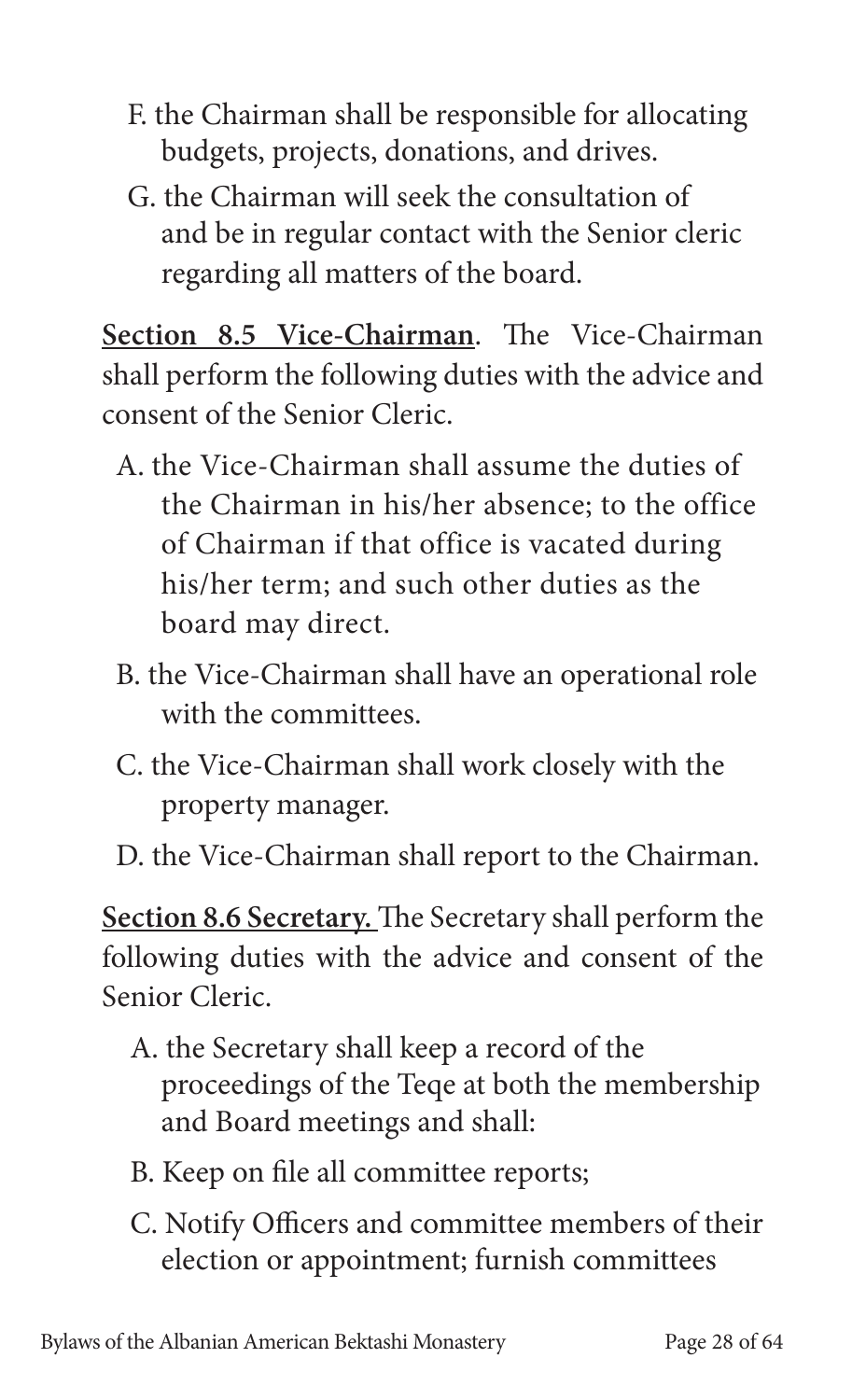with whatever documents are required for the performance of their duties; and have available at each meeting a list of all existing committees and their members;

- D. Maintain a record book in which the Teqe's bylaws, special rules of order, standing rules, and minutes are entered, with any amendments to these documents properly recorded, and have the current record book available at each meeting;
- E. Assist the Chairman prior to each meeting in the preparation of the agenda;
- F. Notify each member of the board of scheduled membership and board meetings and provide each with a copy of the board meeting agenda and the minutes of the previous board meeting within a reasonable time prior to the date of the next meeting;
- G. Conduct the general correspondence of the Teqe that is not the proper function of other officers and committees;
- H. In the absence of the Chairman and vice-Chairman, call the meeting to order and preside until the election of a chairperson pro tem, which should be the first order of business; and,
- I. perform such other duties as the board may direct.
- J. Work with the property manager.
- K. Work with the Treasurer to effectively and efficiently send donation acknowledgments to donors.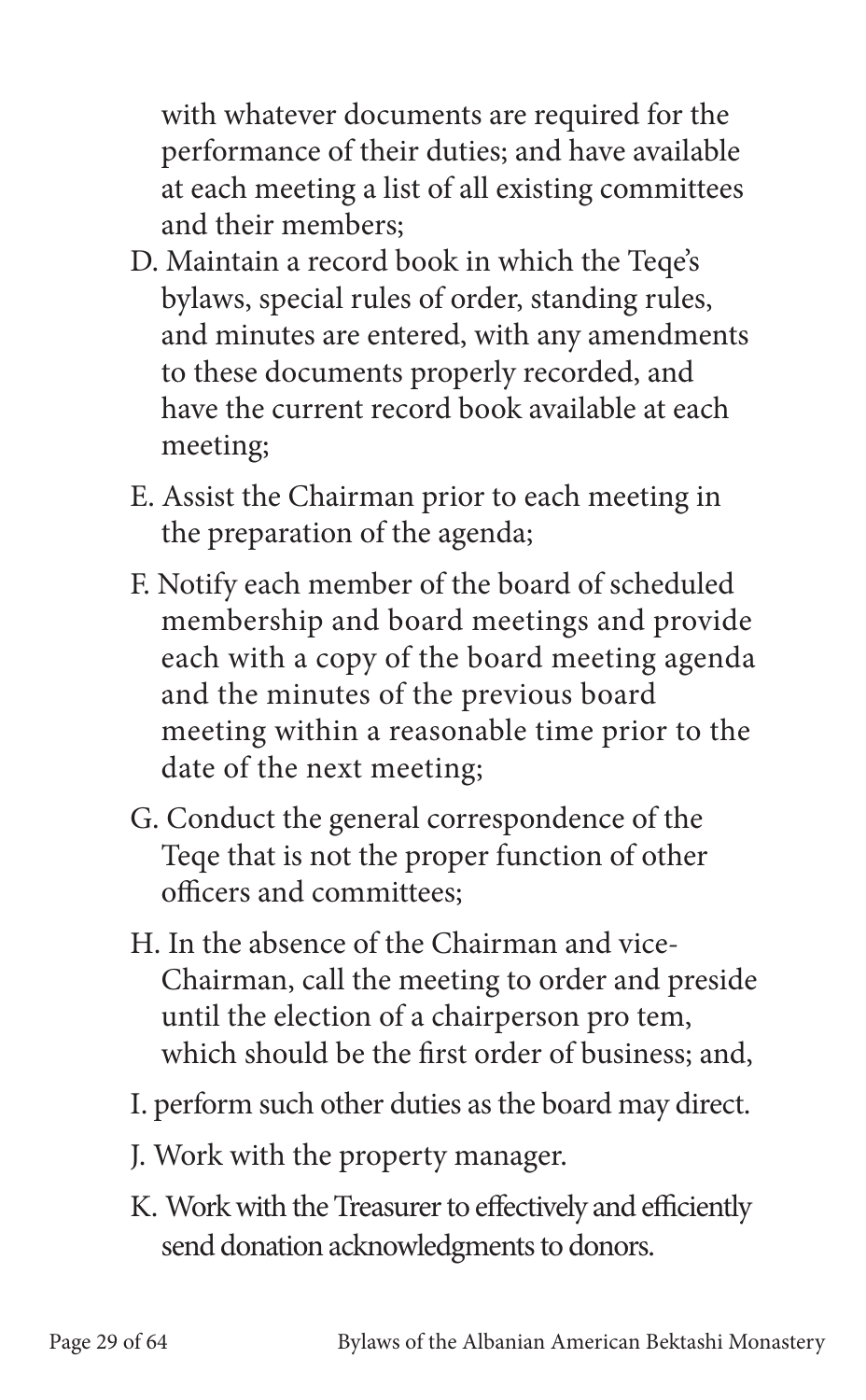**Section 8.7 Treasurer.** The Treasurer shall perform the following duties with the advice and consent of the Senior Cleric. The Treasurer shall keep an accurate record of all money received and disbursed by the Teqe and pay out no money belonging to the Teqe except at the direction of the board, and shall:

- A. Provide the Board and membership with a written report at their respective regular meeting, which accurately reflects the current financial condition of the Teqe.
- B. Be responsible for the investment of all Teqe funds subject to the board's approval and direction and to the special limitations of trusts, endowments, and similar agreements.
- C. Serve as a member of the Finance Committee.
- D. Work with the property manager.
- E. Work with an off-site accountant
- F. Shall implement finances with an accountant using QuickBooks or the latest nonprofit accounting program.
- G. Work with the membership/fundraising committee.
- H. Any disbursements of money over \$5,000.00 by the Treasurer must be done with the consent of the Senior Cleric.

**Section 8.8 Giving of Bond by Officers**. All Officers of the Teqe, if required to do so by the board, shall furnish bonds to the Teqe for the faithful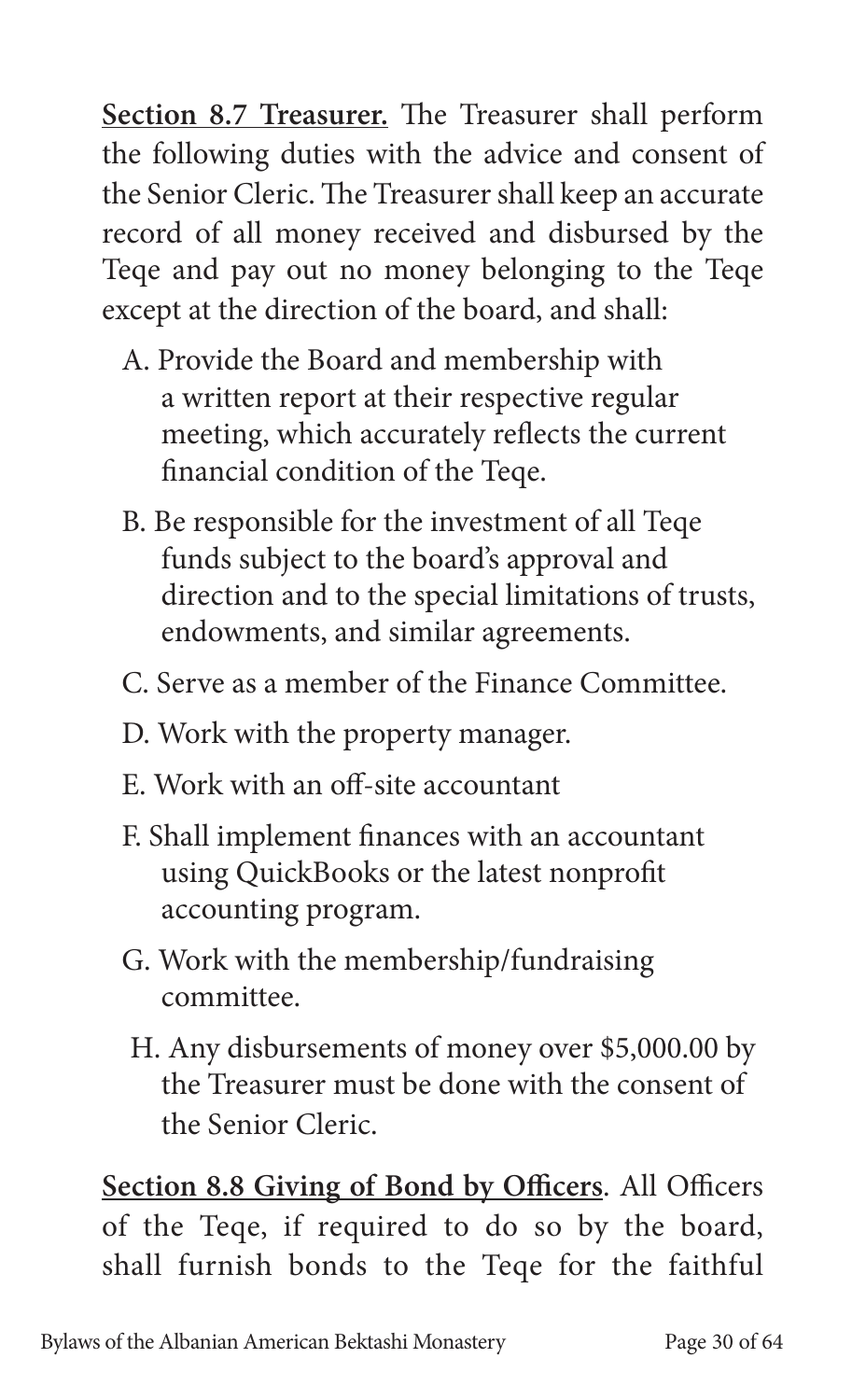performance of their duties, in such penalties and with such conditions and security as the board shall require. The Teqe shall assume the cost of providing any bond required hereunder.

**Section 8.9 Resignation**. Any Officer may resign at any time by giving written notice to the board or to the Chairman of the Board. Any such resignation shall take effect at the time specified therein. Unless otherwise specified therein, the acceptance of such resignation shall not be necessary to make it effective. Section 8.10 Removal. Any of the Officers designated in Section 7.1 of this Article VII may be removed by the board at any time, with or without cause, by a vote of two-thirds (2/3) of the board and the approval of the Senior Cleric of the Albanian American Bektashi Monastery.

**Section 8.11 Vacancy**. In the event a vacancy shall occur in the office of Chairman, the Vice-Chairman shall become Chairman. In the event a vacancy shall occur in any other Officer position, then the Nominating Committee shall seek out his or her replacement, and the board shall appoint an Officer until the next duly-called election.

**Section 8.12 Discharge of Duties; Reliance on Reports.** An Officer shall discharge the duties as an Officer and shall be entitled to rely on reports, etc., in the same manner as specified for a Board member in Sections 7.16 and 7.17.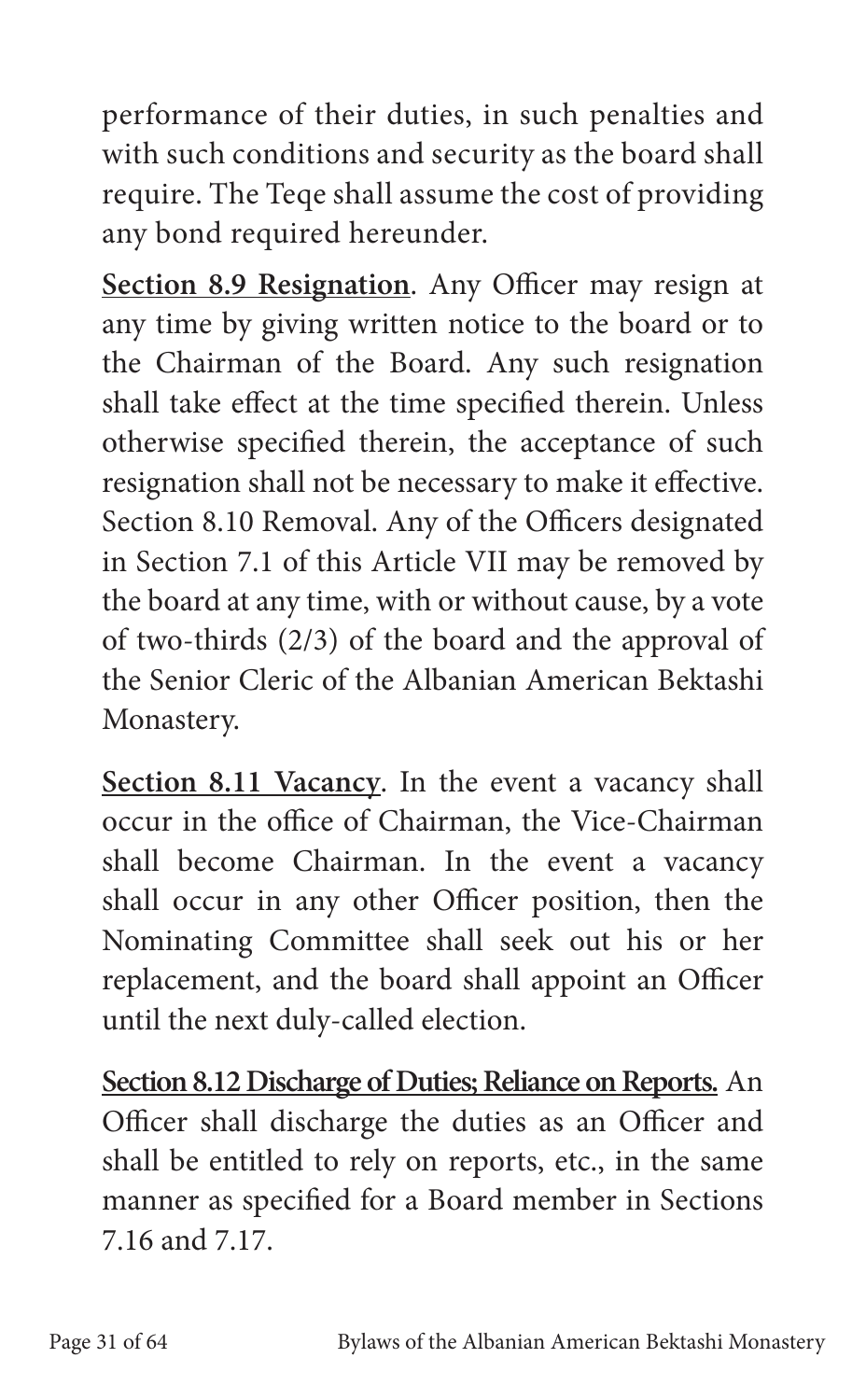## ARTICLE IX - COMMITTEES

**Section 9.1 General.** The Chairman may designate such committee or committees with such duties and powers as he or she may deem appropriate in order to carry out the programs and purposes of the Teqe. There shall be four (4) standing committees: a Finance Committee, a Nominating Committee, a Communications Committee, and a Membership/ Fundraising Committee. Any Special Committee shall be dissolved as soon as it has fulfilled its function. The Chairman shall designate the persons to serve on each committee and to serve as Chairperson of the committee. Each committee shall have at least one Board member serving on the committee. Membership on committees is open to all persons, Board members, and non-Board members. Each committee shall make such reports of its activities to the board as the board may request.

**Section 9.2 Powers**. Any committee shall exercise such powers and perform such duties as arc stated in these bylaws or as the board may, from time to time authorize, including any or all powers and authority of the board in the management and affairs of the Teqe; however, no committee shall have power or authority to:

A. Amend the Articles of Incorporation;

- B. Adopt an agreement of merger or consolidation;
- C. Amend the bylaws of the Teqe;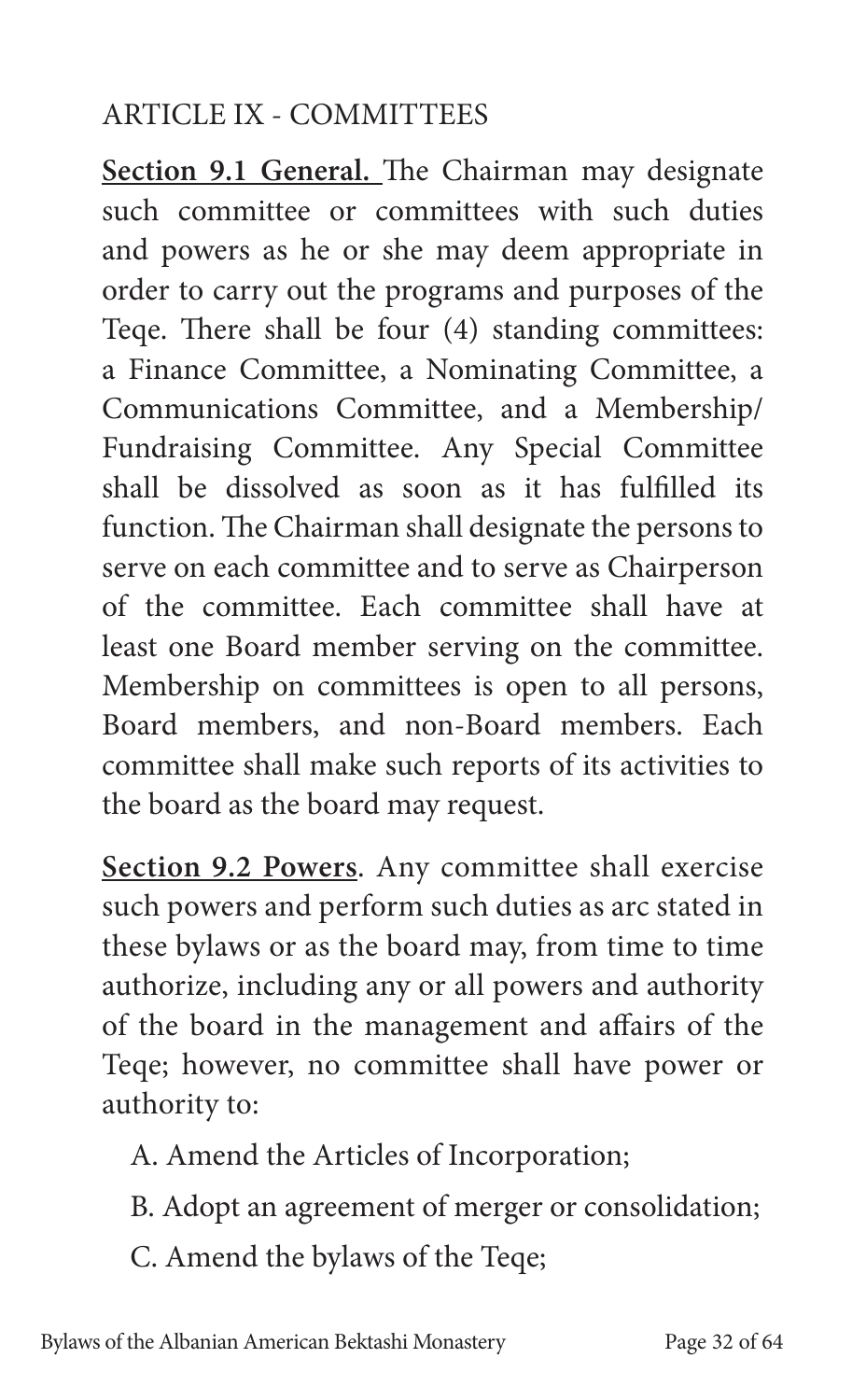- D. Fill vacancies in the board;
- E. Fix compensation of the members for serving on the board or on a committee;
- F. Terminate a persons' membership in the Teqe and,
- G. Take any other action prohibited by law, the Articles of incorporation or these bylaws.

**Section 9.3 Rules for Committees**. The board may adopt rules regarding the conduct of committees and their meetings, including rules for the calling of meetings, quorum requirements, and voting. To the extent it is not inconsistent with the rules adopted by the board, each committee may establish its own rules to govern the conduct of its activities.

**Section 9.4 Standing Committees**. There shall be four (4) standing committees, a Finance Committee, a Nominating Committee, a Communications Committee, and a Membership/Fundraising Committee.

**Section 9.5 Finance Committee.** The board shall appoint a Finance Committee consisting of four members, plus the Treasurer of the Teqe. The Finance Committee's responsibilities shall be to:

- A. Purpose methods of obtaining income to finance the Teqe's operations;
- B. Monitor the performance of the Teqe's investments and share recommendations to the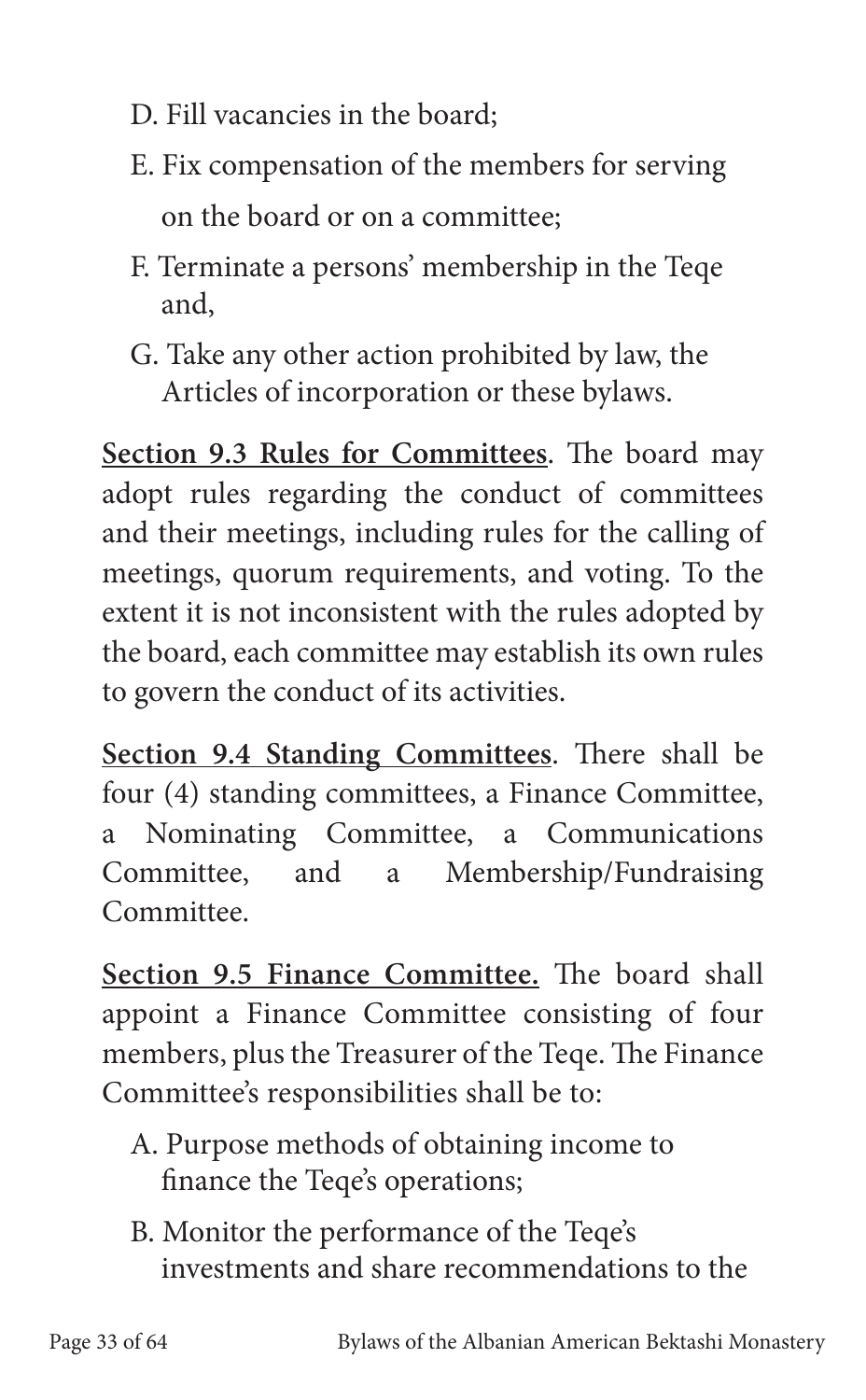board for appropriate changes in the manner in which the Teqe's funds are invested;

- C. Propose a budget for each fiscal year and to present the same to the board for its review no later than its April meeting; and,
- D. Periodically review the administration of the Trust and report to the board at the May and November meetings.

**Section 9.6 Nominating Committee** The Chairman shall appoint a Nominating Committee consisting of the Baba (or Senior Cleric) and four Muhibs from the voting membership.

- A. It shall be the Nominating Committee's duty to nominate one or more candidates for each office.
- B. The Nominating Committee shall report in writing to the Secretary and announce the nominees to the general membership at the regular meeting prior to the annual meeting. The nominees' names shall be published in the Teqe's newsletter (or similar social media or other reliable means of publication) prior to the annual membership meeting.
- C Additional nominations may be made by individual members at the regular meeting at which the report of the Nominating Committee is presented. No nominations may be made from the floor at the annual meeting.
- D. Members may not be nominated for office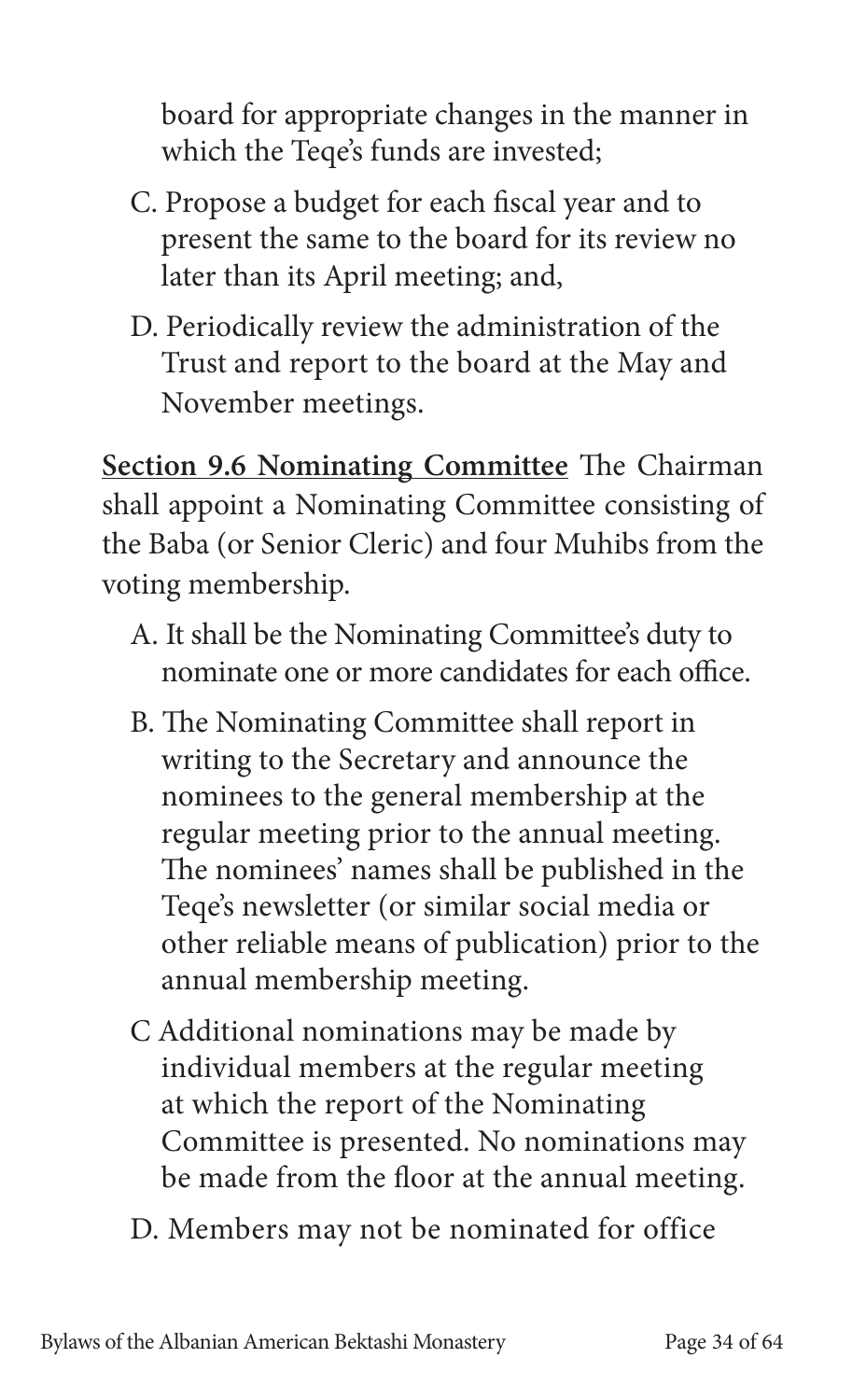unless they have given their consent and agree to serve if elected.

**Section 9.7 Communications Committee.** The Communications Committee shall be responsible for newsletters, calendars, magazines, publications and be responsible for communicating all functions and/ or events with the community.

- A. The Communications Committee shall report to the Vice-Chairman of the Board.
- B. The Communications Committee shall operate and oversee the Teqe's website.

**Section 9.8 Membership/Fundraising Committee.** The Membership/Fundraising Committee shall be responsible for coordinating fundraising events.

- A. The Membership/Fundraising Committee shall create financial goals with the board for fundraising events.
- B. The Membership/Fundraising Committee shall work with the Secretary to maintain accurate membership contacts.
- C. The Membership/Fundraising Committee shall develop methods of maintaining and increasing membership.

**Section 9.9 Clergy Election Committee.** The Chairman shall appoint a Clergy Elections Committee consisting of no less than two (2) and no more than six (6) senior Muhibs. The Clergy Election Committee responsibilities shall be to Page 35 of 64 Bylaws of the Albanian American Bektashi Monastery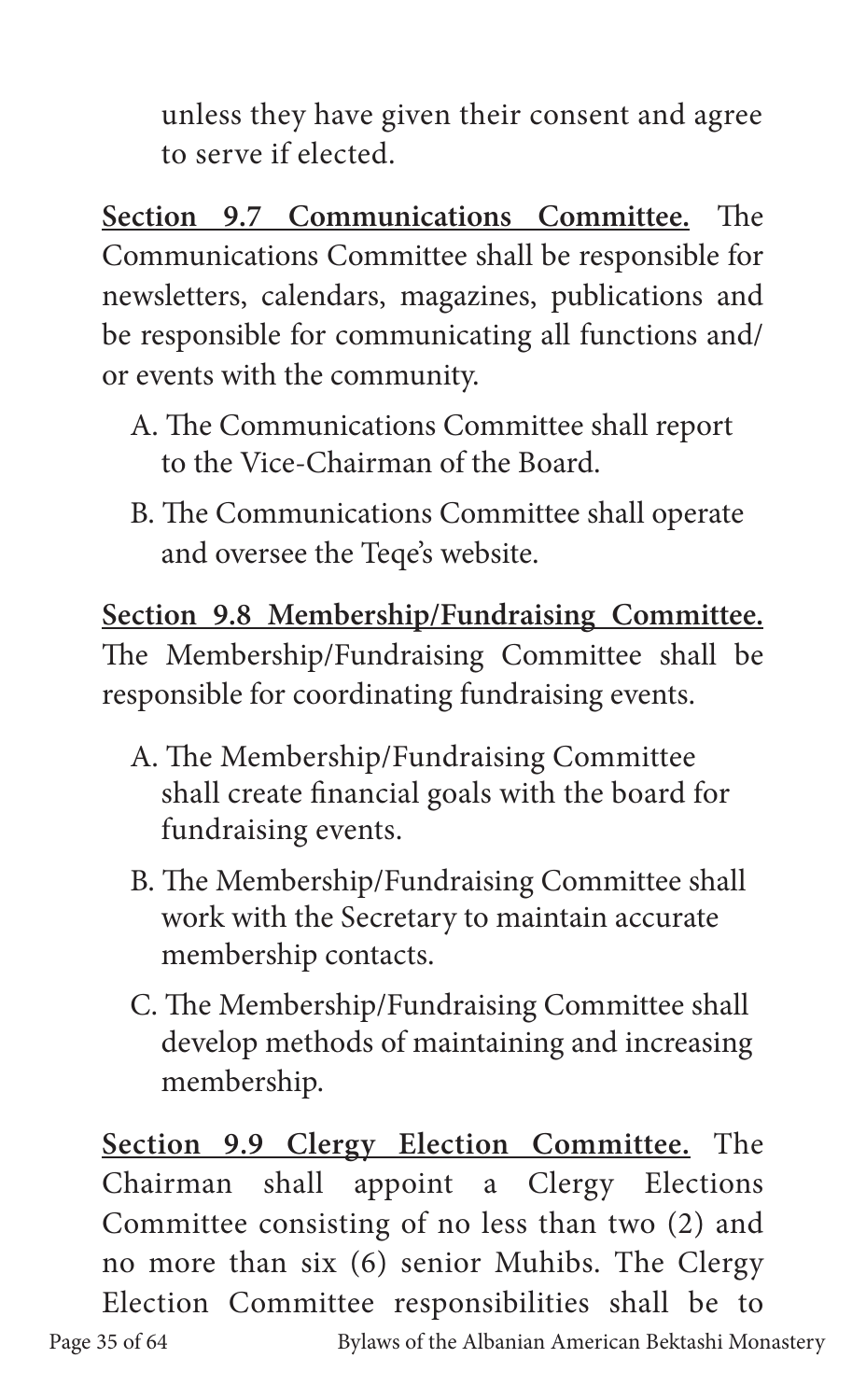Identify and research candidates for all religious vacancies and report to the Board.

**Section 9.10 Volunteers.** Volunteers shall serve without compensation but may be reimbursed for expenses incurred as authorized by the board.

## ARTICLE X - CONFLICT OF INTEREST

**Section 10.1 Policy.** The Teqe's policy is that all Board members and Officers shall scrupulously avoid any conflict or the appearance of any conflict between their own interests and the interest of the Teqe. In furtherance of this purpose, it is the policy of the Teqe that its board members, Management personnel and members of all committees, panels or boards serving the Teqe, and employees shall annually submit in writing to the Chairman of the Board and its Chairman a Conflict of Interest Statement in the form prescribed by the board. This policy is intended to supplement, but not replace, any applicable state laws governing conflicts of interest applicable to nonprofit and charitable organizations.

Section 10.2 Definition. This policy applies to any Cleric, Board member, Officer, employee, or member of a committee with Board-delegated powers who has a direct or indirect financial interest that may create a real or potential conflict interest. For purposes of this policy, such an individual is defined as an "interested person." For purposes of this policy, a person has a financial interest if the person has, directly or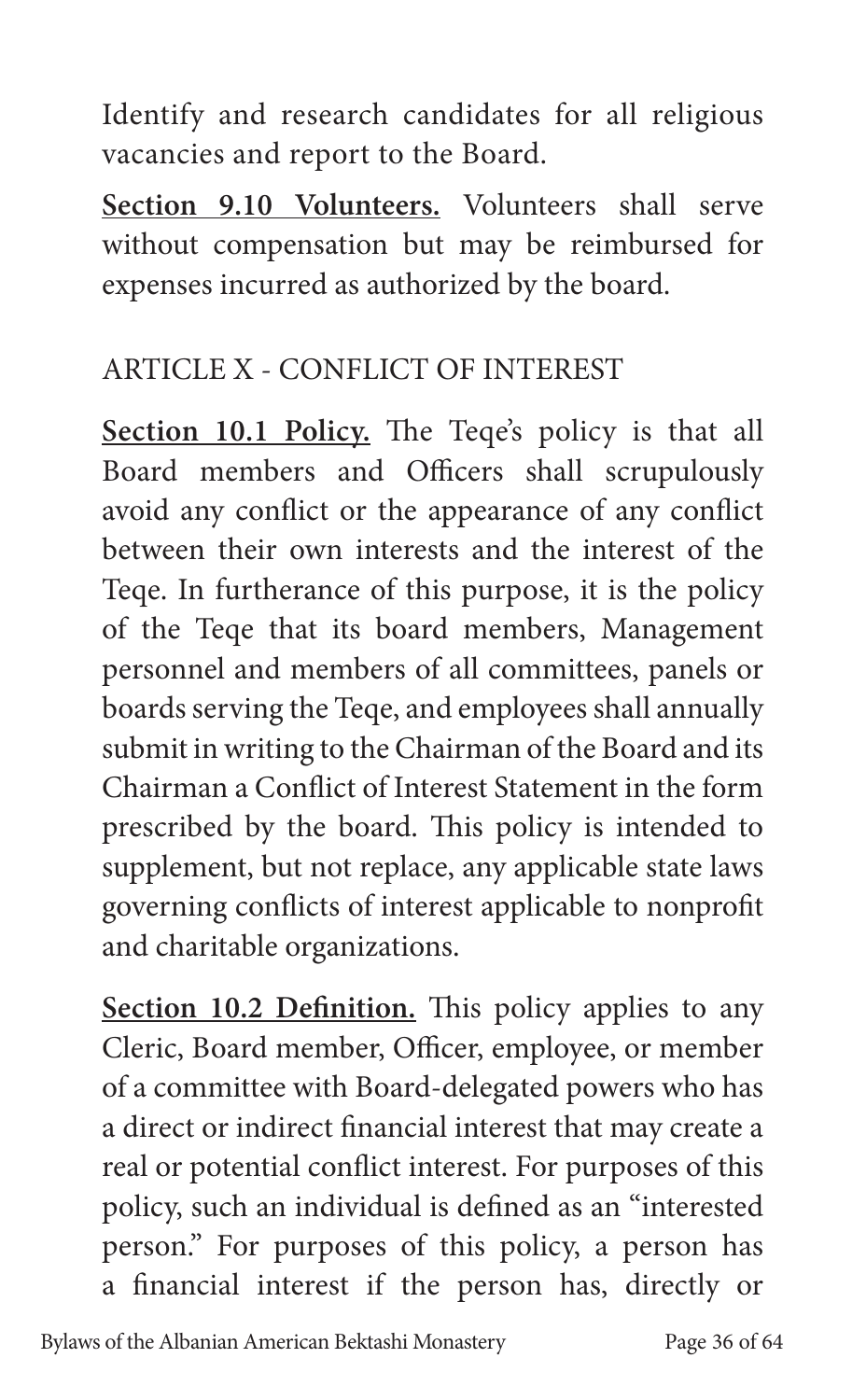indirectly, through business, investment, or family:

- A. Any ownership or investment interest in any entity with which the Teqe has a transaction or arrangement, or
- B. A compensation arrangement with the Teqe or with any entity or individual with which the Teqe has a transaction or arrangement, or
- C. a potential ownership or investment interest in, or compensation arrangement with, any entity or individual with which the Teqe is negotiating a transaction or arrangement. Compensation includes direct and indirect remuneration as well as gifts or favors that are substantial in nature.

#### **Section 10.3 Procedures.**

A. Duty to Disclose. A member of the board, or member of any committee, shall immediately, and in writing, notify the Chairman of the Teqe of any conflict of interest or potential conflict of interest as soon as he or she becomes aware of it. A person having a conflict of interest or potential conflict of interest shall not participate in any matter that might come before the board or any committee of the board, which directly or indirectly implicates the conflict. If the member fails to do so voluntarily, the Chairman of the Board or the Chairperson of any committee involved is empowered to take necessary and appropriate action to ensure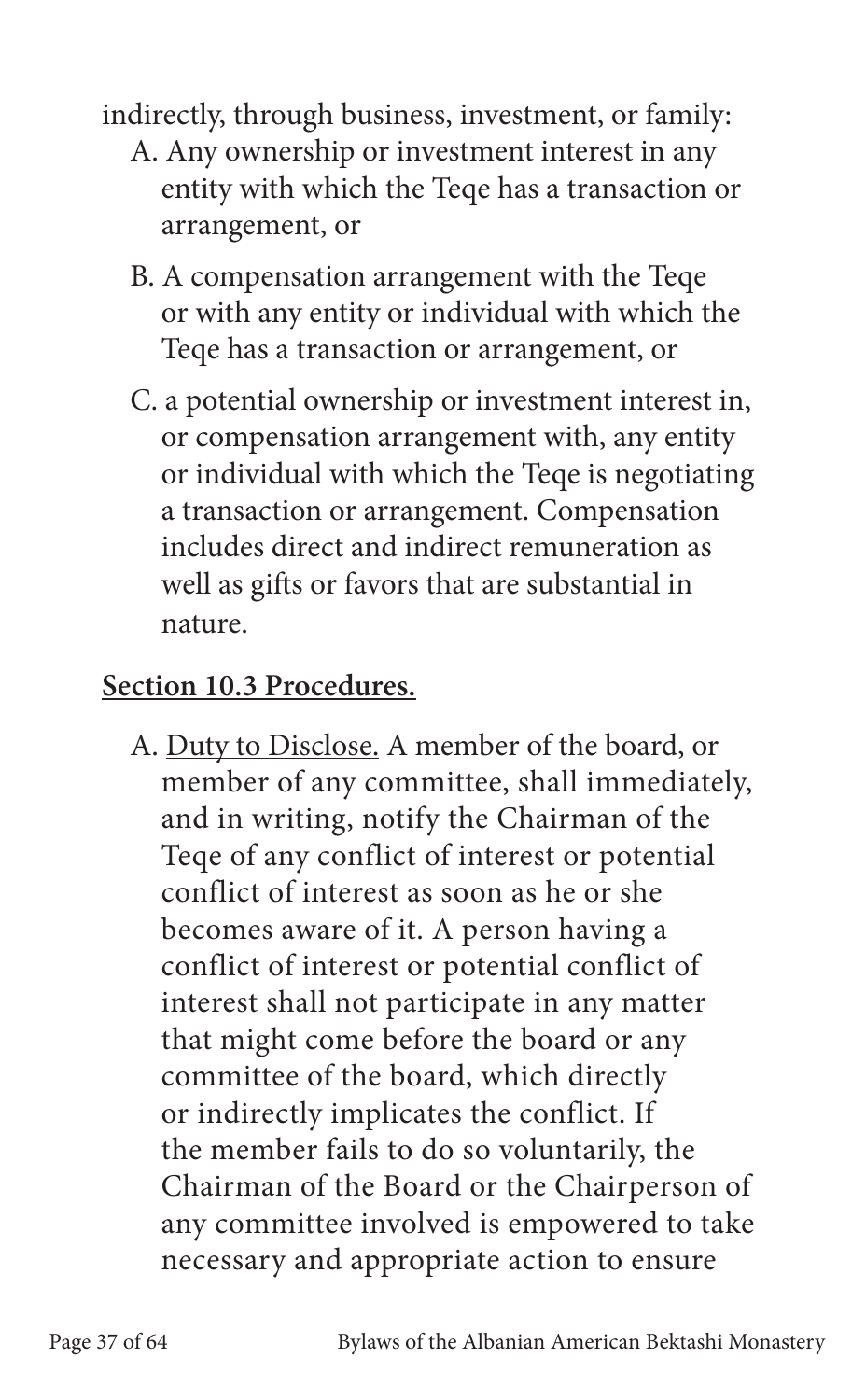the affected member does not participate until the conflict has been resolved.

- B. Procedures for Addressing Conflict. As a matter of practice, the board or committee shall not engage in transactions that would give rise to a conflict of interest or the perception of a conflict of interest. If a majority of the disinterested members of the board or committee determines, by recorded note, that no equivalent or more advantageous transaction or arrangement is attainable under circumstances that would not give rise to a conflict of interest. In that case, the board or committee may determine by a majority vote of the disinterested commissioners whether the transaction or arrangement is in the Teqe's best interest and for its own benefit, and that the transaction is fair and reasonable to the Teqe and shall make its decision as to whether to enter into the transaction or arrangement in conformity with such determination.
- C. Records of Proceedings. The minutes of the board or committee shall contain the names of the persons who disclosed or otherwise were found to have a financial interest in connection with an actual or potential conflict of interest, the nature of the financial interest, the board's or committee's decision as to whether a conflict of interest, in fact, existed, the board or committee's determination that no equivalent or more advantageous transaction or arrangement is attainable under circumstances that would not give rise to a conflict of interest and the record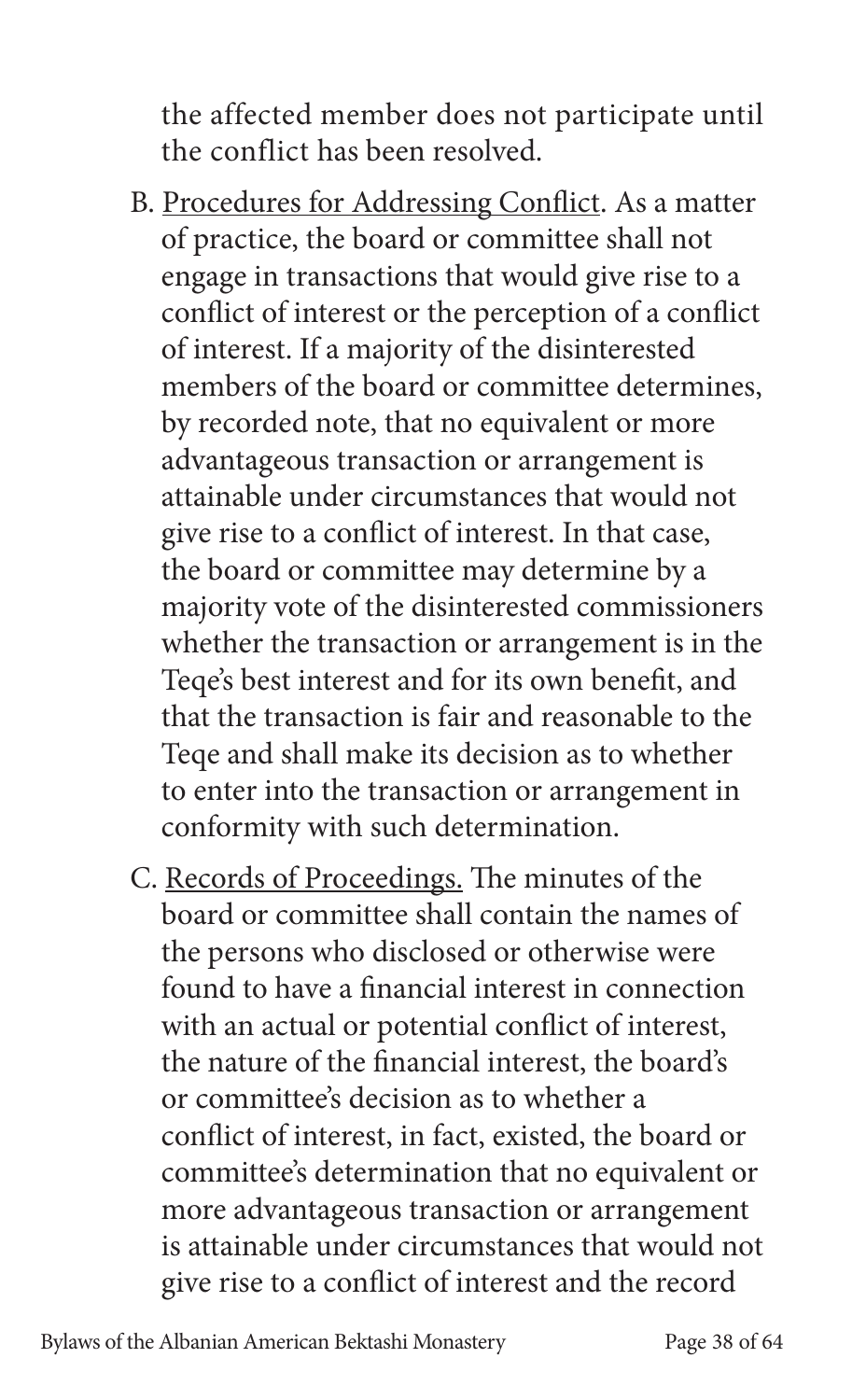of any vote to proceed with a transaction despite a conflict of interest.

ARTICLE XI - INDEMNIFICATION OF OFFICERS, BOARD MEMBERS, EMPLOYEES, AND AGENTS

**Section 11.1 Indemnification of Commissioners: Clams by Third parties.** The Teqe may, if approved by the board, in its complete discretion, and to the extent that the board may approve, indemnify a Board member (the "indemnitee") who was or is a party or is threatened to be made a party to a threatened, pending, or completed action, suit, or proceeding, whether civil, criminal, administrative, or investigative and whether formal or informal, other than an action by or in the right of the Teqe, by reason of the fact that he or she is or was a Commissioner, Officer, employee or agent of the Teqe, or is or was serving at the request of the Teqe as a Board member, Officer, partner, employee, or agent of another foreign or domestic corporation, business corporation, partnership, joint venture, trust, or other enterprise, whether for profit or not for profit, against expenses, including attorneys' fees, judgments, penalties, fines, and amounts paid in settlement actually and reasonably incurred by the indemnitee in connection with the action, suit, or proceeding, if the indemnitee acted in good faith and in a manner the indemnitee reasonably believed to be in or not opposed to the best interests of the Teqe, and with respect to any criminal action or proceeding, if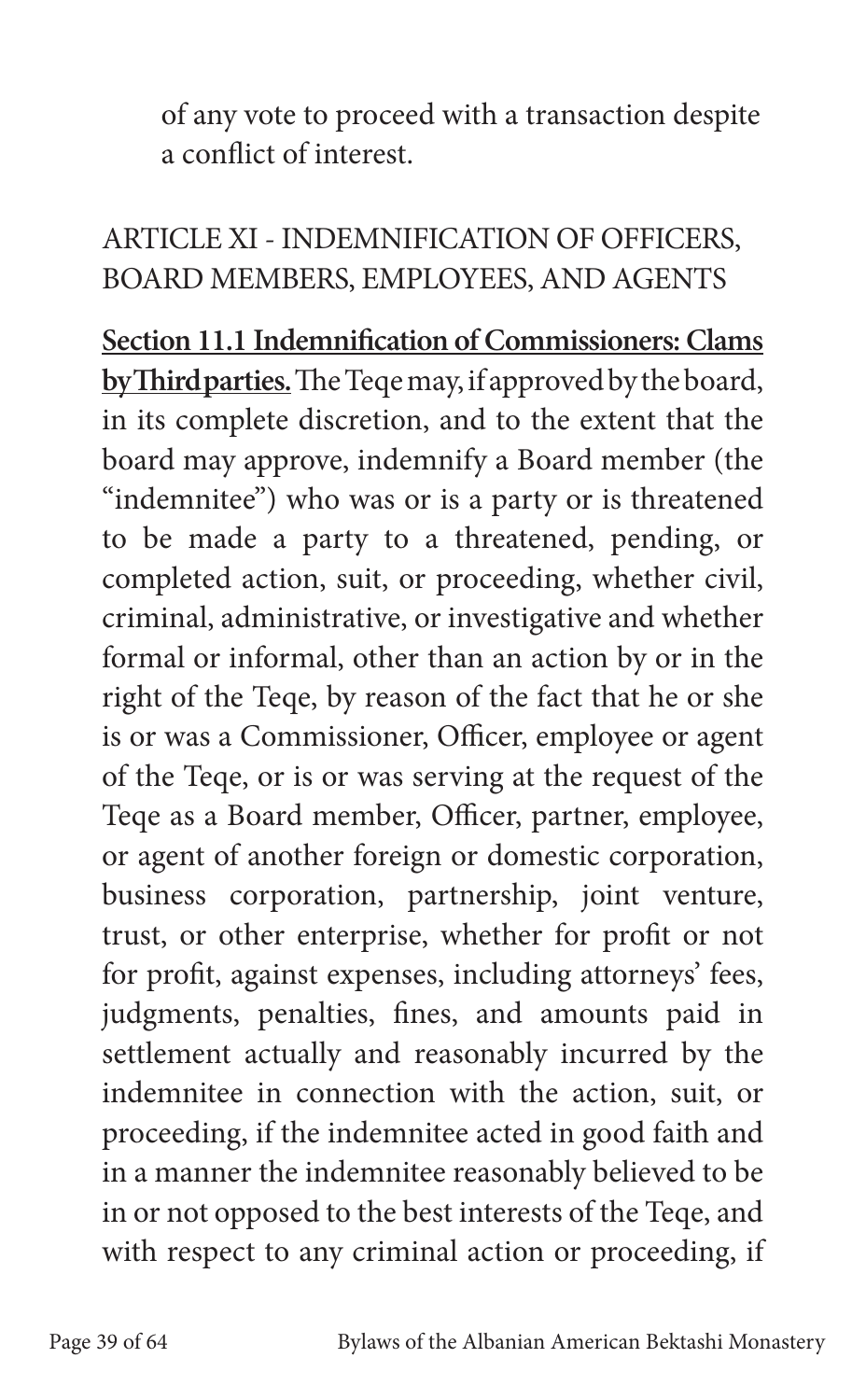the indemnitee had no reasonable cause to believe the conduct was unlawful. The termination of any action, suit, or proceeding by judgment, order, settlement, conviction, or upon a plea of *nolo contendere* or its equivalent, does not, of itself, create a presumption that the indemnitee did not act in good faith and in a manner which the indemnitee reasonably believed to be in or not opposed to the best interests of the Teqe, and with respect to any criminal action or proceeding, had reasonable cause to believe was unlawful.

**Section 11.2 Indemnification of Board Members: Claims brought by or in the right of the Teqe.**  The Teqe may, if approved by the board, in its complete discretion, and to the extent that the board may approve, indemnify a commissioner (the "indemnitee") who was or is a party to or is threatened to be made a party to a threatened, pending, or completed action or suit by or in the right of the Teqe to procure a judgment in its favor by reason of the fact that the indemnitee is or was a commissioner, officer, employee or agent of the Teqe, or is or was serving at the request of the Teqe as a commissioner, officer, partner, board member, employee or agent of another foreign or domestic corporation, business, corporation, partnership, joint venture, trust, or other enterprise, whether for profit or not, against expenses, including actual and reasonable attorneys' fees, and amounts paid in settlement incurred by the person in connection with the action or suit, if the indemnitee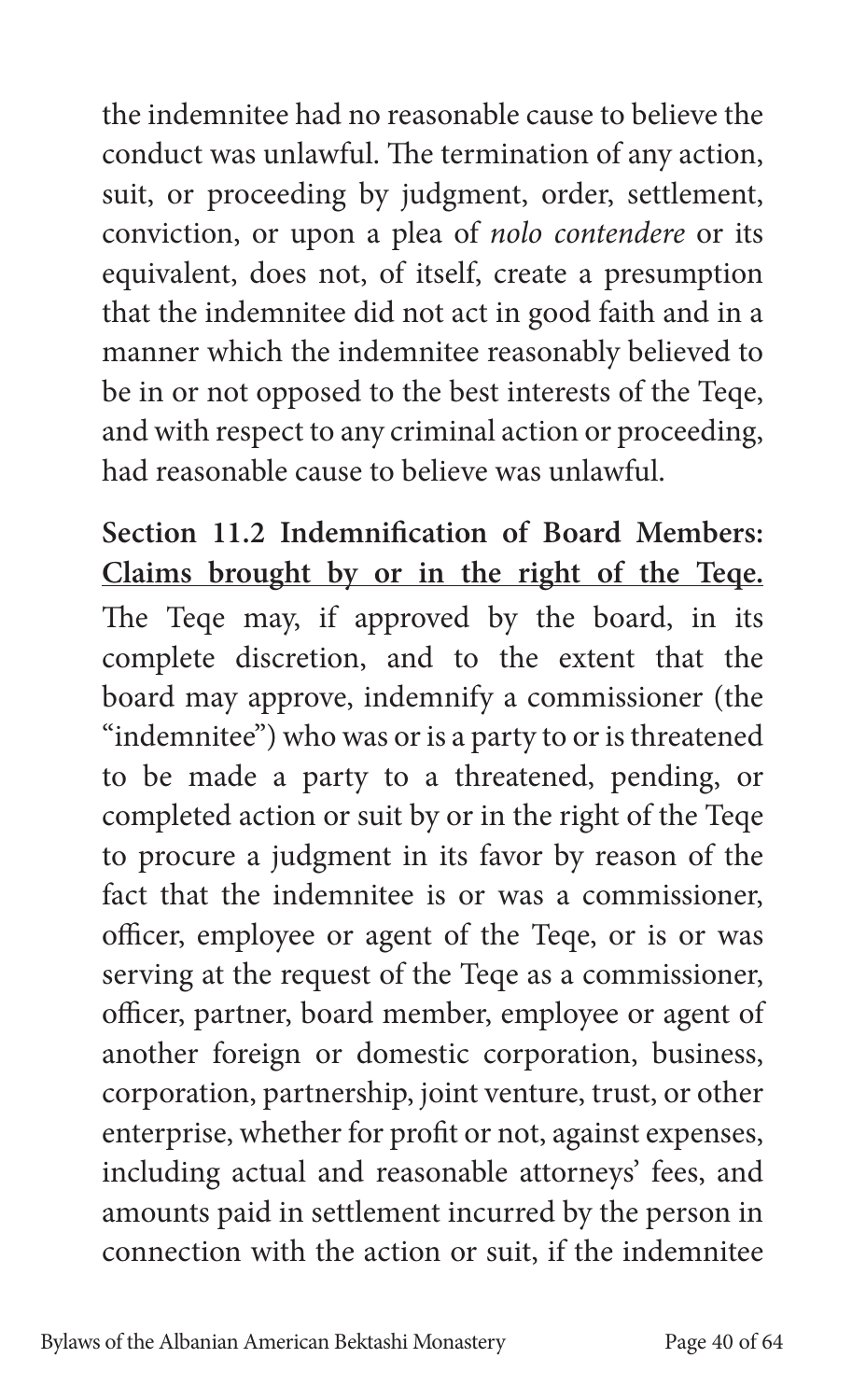acted in good faith and in a manner the indemnitee reasonably believed to be in or not opposed to the best interests of the Teqe. However, indemnification under this Section shall not be made for a claim, issue, or matter in which the indemnitee has been found liable to the Teqe unless and only to the extent that the court in which the action or suit was brought has determined upon application that, despite the adjudication of liability but in view of all circumstances of the case, the indemnitee is fairly and reasonably entitled to indemnification for the expenses which the court considers proper.

**Section 11.3 Indemnification against Expenses.** To the extent that a Board member, Officer, employee, volunteer, or agent of the Teqe has been successful on the merits or otherwise in defense of an action, suit, or proceeding referred to in Section 11.l or 11.2 above, or in defense of a claim, issue, or matter in action, suit, or proceeding, the successful party may, if approved by the board in its complete discretion, and to the extent which the board may approve, be indemnified against expenses, including actual and reasonable attorneys' fees, incurred in connection with the action, suit or proceeding. This section is intended to eliminate the mandatory indemnification of Section 563(1) of the MNCA.

**Section 11.4 Approval of Indemnification.** Any indemnification under Sections 11.1 or 11.2 hereof, unless ordered by a court, shall be made by the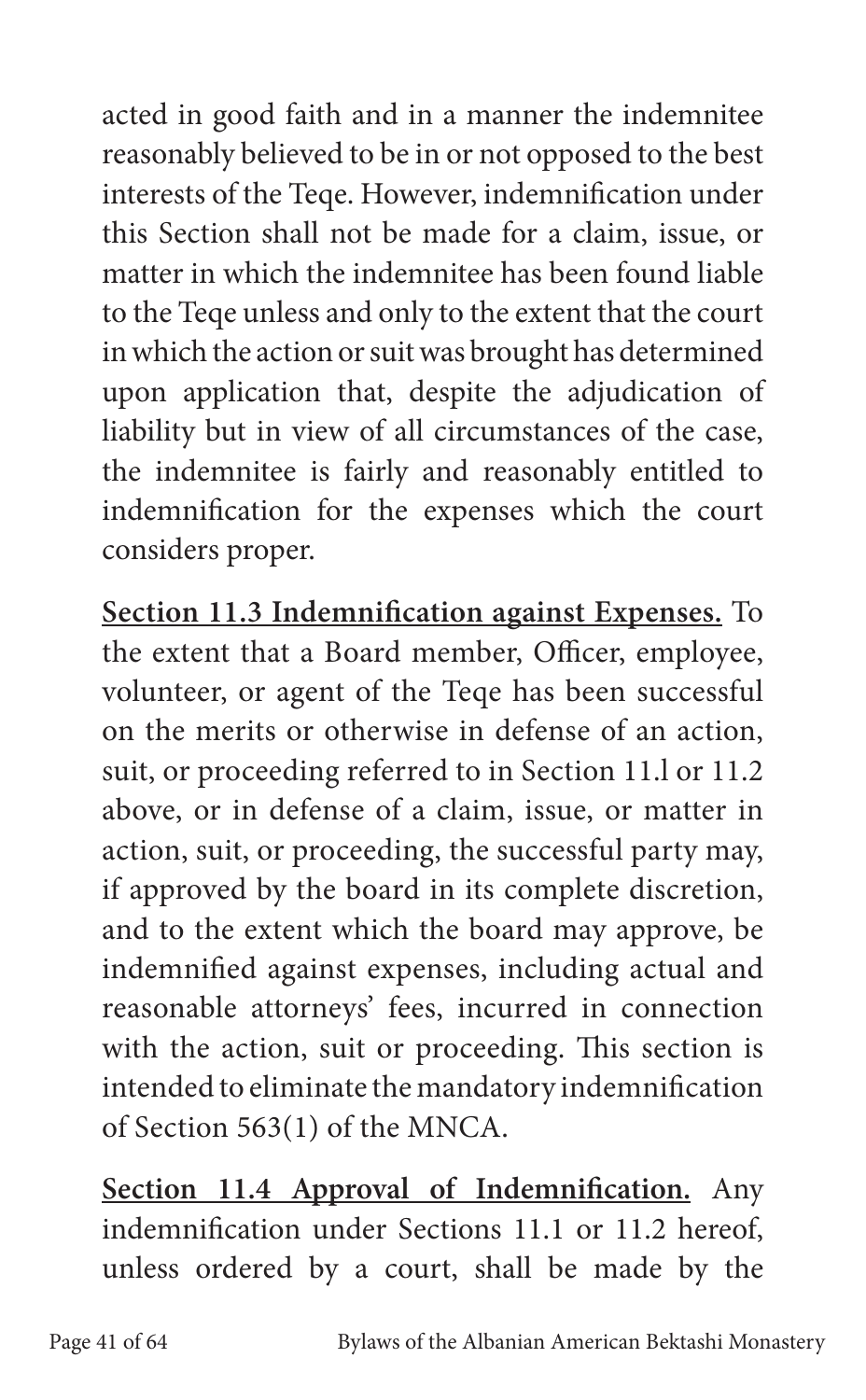Teqe only as authorized in the specific case upon a determination that indemnification of the indemnitee is proper in the circumstances because the indemnitee has met the applicable standard of conduct set forth in Sections 11.1 and 11.2. This determination shall be made in any of the following ways:

- A. By a majority vote of a quorum of the board consisting of the Board members who were not parties to the action, suit, or proceeding. The approval of the Senior Cleric shall be sought.
- B. If the quorum described in subdivision (a) is not obtainable, then by a majority vote of a committee of Board members who are not parties to the action. The committee shall consist of not less than two (2) disinterested Board members.
- C. By independent legal counsel in a written opinion.

**Section 11.5. Advancement of Expenses**. The Teqe may pay expenses incurred in defending a criminal or civil action, suit, or proceeding described in Sections 11.1 or 11.2 above in advance of the final disposition of the action, suit or proceeding, if approved by the board, in its complete discretion, at to the extent that the board may approve, upon receipt of an undertaking by or on behalf of the indemnitee to repay the expenses if it is ultimately determined that the indemnitee is not entitled to be indemnified by the Teqe. The undertaking shall be by an unlimited general obligation of the person on whose behalf advances are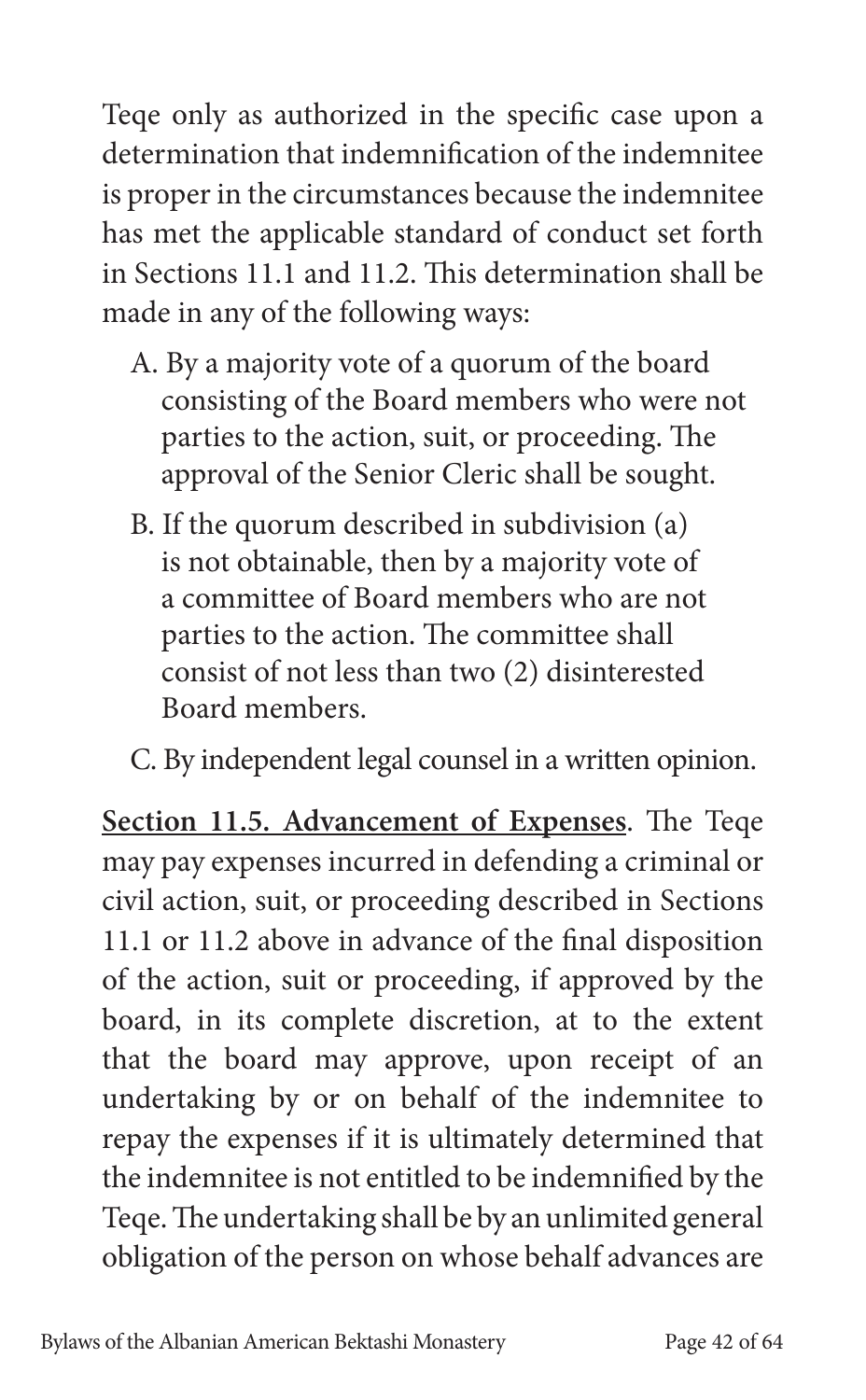made and may be evidenced by a promissory note if required by the board. The Teqe may require such security, guarantees, bonds, or other assurances as the board deems advisable to secure the undertaking to repay the expenses advanced by the Teqe.

**Section 11.6 Partial Indemnification.** If an indemnitee seeks indemnification under Section 11.1 or 11.2 for a portion of expenses, including attorneys' fees, judgment penalties, fines, and amounts paid in settlement, but not for the total amount thereof. In that case, the Teqe may, if approved by the Board and the Senior Cleric, in its complete discretion, and to the extent that the board may approve, indemnify the indemnitee for the portion of the expenses, judgments, penalties, fines, or amounts paid in settlement for which the indemnitee is entitled to be indemnified.

**Section 11.7 Indemnification of Employees and Agents.** Any person who is not covered by the foregoing provisions of this Article and who is or was an employee or agent of the Teqe, or is or was serving at the request of the Teqe as a Board member, Officer, employee, or agent of another foreign or domestic corporation, business corporation, partnership, joint venture, trust, or other enterprise, whether for profit or not for profit, may be indemnified if approved by the board, in its complete discretion, and to the extent that the board may approve.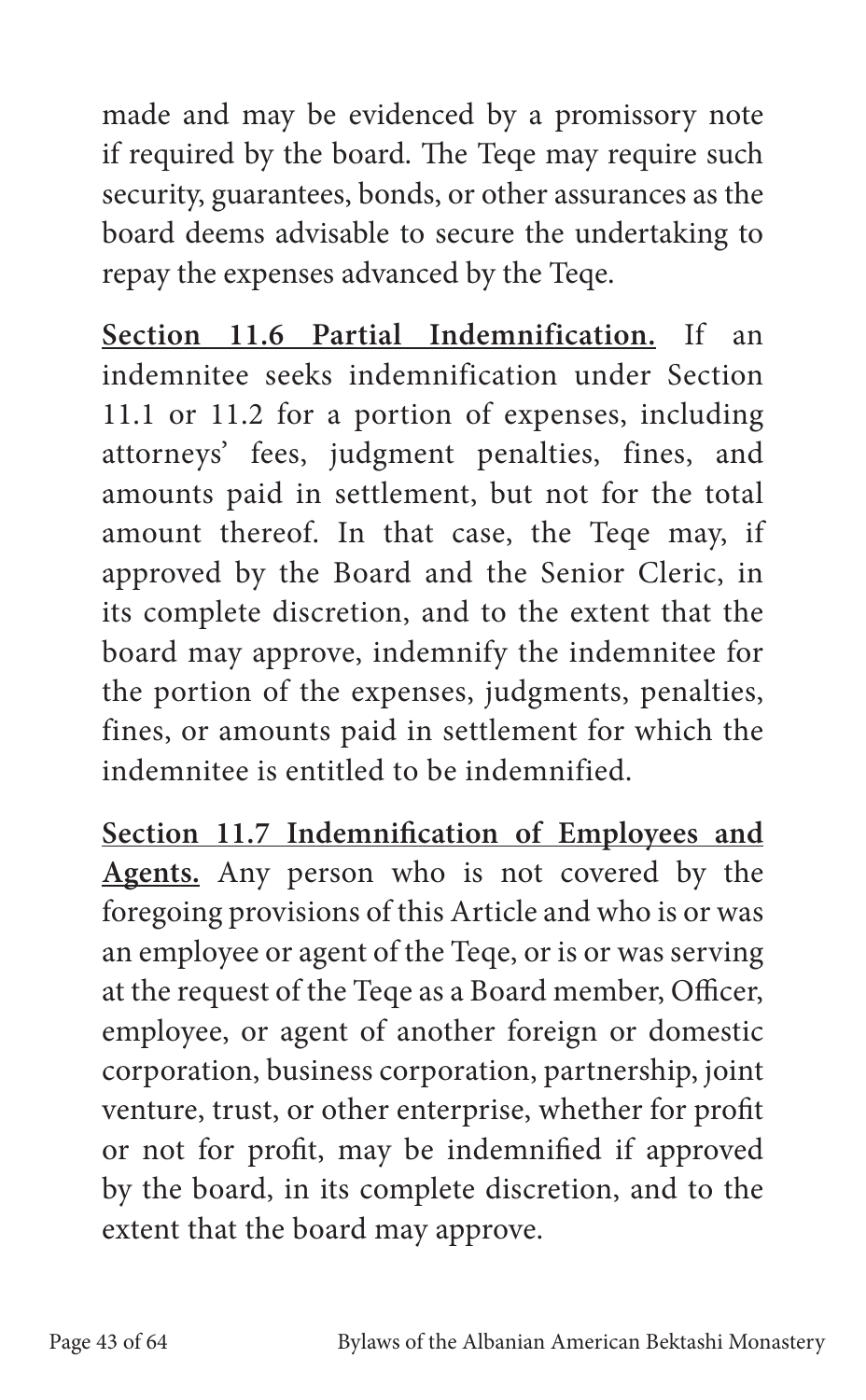**Section 11.8 Liability Insurance.** The Teqe shall have the power to purchase and maintain insurance (including insurance issued by an affiliated insurer and insurance for which premiums may be adjusted retroactively, in whole or in part, based upon claims experience or similar arrangements and may also create a trust fund or other form of funded arrangement) on behalf of any person who is or was a Board member, Officer, employee or agent of the Teqe, or is or was serving at the request of the Teqe as a Board member, Officer, employee or agent of another corporation, business corporation, partnership, joint venture, trust or other enterprise against any liability asserted against the person and incurred by the person in any such capacity or arising out of the person's status as such, whether or not the Teqe would have the power to indemnify the person against such liability under the provisions of the MNCA, as amended.

**Section 11.9 Severability.** Each and every paragraph, sentence, term, and provision of this Article shall be considered severable in that, in the event a court finds any paragraph, sentence, term, or provision to be invalid or unenforceable, the validity and enforceability, operation, or effect of the remaining paragraphs, sentences, terms, or provisions shall not be affected. This Article shall be construed in all respects as if the invalid or unenforceable matter had been omitted.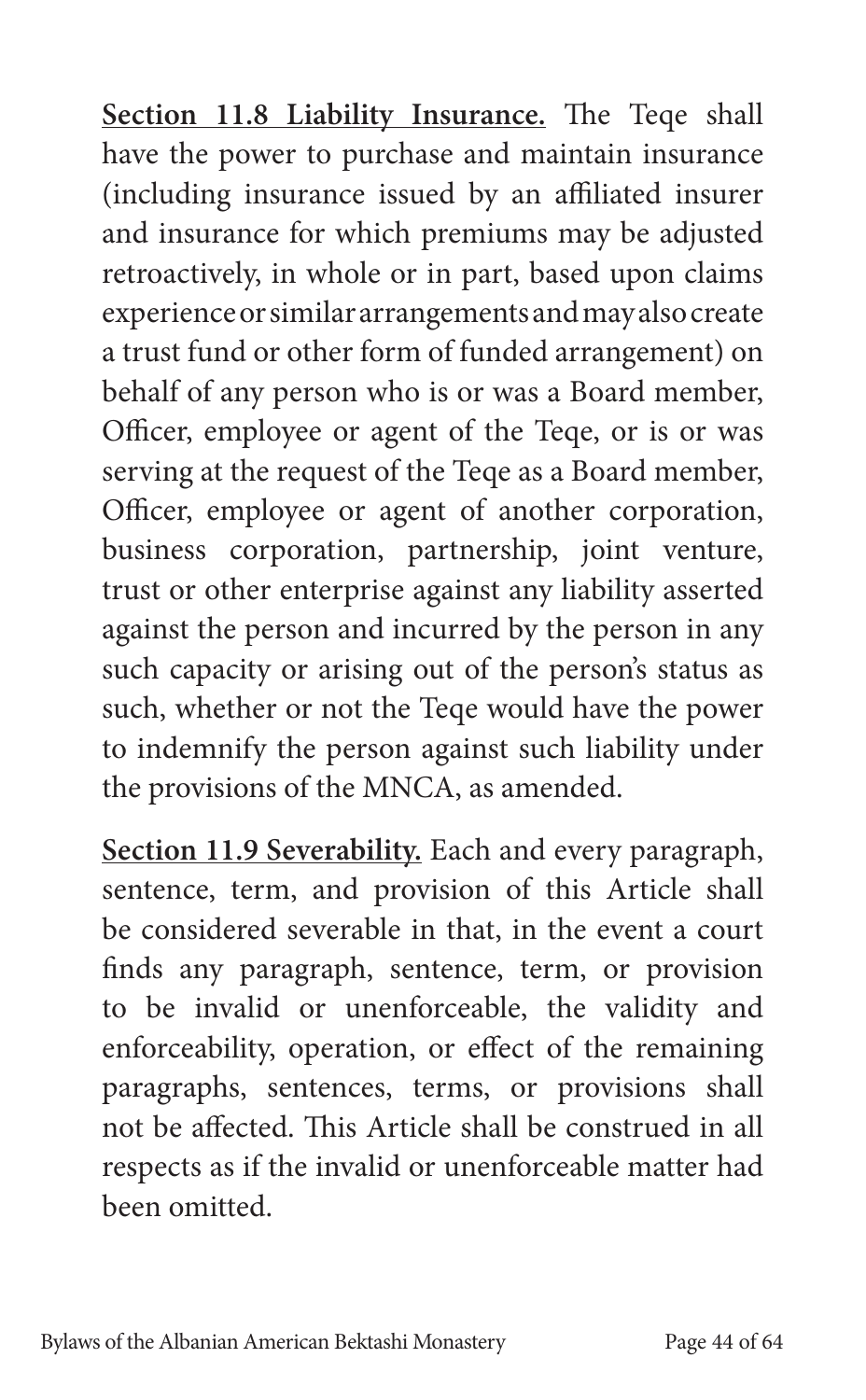## ARTICLE XII - MISCELLANEOUS PROVISIONS

**Section 12.1 Contracts, Conveyances, Etc.** Unless otherwise directed by the board, all conveyances, contracts, and instruments of transfer and assignment shall be specifically approved by the board and shall be executed on behalf of the Teqe by such Officers or agents as may be specifically authorized by the board.

**Section 12.2 Execution of Instruments.** Unless otherwise designated by the board, all Teqe instruments and documents including, but not limited to, checks, drafts, bills of exchange, acceptances, notes or other obligation, or orders for the payment of money shall be signed by such Officers of the Teqe as from time to time arc designated by resolution of the Board of Commissioners. The board may also require that checks or drafts be signed by two (2) or more persons.

**Section 12.3 Borrowing.** No loans and no renewals of any loans shall be contracted on behalf of the Teqe except as authorized by the board. When authorized to do so, any Officer or agent of the Teqe may affect loans and advances for the Teqe from any bank, trust company, or other institution or from any firm, corporation, or individual, and for such loans and advances may make, execute and deliver promissory notes or other evidence of indebtedness and liabilities of the Teqe. When authorized to do so, any Officer or agent of the Teqe may pledge, hypothecate or transfer, as security for the payment of any and all loans, advances, indebtedness, and liabilities of the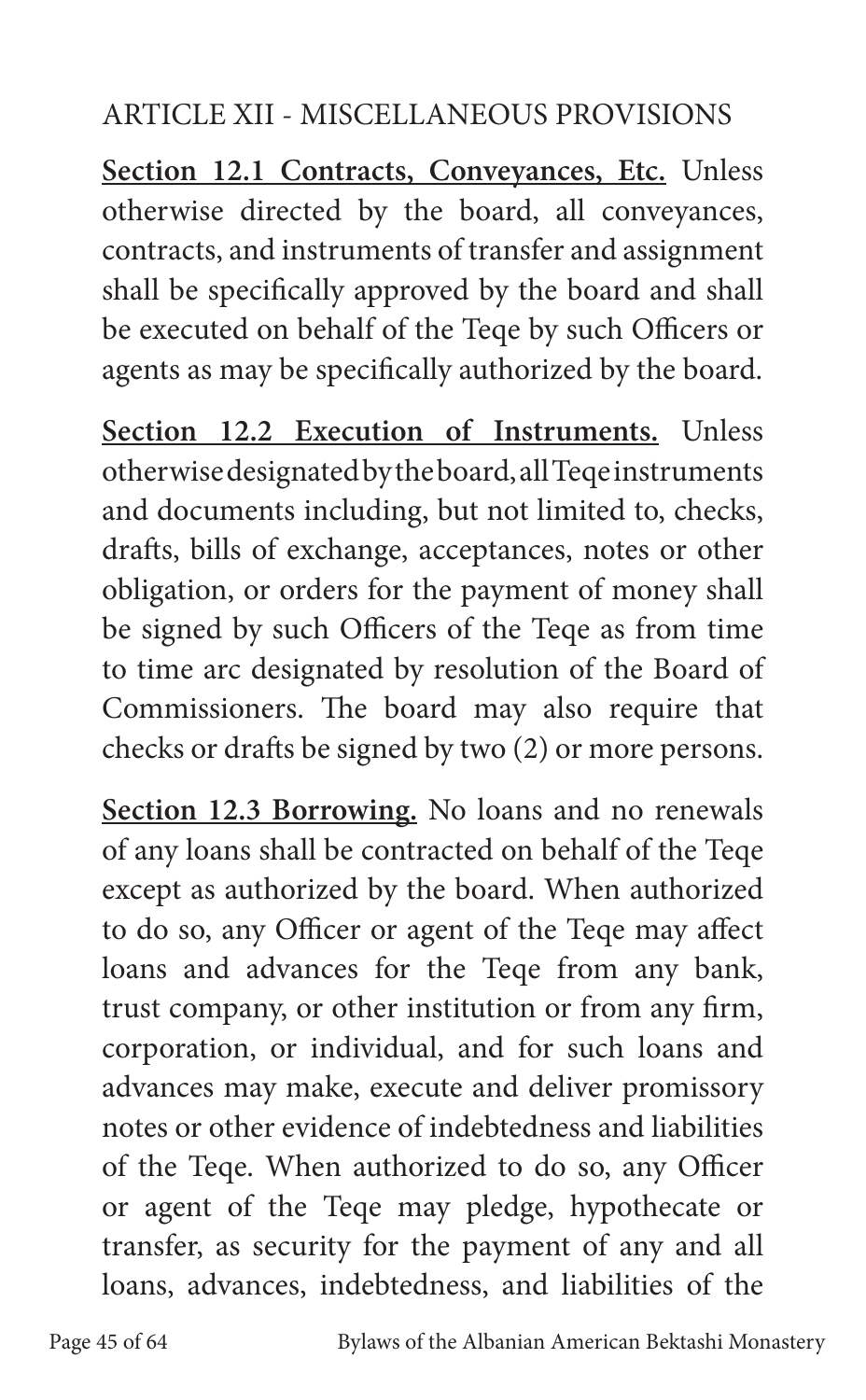Corporation any and all stocks, securities, and other personal property at any time held by the Teqe and to that end may endorse, assign and deliver the same. The authority contained in this Section 12.3 shall be express and confined to specific instances.

**Section 12.4 Deposits.** All funds of the Teqe not otherwise employed shall be deposited from time to time to the Teqe's credit in such banks, trust companies, or other depositories as the board may select. For the purpose of deposit and for the purpose of collection for the account of the Teqe, checks, drafts, and other orders for the payment of money which are payable to the order of the Teqe shall be endorsed, assigned, and delivered by such person or persons and in such a manner as may from time to time be designated by the board.

**Section 12.5 Method of Giving Notices.** Any notice required by statute or by these bylaws to be given to the Board members, or to any Officers of the Teqe unless otherwise provided herein or in any statute, shall be given by mailing to such Board member or Officer at his or her last address as the same appears on the records of the Teqe. Such notice shall be deemed to have been given at the time of such mailing.

**Section 12.6 Corporate Seal**. The Teqe shall have the right to adopt a corporate seal.

**Section 12.7 Headings and Parenthetical Insertions.**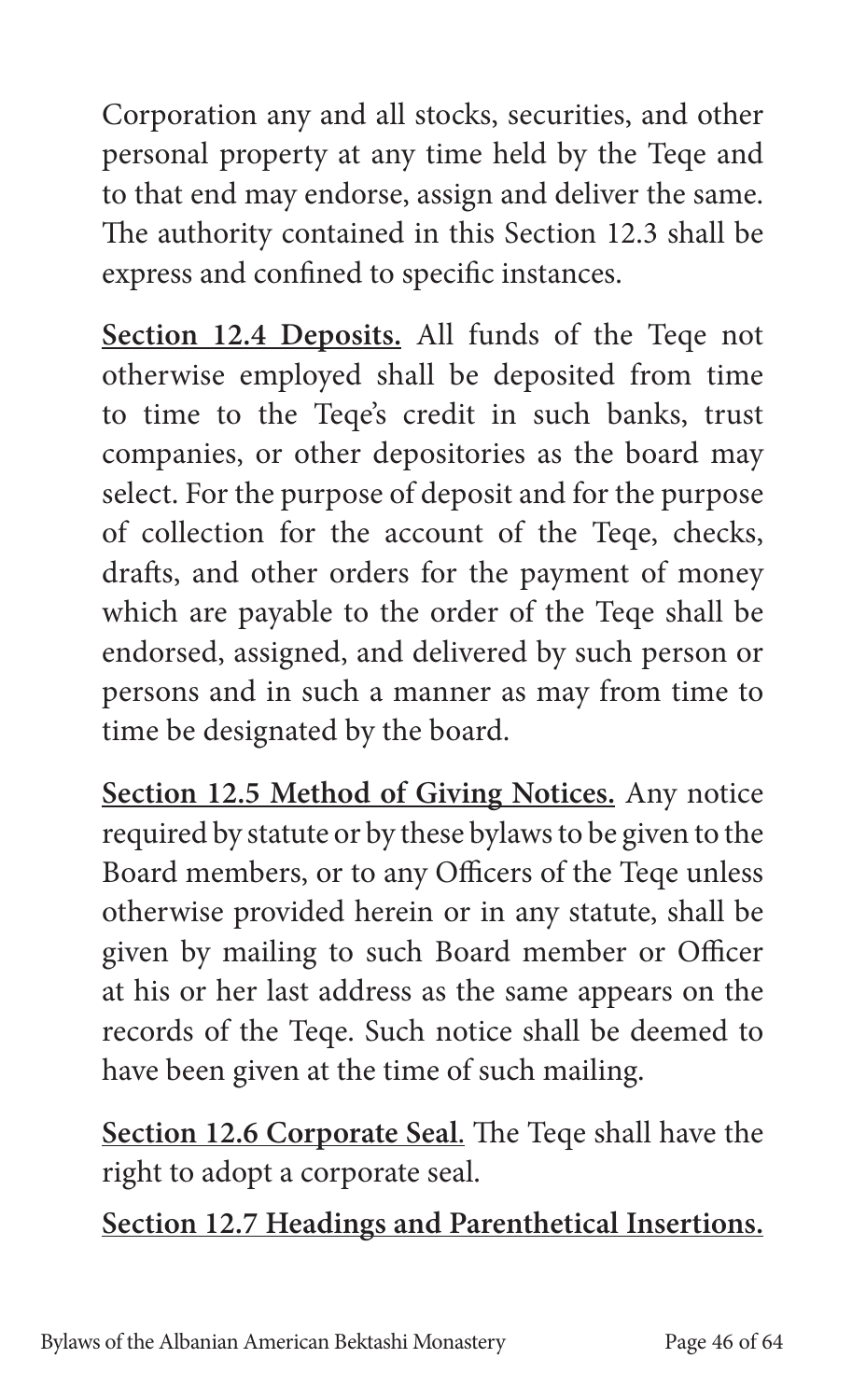The article and paragraph headings included in these bylaws have been used solely for convenience. They shall in no event act as or be used in conjunction with the interpretation of these bylaws.

**Section 12.8 Conflict with Statute.** In the event that any article or section of these bylaws shall conflict with the *Michigan Non-Profit Corporation Act of 1982*, as amended, the Act shall rule.

**Section 12.9 Teqe Records and Files**. Board members, committee chairpersons, employees, and department heads shall turn over all official records and other Teqe property to the Secretary upon leaving their position. The Secretary will assume custody of written records and will turn other property over to the proper person. Records will be deposited in the Secretary's files located in the Teqe, where they may be reviewed by the incoming Officers, chairpersons, and other members.

**Section 12.10 Affiliations.** The Albanian American

Bektashi Monastery may affiliate with other Bektashi organizations in the United States or any similar organizations but shall not submit to the control of such organization or organizations.

**Section 12.11 Political Activity.** Neither the Board nor the Teqe as an institution shall endorse or support, directly or indirectly, any candidate for political office (foreign or domestic), nor shall it knowingly allow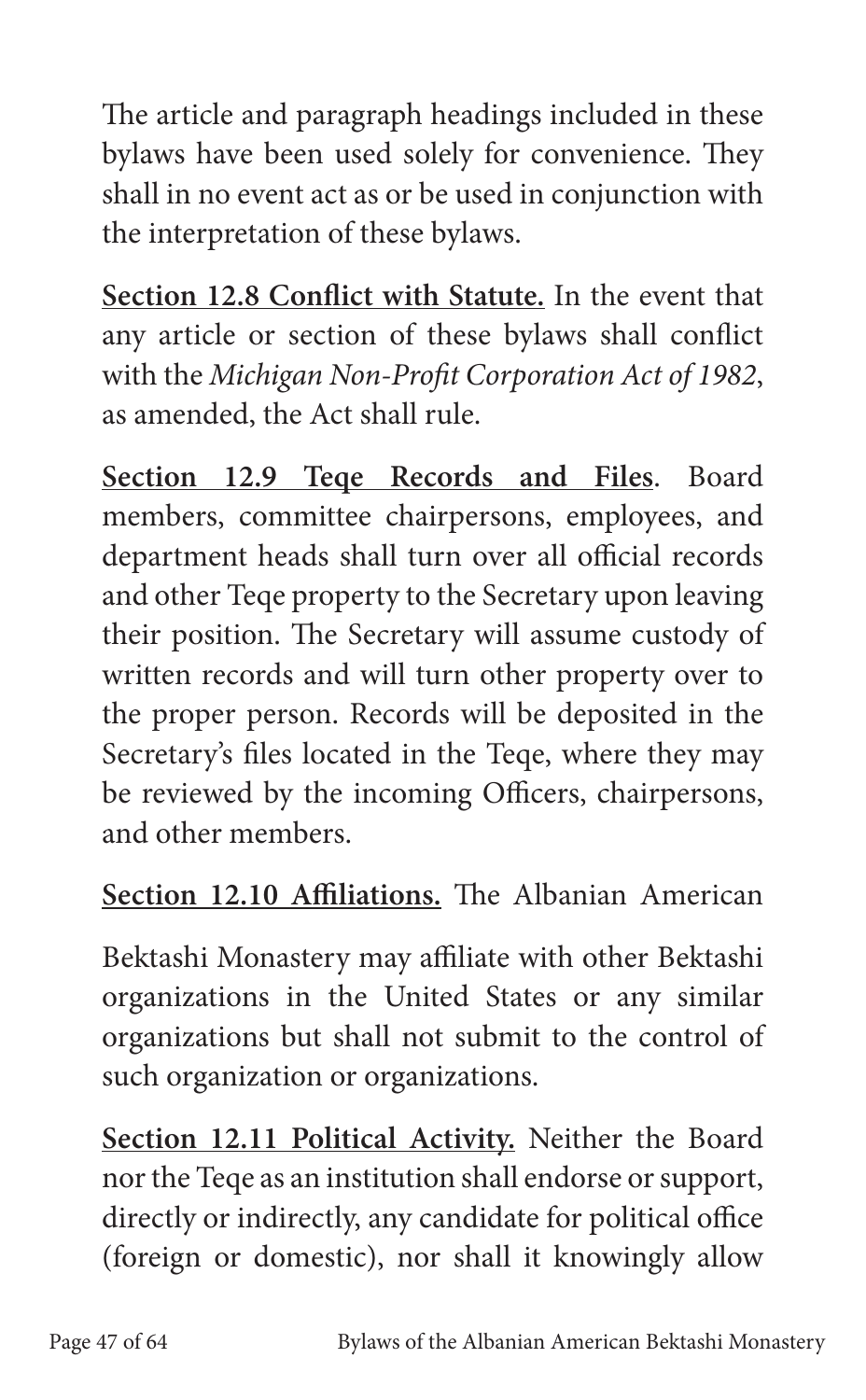the resources of the Teqe to be used in connection with any political campaigns (foreign or domestic). The Board and the Teqe shall not participate in or intervene in (including the publishing or distribution of statements) any political campaign on behalf of (or in opposition to) any candidate for public office.

**Section 12.12 Antiterrorism.** The Board and the Teqe as an institution shall not knowingly directly or indirectly engage in, promote, or support other organizations or individuals who engage in or promote terrorist activity. The Board and the Teqe shall not knowingly make its facilities or resources available to support any activities of organizations whose purpose is subversive to the interests of the United States Government or the United States' national security.

**Section 12.13 General Fund.** The general contributions, pledges, dues, and other general income of the Teqe shall be deposited into a legally recognized banking institution and shall constitute the general fund.

**Section 12.14 Special Fund**. The board may create other special funds titled under specific or separate accounts to receive and accumulate pledges, gifts, inheritances that may be designated for the fulfillment of any specific purpose or proposed purpose not inconsistent with the Articles of Incorporation and these bylaws.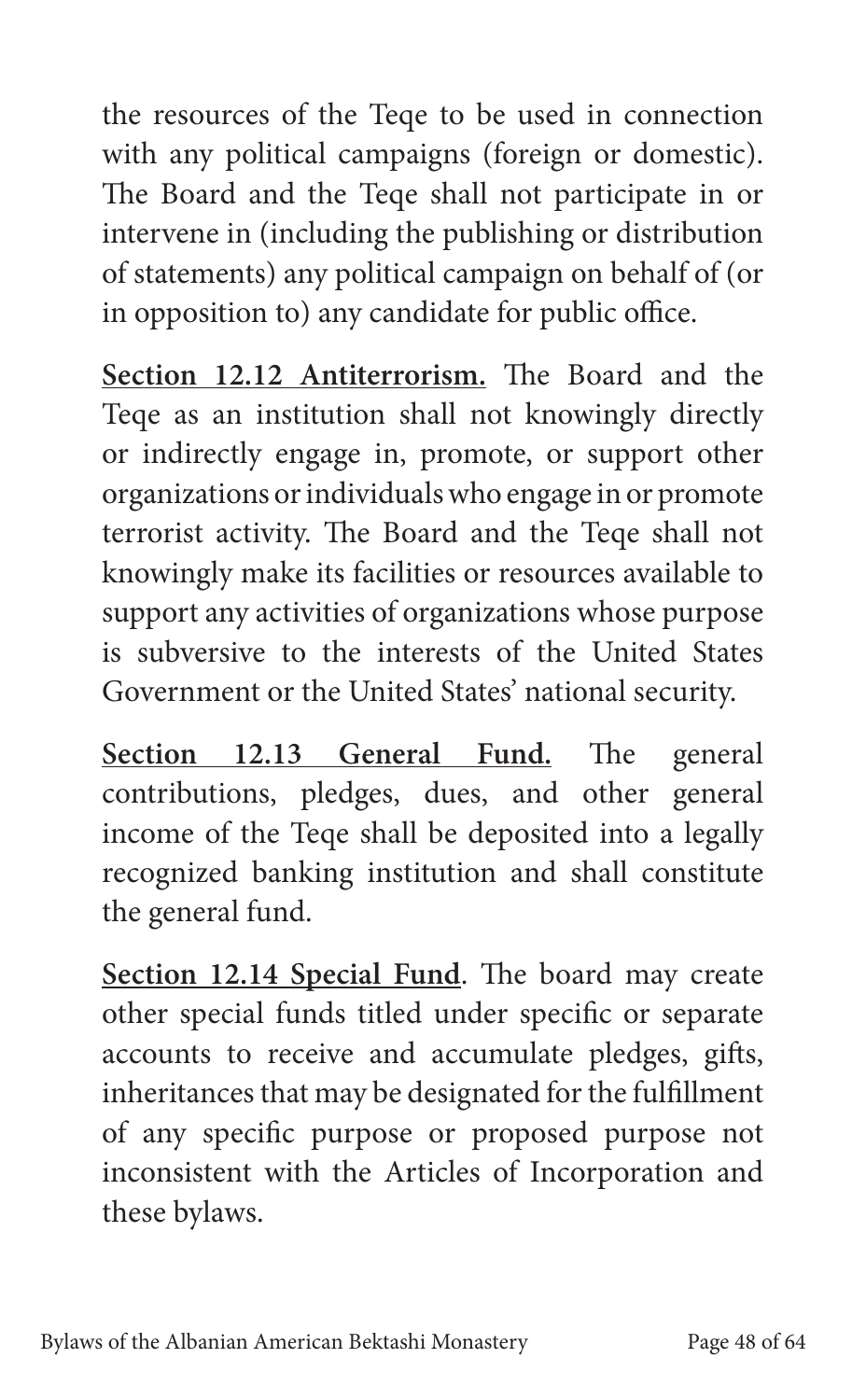**Section 12.15 Investing.** The Council may invest and reinvest funds that have been accumulated under the funds stated above in a manner consistent with the rules related to trustees for prudent investment.

**Section 12.16 Title.** Title to all property shall be held in the name of The Albanian American Bektashi Monastery. All titles, deeds, and other documents, relating to the property shall be kept in the Teqe's custody.

**Section 12.17 Real Property.** The board shall have no right to mortgage, lease, transfer, sell or purchase any real property on behalf of the Teqe unless it has been authorized to do so by a general meeting of the Teqe called for that purpose. A general or special meeting convened for such purpose shall be held on call of the board issued to the members of the Teqe in writing, and such call must contain a specific notice setting forth the purpose of the meeting. No Teqe property shall be mortgaged, sold, leased, transferred, or purchased, except by a two-thirds (2/3) majority vote of the voting members of the Teqe attending such meeting and approval. The highest and best use of the property is to be conveyed and used solely for the benefit of the Teqe only.

**Section 12.18 Compensation of Clerics.** The Teqe, through its Board of Directors, shall provide for the materials needs of its Clerics. Those material needs include but are not necessarily limited to: housing,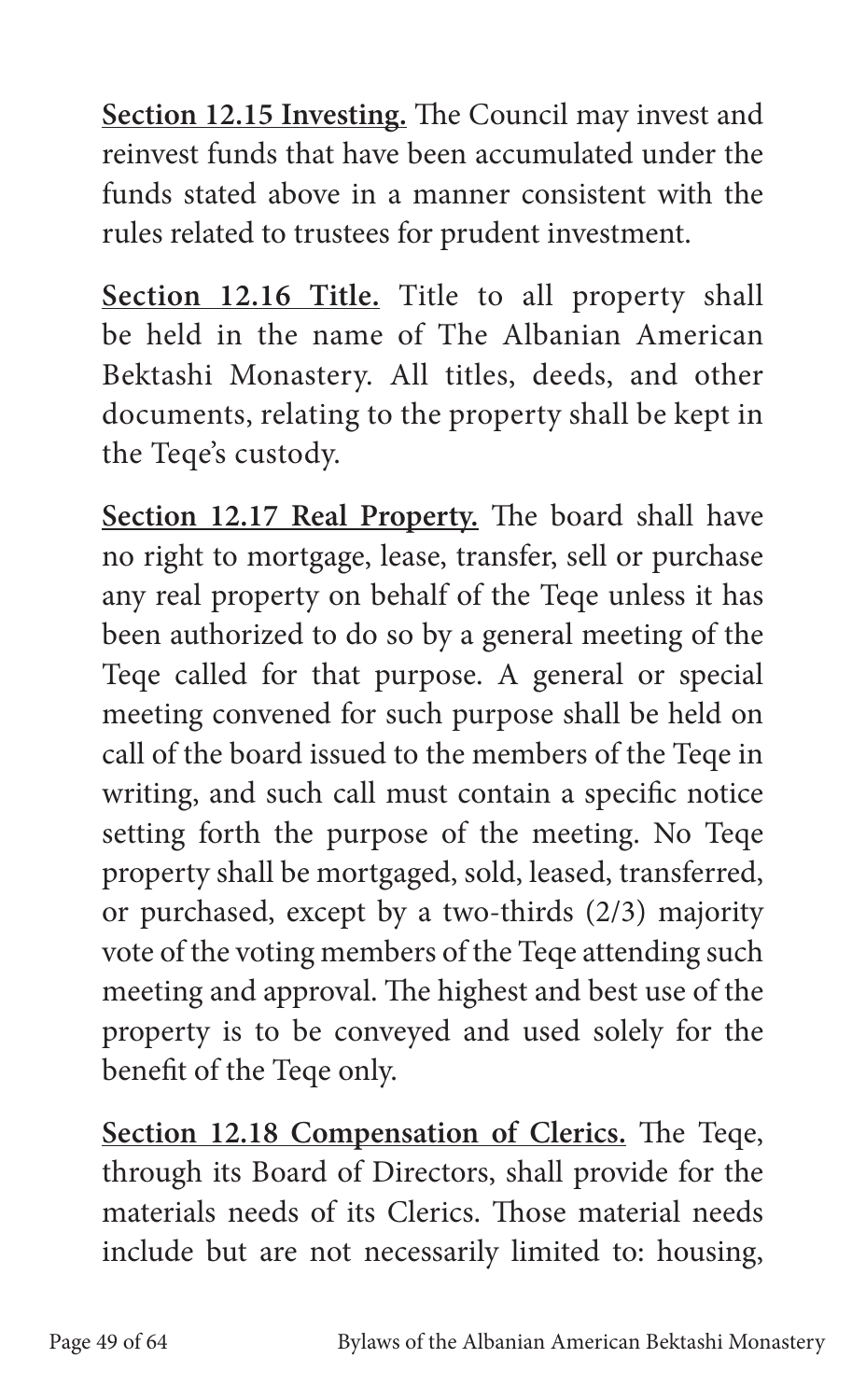health insurance, food, utilities, transportation, taxation, disability insurance, conferences and continuing education, and retirement funding.

## ARTICLE XIII DISSOLUTION & MERGER

Section 13.1 Dissolution or Merger. The Albanian American Bektashi Monastery, and its property is to stand in perpetuity. However, in the event of the involuntary dissolution or merger of the Teqe, as voted by two-thirds of a quorum of the general membership at a regularly or specially called meeting or by proxy, all of the Teqe's assets, real and personal, remaining after payment of all of its obligations as provided by law, shall be distributed to such charitable organization or Bektashi organizations which arc qualified a tax-exempt under Section  $501(c)(3)$  of the Code, as the Board of the Teqe and its Senior cleric shall select and determine. In making such determination, the board and the Senior cleric shall be guided, but not bound, by the wishes of the donors of such assets to the extent that such wishes are consistent with the current needs of those served by the Teqe at the time of such dissolution.

Any such assets not so disposed of, for whatever reason, shall be disposed of by order of the Circuit Court for the County of Wayne to such organization or organizations as said court shall select and determine which are tax-exempt under Section  $50l(c)(3)$  of the Code.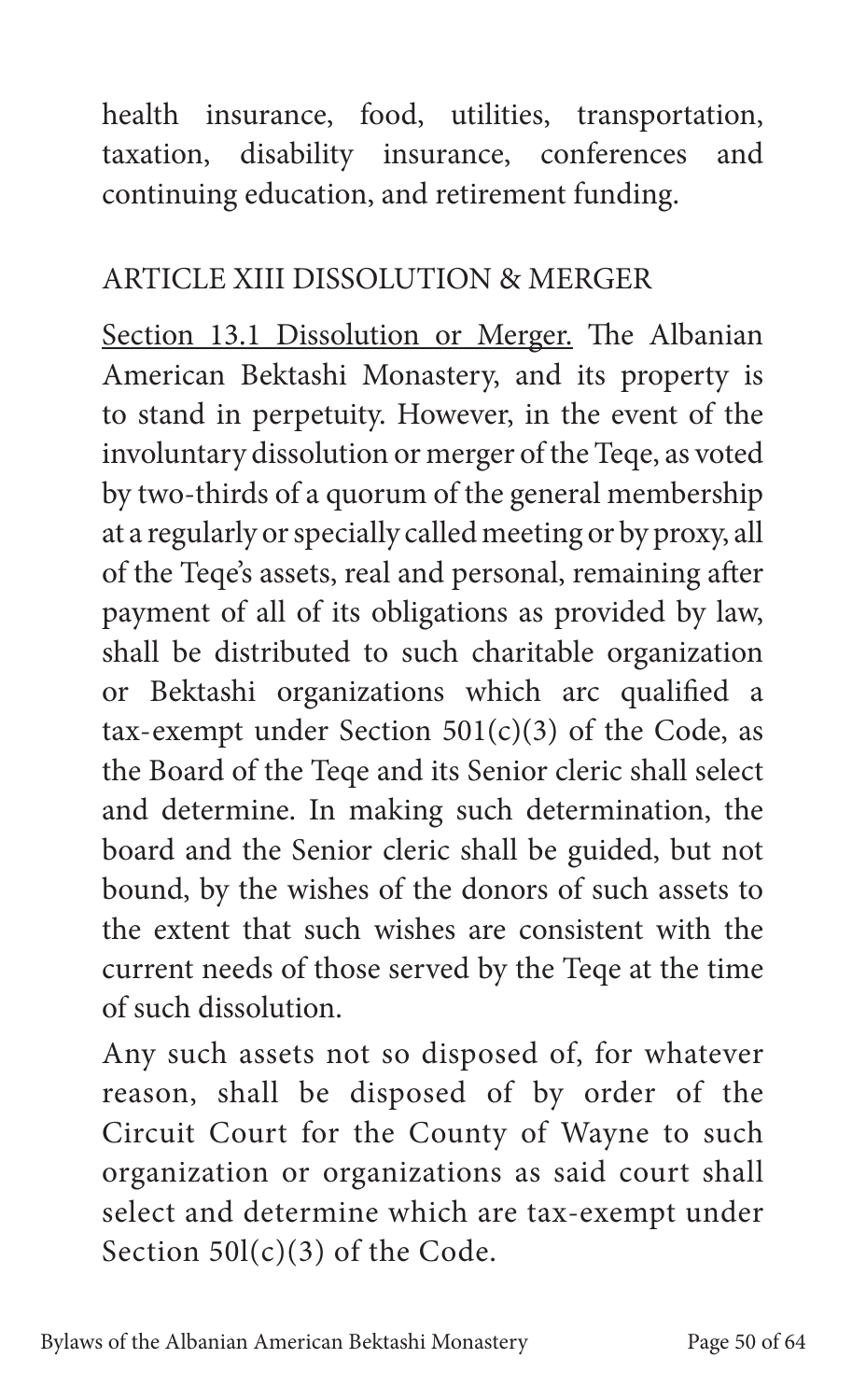## ARTICLE XIV - AMENDMENTS AND ADDITIONS

**Section 14.1 Amendments**. Except as may be required by Michigan Statute or to the contrary in the bylaws, these bylaws may be amended by a vote of twothirds of the members voting at a meeting called for that purpose. A proposed amendment to the bylaws must be presented in writing and proposed to the members at the meeting not less than thirty (30) days prior to the meeting called for the purpose of voting on bylaws changes. The Chairman of the Board shall assure these bylaws will be reviewed and/ or revised, incorporating any heretofore voted amendments every five (5) years.

**Section 14.2 Rules and Regulations**. The board may adopt additional rules and regulations, general or specific, for the conduct of meetings. Additional rules and regulations, general or specific, for the conduct of the Teqe's affairs, provided; however, no such additional rule or regulation shall be inconsistent with or in contravention of any provision of the Articles of Incorporation or these bylaws. The rules and regulations regarding the role of the clerics and religious hierarchy cannot be changed.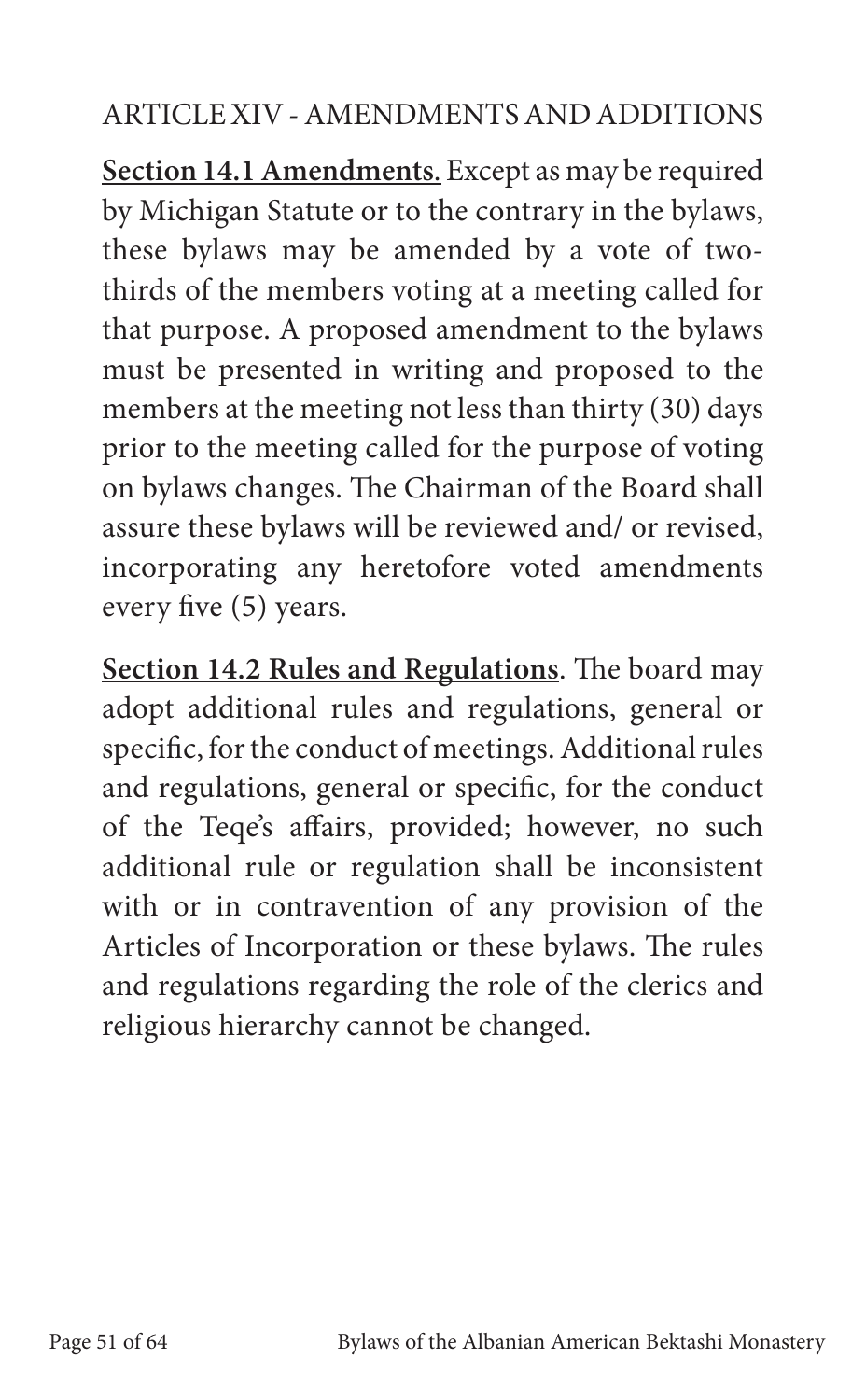## JOB DESCRIPTIONS

#### **Board Offices**

Chairman

- Preside over the cabinet and their meetings.
- Oversee & implement budgets.
- Run day-to-day operations.
- Lead cabinet & committee's to achieve goals.
- Responsible for allocating budgets, projects, donations, and drives.
- Has one (1) vote.
- Term can be 1, 2, or 3-year terms staggered to the rest of the cabinet.
- Appointed by Chairman or voted in by the board, or by Muhibs, or by general membership.
- Coordinates meetings with cabinet & committees.
- Serves as liaison and reports to Chairman.
- 1 or 2 signers of bank accounts.

#### Vice-Chairman

- Serves as Chairman in the absence of Chairman.
- Has a more operational role or hands-on role with committees.
- Works closely with the property manager.
- Reports to Chairman.

#### **Secretary**

- Cabinets official records keeper.
- Coordinates meeting with the board.
- Takes notes and official minutes at all meetings.
- Processes and distributes minutes to officers and alike.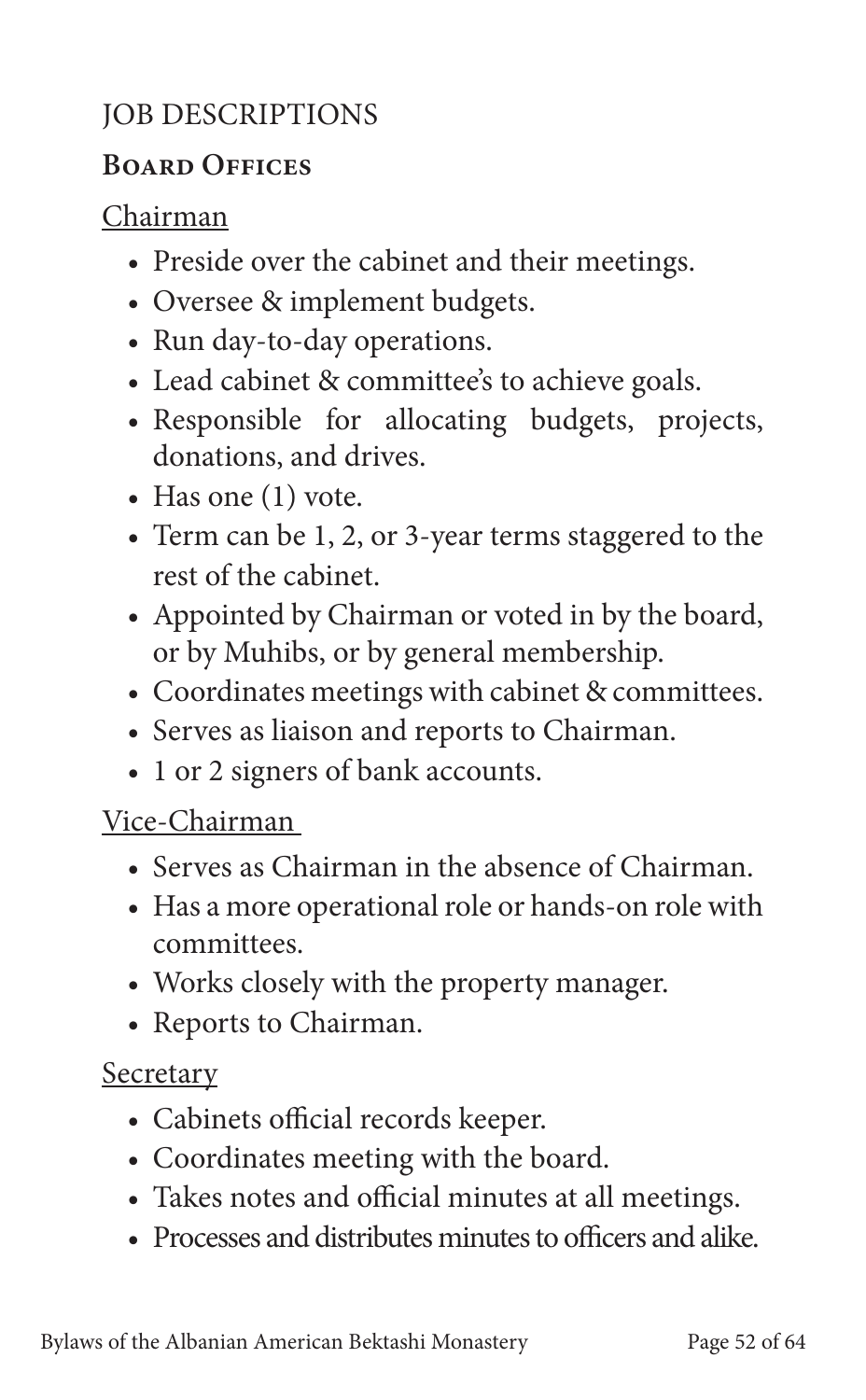- Creates an official agenda for meetings in collaboration with other cabinet members
- Works closely with the property manager
- Reports to the Chairman
- Works with Treasurer to effectively and efficiently send donation acknowledgments to donors

#### Treasurer

- Responsible for all financial operations
- Reports to Chairman
- Works closely with the property manager
- Works closely with an off-site accountant
- Implement finances with accountant using industry-accepted accounting computer software
- 1 or 2 signers of bank accounts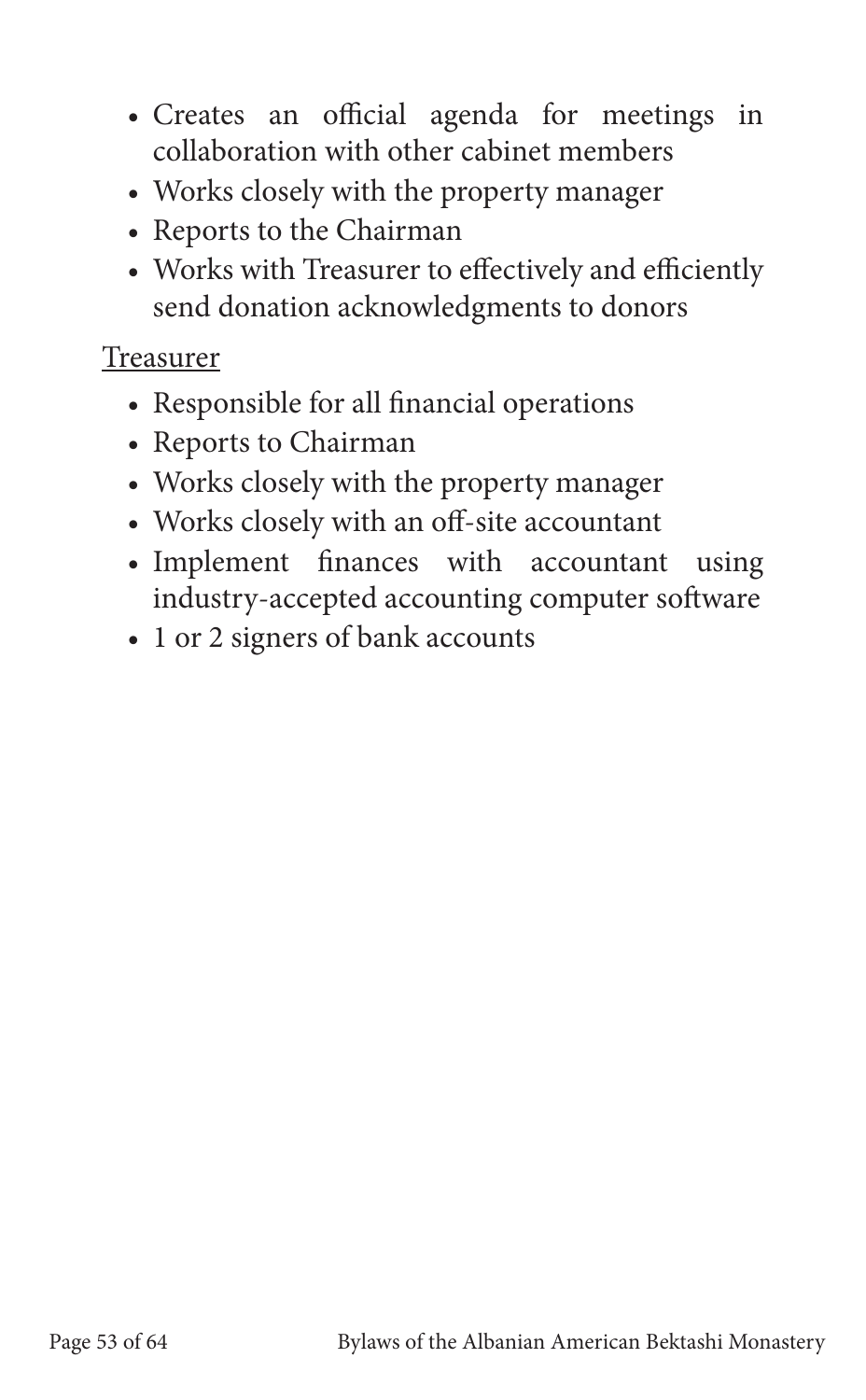## RESTATED ARTICLES OF INCORPORATION THE ALBANIAN AMERICAN BEKTASHI MONASTERY (A Michigan Ecclesiastical Corporation)

Pursuant to the provisions of Act 327, Public Acts of 1931, and Act 162, Public Acts of 1982, the undersigned ecclesiastical corporation executes the following Restated Articles of Incorporation:

- A. The present name of the corporation is The Albanian American Bektashi Monastery.
- B. The corporation identification number (CID) as assigned by the Bureau is: **744-338**
- C. All former names of the corporation are: The First Albanian Teqe Bektashiane in America.
- D. The date of filing of the original Articles of Association as an Ecclesiastical Corporation was: April 27, 1954.
- E. The date of filing of the Certificate of Amendment to the Articles of Incorporation was June 19, 1964.
- F. The date of filing of the Restated Articles of Incorporation for use by Ecclesiastical Corporation was February 2, 1995. The following Restated Articles of Incorporation supersede the Articles of Incorporation as amended and shall be the Restated Articles of Incorporation for the Corporation: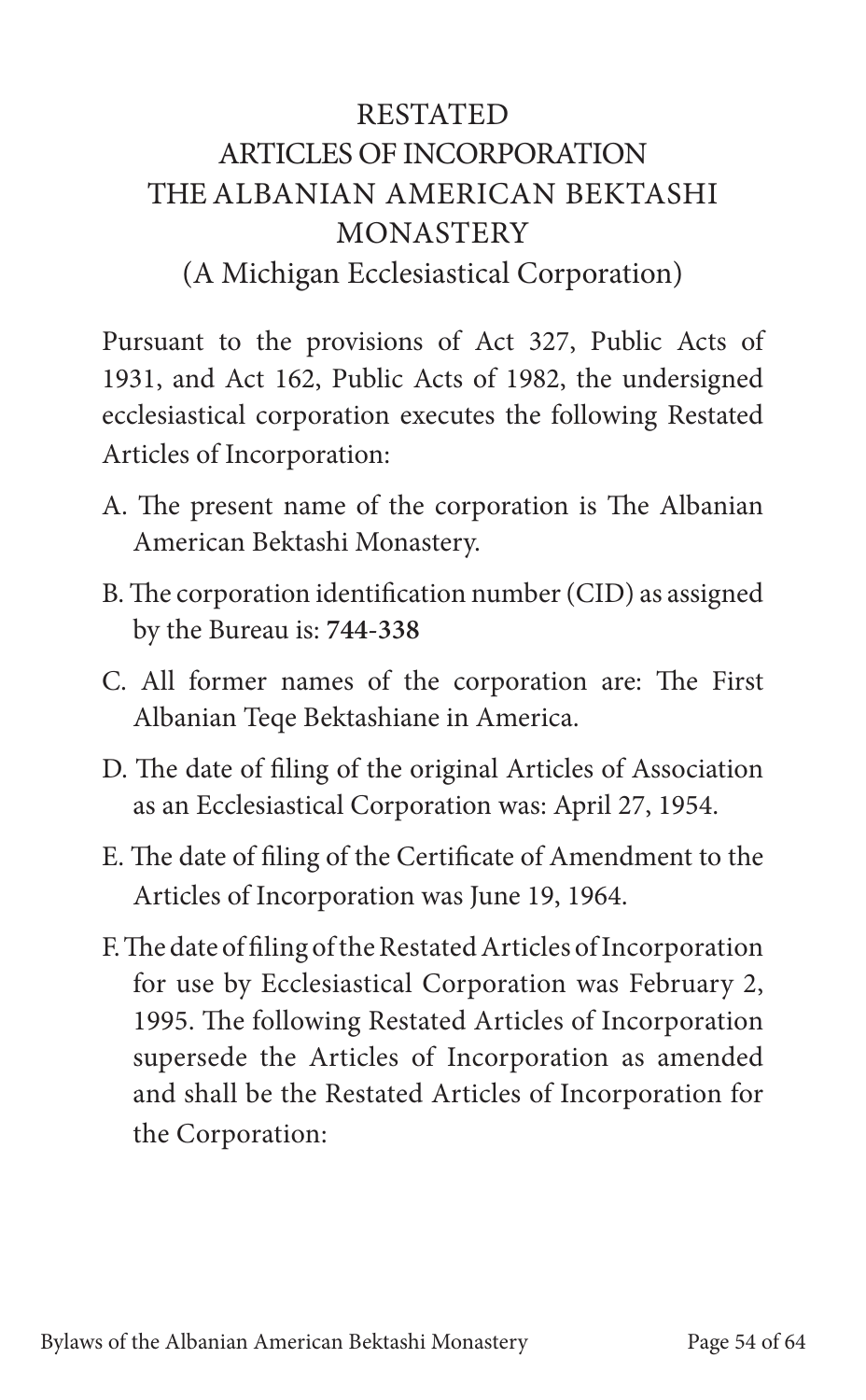#### ARTICLE I

The name assumed by this corporation and by which it shall be known in law is Albanian American Bektashi Monastery (hereinafter referred to as the "Teqe").

#### ARTICLE II

- A. The location of said religious establishment shall be in the city of Taylor, the County of Wayne, and the State of Michigan.
- B. The address and the mailing address of the registered office is:

#### **21749 Northline Road Taylor, Michigan 48180**

C. The name of the resident agent at the registered office is the resident Senior cleric.

#### ARTICLE III

The time for which the Teqe shall be created shall be perpetual.

#### ARTICLE IV

The members of the Teqe shall worship and labor together according to the discipline, rules, and usages of the Albanian American Bektashi Monastery (or other jurisdiction as the case may be), as from time to time authorized and declared by the governing body.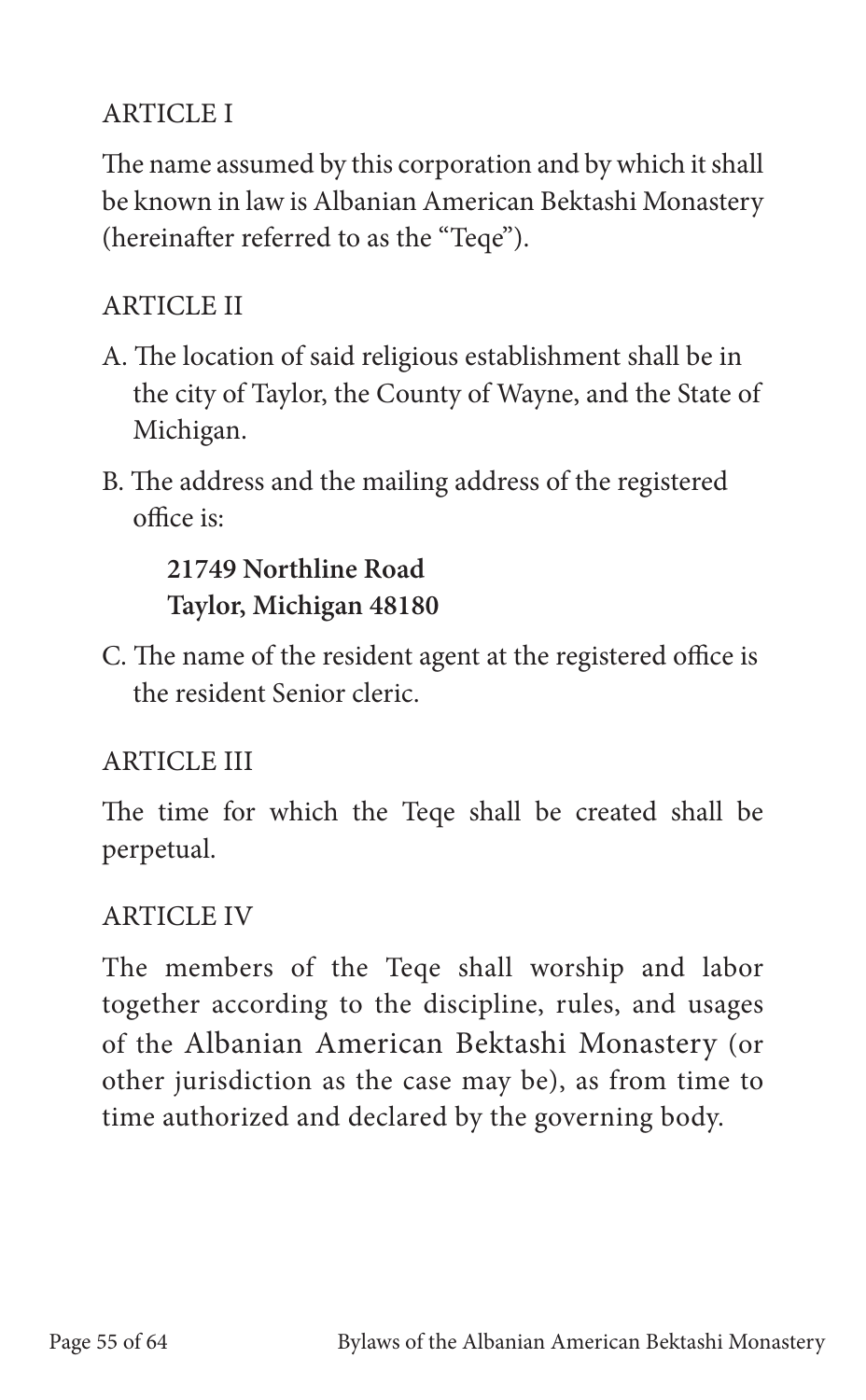#### ARTICLE V

- A. The purposes for which the Teqe is organized are as follows:
	- To maintain and preserve the spiritual and physical well-being and unity of its membership and the domestic community.
	- To coordinate religious work or activity with the intent of propagating, practicing, and forever perpetuating religious worship, cultural traditions, discipline, and faith, all abiding by the Bektashi Sufi order.
- B. The Teqe is intended to be an organization that is exempt from Federal income taxation under Section  $50l(c)(3)$  of the Internal Revenue Code of 1986, as amended or corresponding provisions of any subsequent Federal tax laws (the "Code"), and which qualifies as "other than a private foundation" within the meaning of Section 509(a)(1) of the Code. All terms and provisions of these Articles of Incorporation (and of the bylaws of the Teqe) shall be construed, applied, and carried out in accordance with such intent. Notwithstanding any other provision of these articles, the Teqe shall not carry on any activity not permitted to be carried on (a) by an organization exempt from Federal income tax under Section  $501(c)(3)$  of the Code or (b) by an organization the contributions to which are deductible under Section 170(c)(2) of the Code.
- C. The Teqe shall not participate in or intervene in (including the publishing or distribution of statements)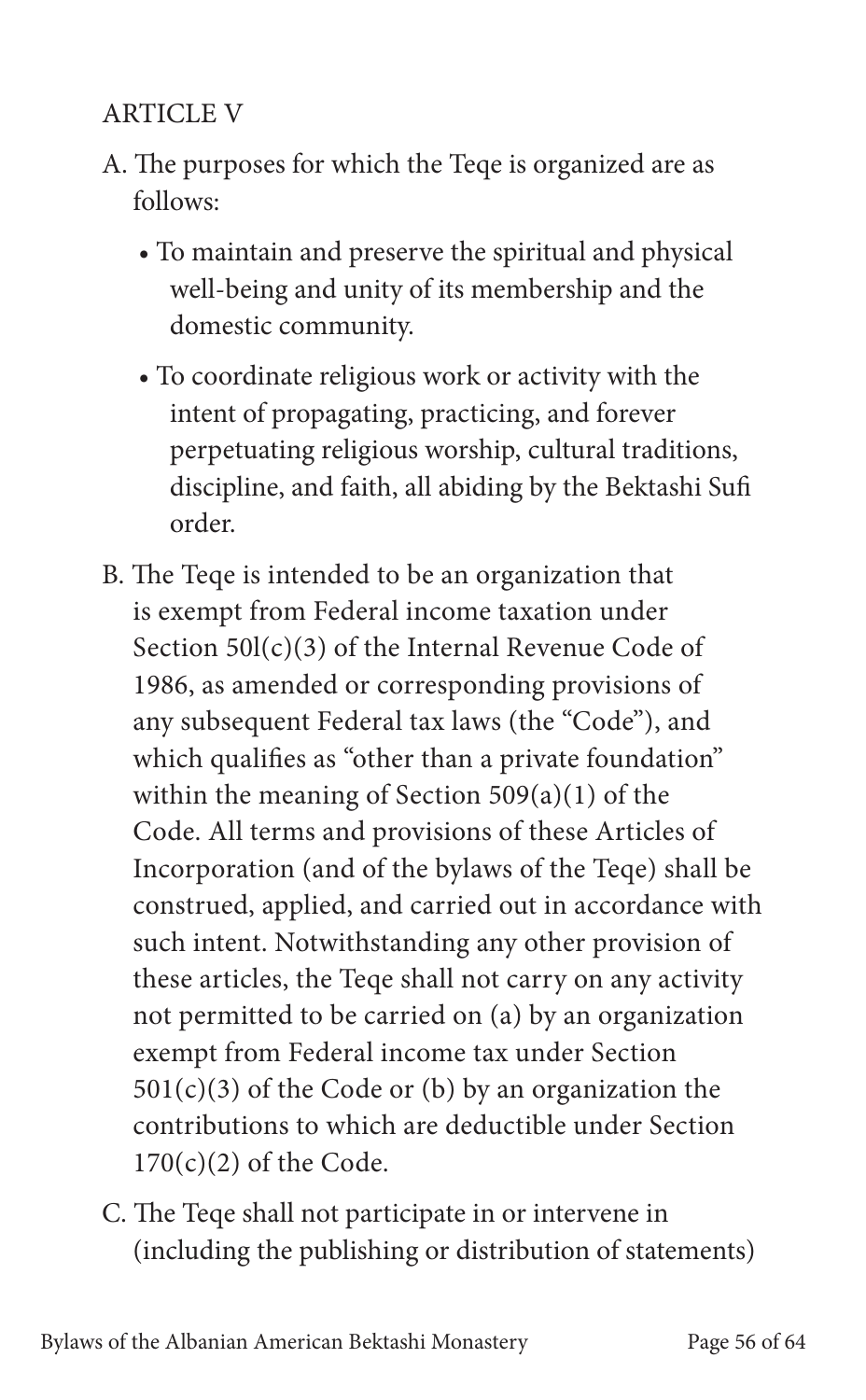any political campaign on behalf of (or in opposition to) any candidate for public office.

- D. No substantial part of the activities of the Teqe shall be to carry on propaganda or otherwise attempt to influence legislation.
- E. No substantial part of the activities of the Teqe shall consist of the provision of commercial-type insurance.
- F. The Teqe shall not knowingly support any activities of organizations whose purpose or activities are terrorist in nature or subversive to the national security of the United States government or its populace.

#### ARTICLE VI

- A. The Teqe is organized upon an ecclesiastical basis and shall be governed by its members as shall be defined in the bylaws of this Teqe.
- B. The Teqe is independently owned and operated by its clergy and its members.
- C. The Teqe is to be financed under the following general plan: By gifts, grants, contributions, and bequests from the general public, income from the performance of its exempt purpose, and investment income.

#### ARTICLE VII

#### Definitions:

A. The term "Teqe" shall be read to mean and shall include the congregation and the building and grounds located at 21749 Northline Road, Taylor, Michigan 48180.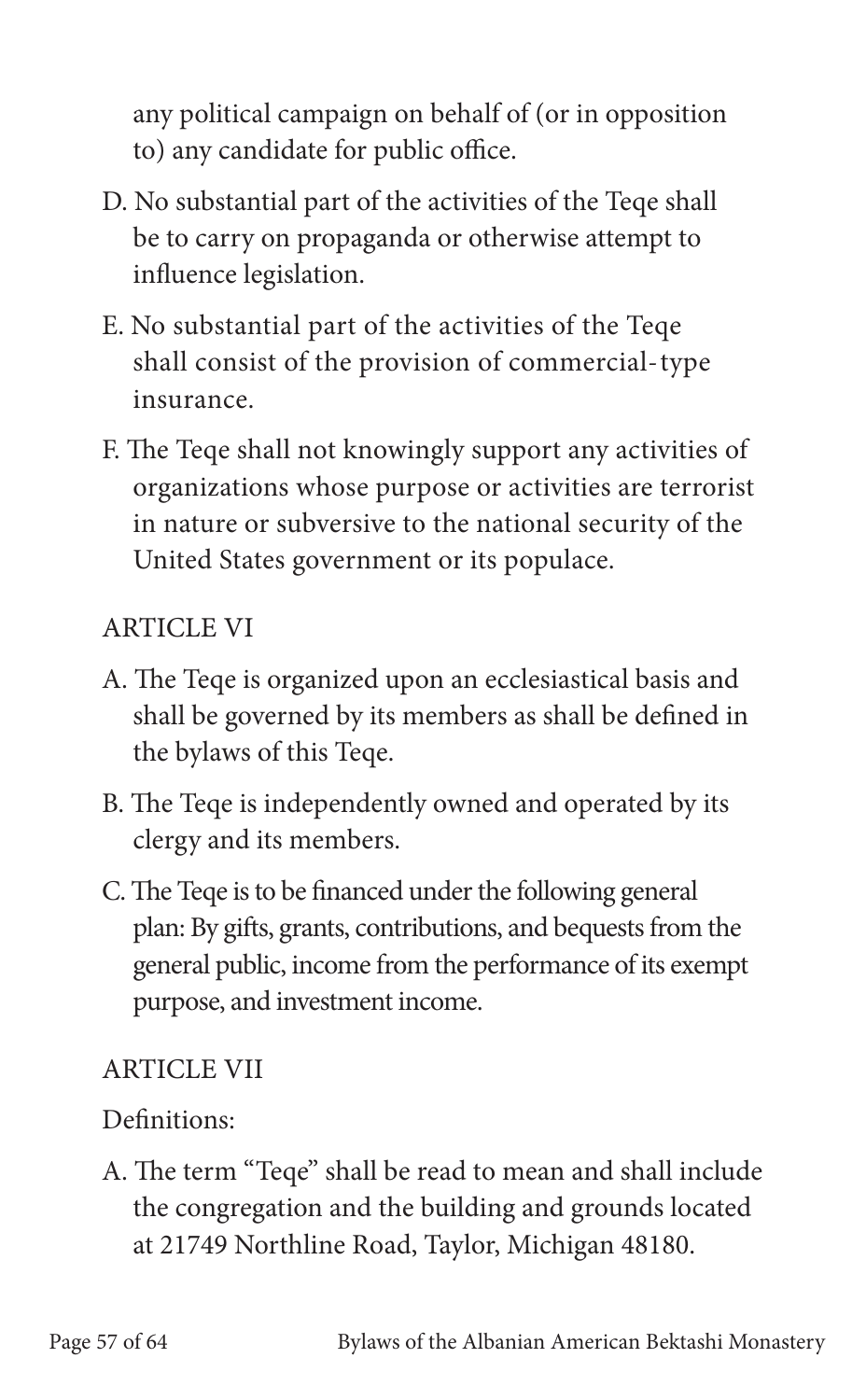- B. The word "Board" shall have the same definition as "Board" as set forth in Section 105 (5) of the Act.
- C. The word "Board member" shall have the same definition as "Director" as set forth in Section 106 (2) of the Act.
- D. A member shall be a person qualified as such as defined in the bylaws of the Teqe.

#### ARTICLE VIII

- A. No part of the net earnings of the Teqe shall be distributed to, or inure to the benefit of, any Board member or Officer of the Teqe contributor or private person as prohibited by applicable law, including, but not limited to, Section 501 (c) (3) of the Code.
- B. In the event of the voluntary or involuntary dissolution or merger of the Teqe, as voted by two-thirds of a quorum of members at a regularly or specially called meeting, all of the Teqe's assets, real and personal, remaining after payment of all of its obligations as provided by law, shall be distributed to such charitable organization or organizations which are qualified as tax-exempt under Section  $50l(c)(3)$  of the Code, as the Senior cleric and the Board of the Teqe shall select and determine. In making such determination, the board shall be guided but not bound by the wishes of the donors of such assets to the extent that such wishes are consistent with the current needs of those served by the Teqe at the time of such dissolution.

#### ARTICLE IX

Except as otherwise required by law, these Articles of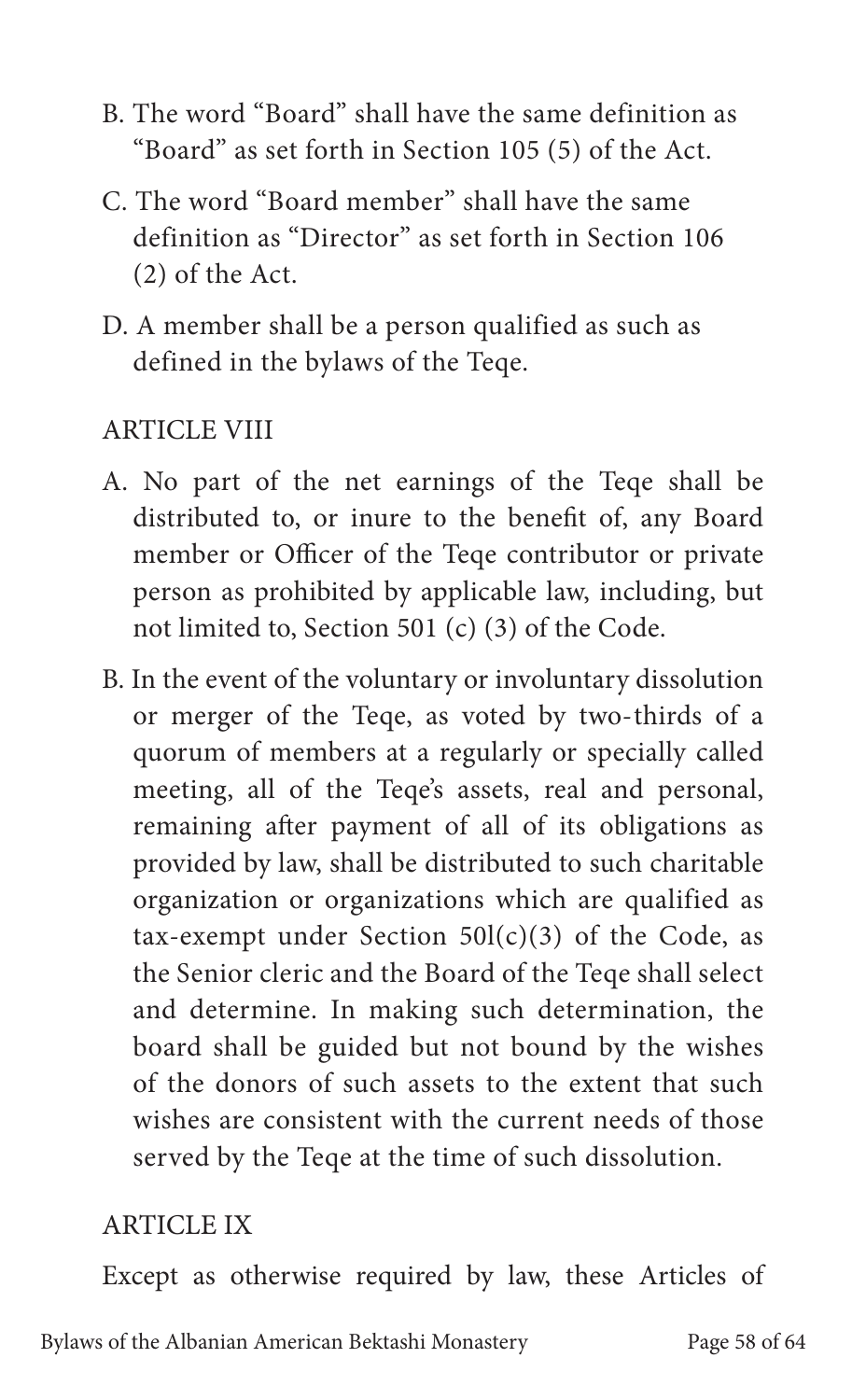Incorporation may be amended or restated by the majority vote of the Board of the Teqe at any regular or special meeting.

#### ARTICLE X

- A. To the fullest extent permitted under Section 209(c) of the Michigan Nonprofit Corporation Act, as the same presently exists or may hereafter be amended (the "Act"), a volunteer director or volunteer officer of the Teqe shall not be personally liable to the Teqe for monetary damages for breach of the volunteer director's or volunteer officer's fiduciary duty. However, this provision does not eliminate or limit the liability of a volunteer director or volunteer officer for any of the following:
	- 1. A breach of the volunteer director's or officer's duty of loyalty to the Teqe.
	- 2. Acts or omissions not in good faith or that involve intentional misconduct or a known violation of the law.
	- 3. A violation of Section 551(1) of the Act.
	- 4. A transaction from which the volunteer director or officer derived an improper personal benefit.
	- 5. An act or omission occurring before January 1, 1988.
	- 6. An act or omission that is grossly negligent. Any volunteer director or volunteer officer of the Teqe shall only be personally liable for monetary damages for a breach of fiduciary duty as a Board member or Officer to the Teqe to the extent set forth in this Section A.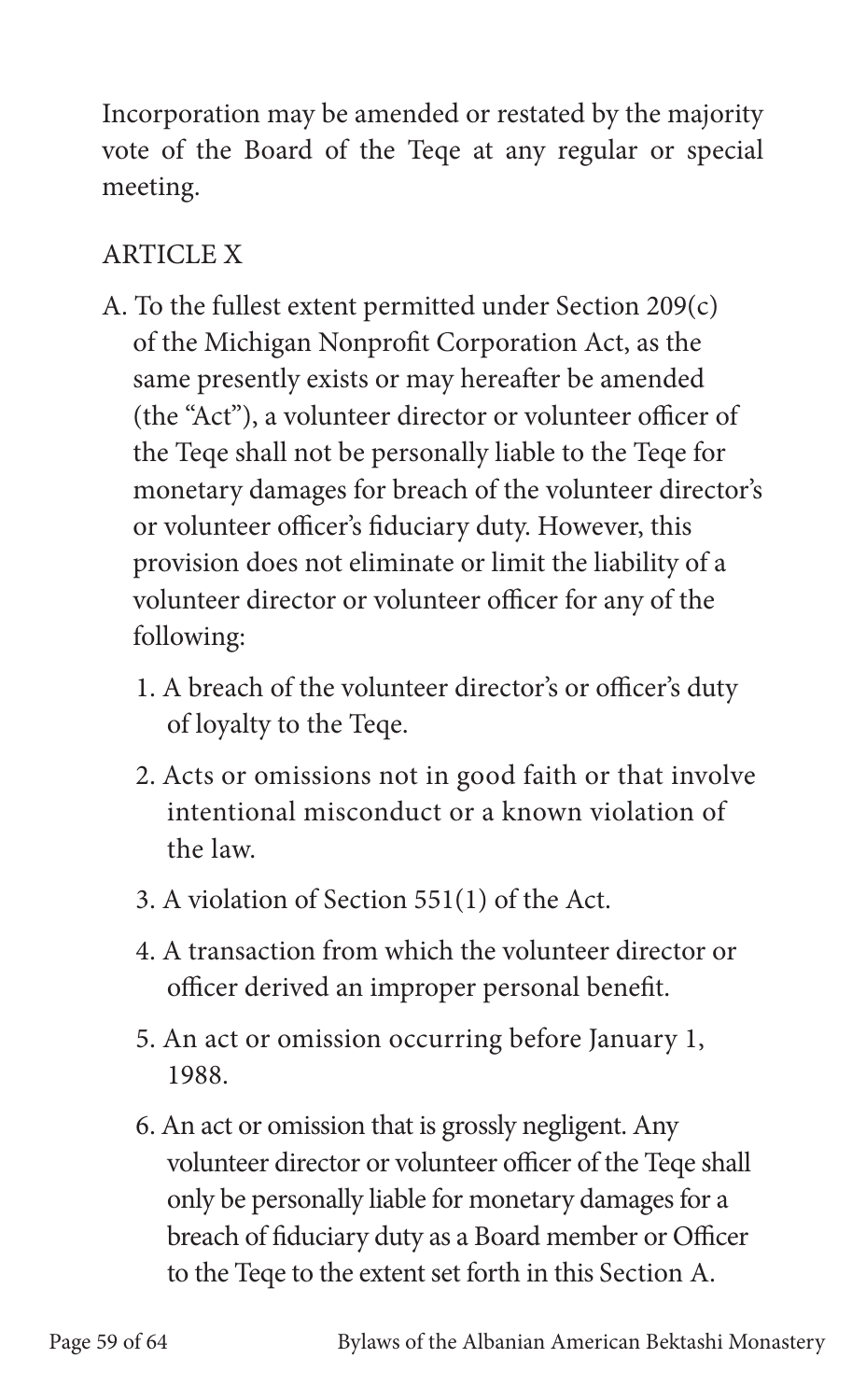- B. To the fullest extent permitted under Section 209(d) of the Act, the Teqe assumes all liability to any person other than the Teqe for all acts or omissions of a volunteer director occurring on or after January 1, 1988, incurred in the good faith performance of the volunteer director's duties as such. A claim for monetary damages for such a breach of a volunteer director's duty to any person other than the Teqe shall not be brought or maintained against a volunteer director; but such a claim shall be brought or maintained instead against the Teqe, which shall be liable for the breach of the volunteer director's duty.
- C. The term "volunteer commissioner" shall have the same definition as "volunteer chairman" as set forth in Section 110(2) of the Act.
- D. Any repeal, amendment, or other modification of this Article shall not adversely affect any right or protection of a volunteer director or officer of the Teqe existing at the time of such repeal, amendment, or other modification. If the Act is amended after this Article becomes effective, then the liability of Board members shall be eliminated or limited to the fullest extent permitted by the Act as so amended.

#### ARTICLE XI

A. To the fullest extent permitted by the Act the Teqe assumes the liability for nil acts or omissions of the Teqe's volunteer Board members, volunteer officers, or other volunteers occurring on or after the date this Article becomes effective in accordance with the pertinent provisions of the Act if all of the following are met: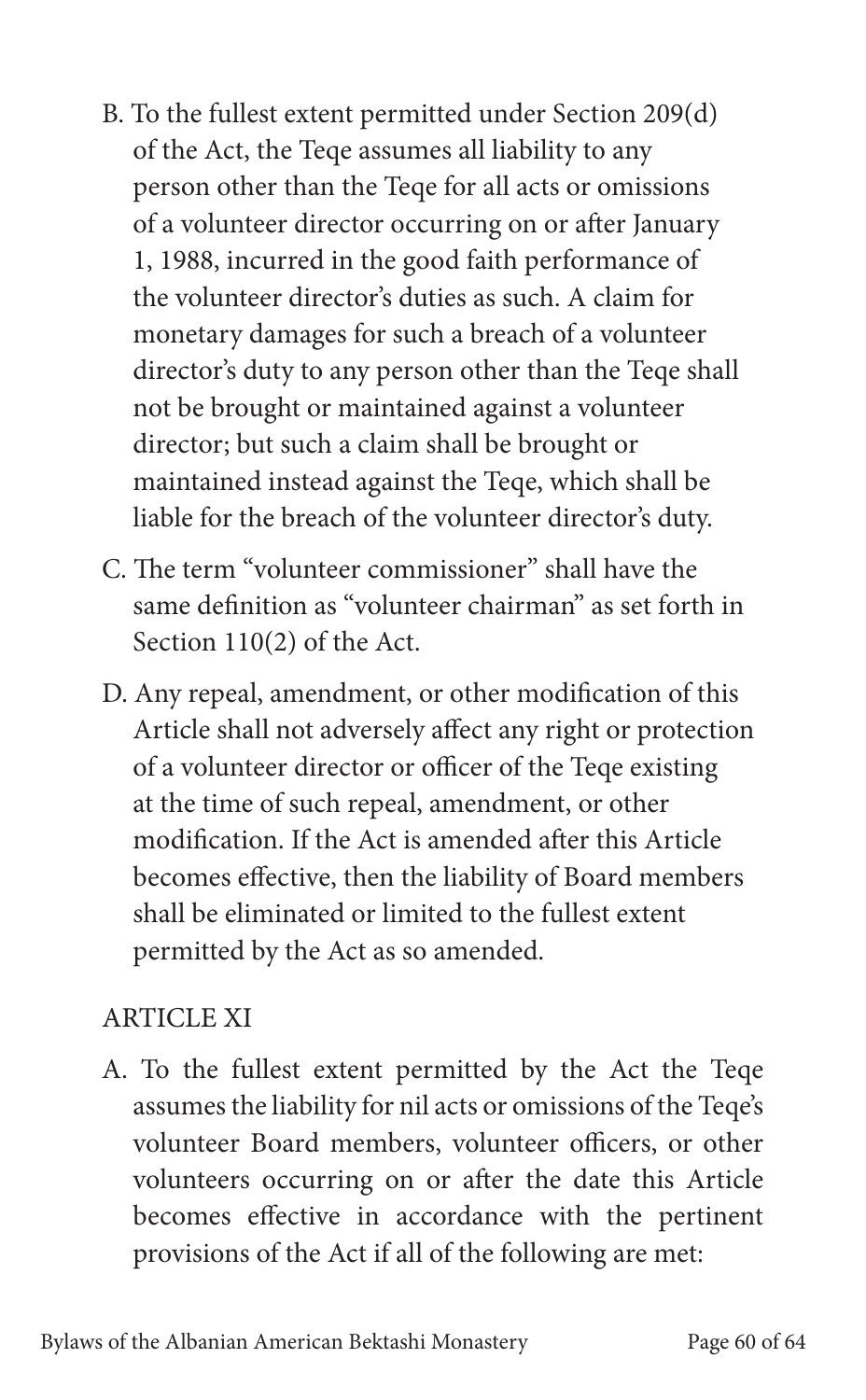- 1. The volunteer was acting or reasonably believed he or she was acting within the scope of his or her authority;
- 2. The volunteer was acting in good faith;
- 3. The volunteer's conduct did not amount to gross negligence or willful and wanton misconduct;
- 4. The volunteer's conduct was not an intentional tort; and,
- 5. The volunteer's conduct was not a tort arising out of the ownership, maintenance, or use of a motor vehicle for which tort liability may be imposed as provided in section 3135 of the insurance code of 1956, Act No. 218 of the Public Acts of 1956, being section 500.3135 of the Michigan Compiled Laws.
- B. It is the intention and purpose of this Article that by reason of the foregoing provisions, a claim for monetary damages for a volunteer's acts or omissions shall not be brought or maintained against a volunteer but shall be brought and maintained against the Teqe.
- C. Any repeal, amendment, or modification of this Article shall not adversely affect any right or protection of a volunteer of the Teqe existing at the time of such repeal, amendment, or other modification. If the Act is amended after this Article becomes effective, then the liability of volunteers shall be eliminated or limited to the fullest extent permitted by the Act as so amended.

These Restated Articles of Incorporation were duly adopted on the\_ day of \_\_ 20\_, in accordance with the provisions of Section 642 of the Act 162, Public Acts of 1982 and Section 182 of Act 327, Public Acts of 1931, as amended, by the necessary number of members and do further amend the provisions of the Articles of Incorporation.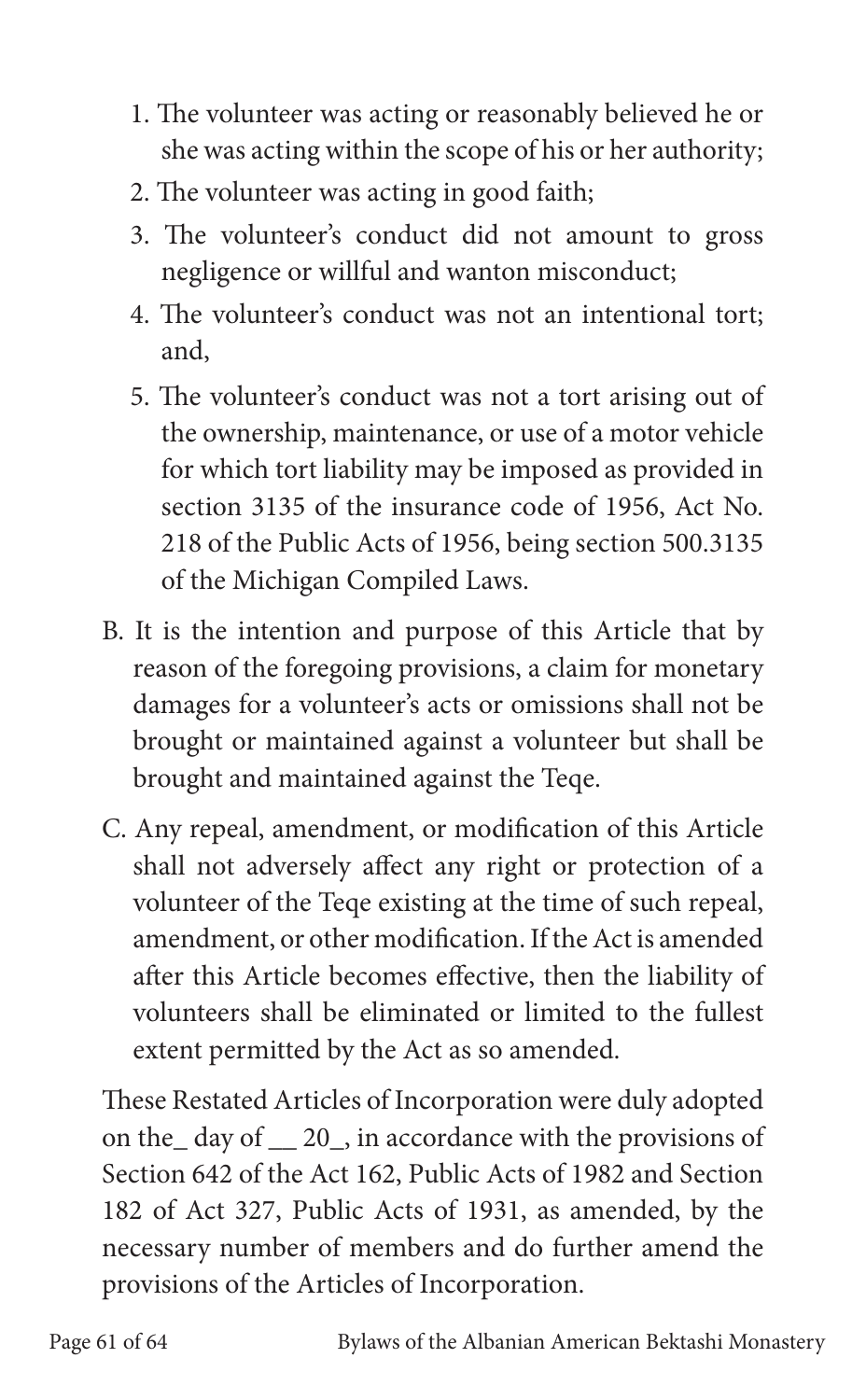(i) The following is a copy of the Call for the Meeting: (The call notifying the members of the meeting should be copied here, using the wording as it appeared in the church bulletin, paper, notice, or as it was announced from the pulpit. Minutes of the meeting arc not required.)

(ii) The number of members present at such meeting:

(iii) The number of members voting in favor of the Restated Articles of Incorporation:

These Restated Articles of Incorporation restate, integrate, and do further amend the provisions of the Articles of Incorporation and were duly adopted by the members. The necessary number of votes was cast in favor of these Restated Articles of Incorporation.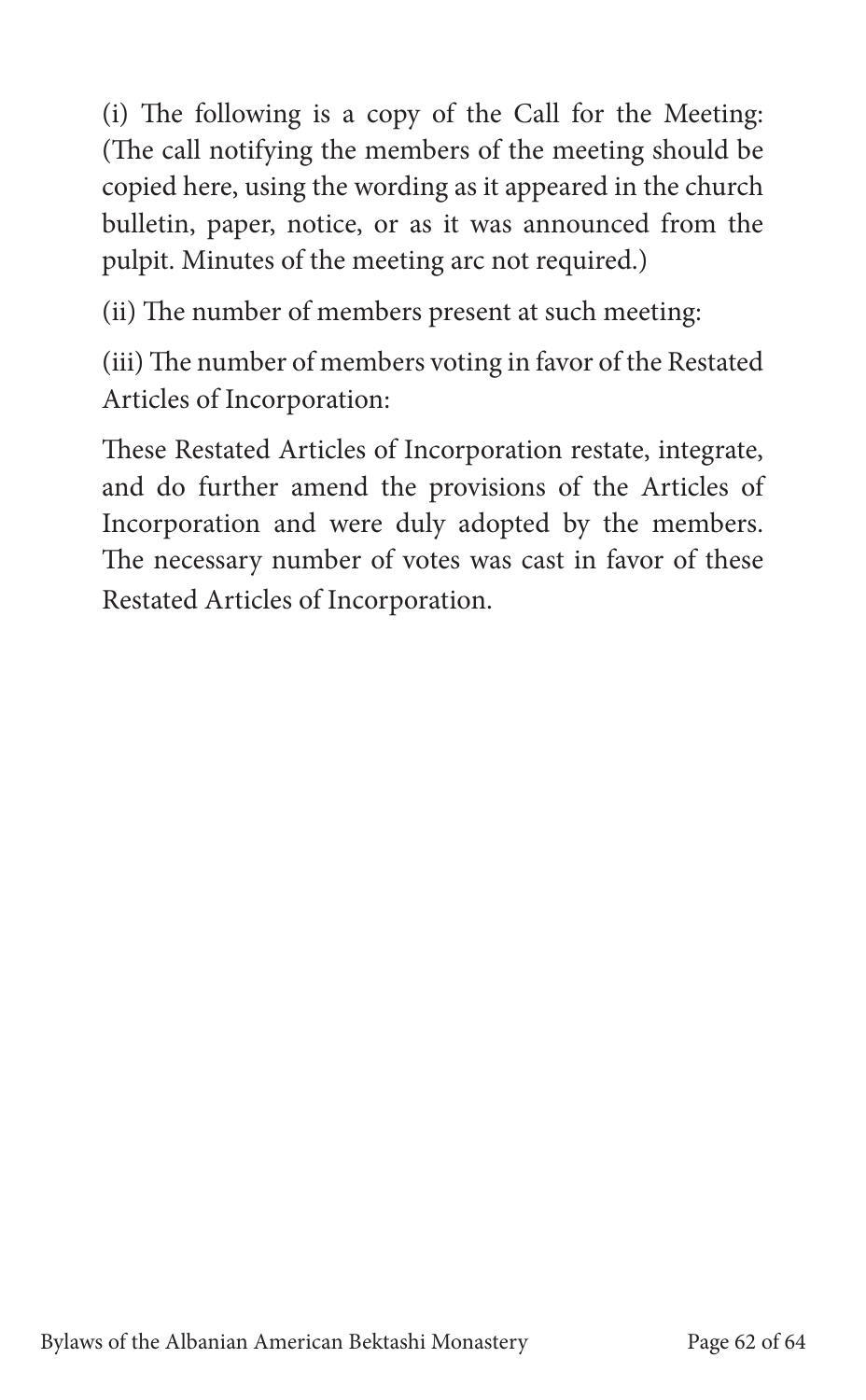## These bylaws of the Albanian American Bektashi Monastery are hereby approved and submitted by the undersigned.



In the event that any of the above-sign individuals refuse to recognize any or all of the points of these bylaws after having placed their signature of total approval, that individual's position on the Board of Commıssıoners will be rendered void, and a replacement individual will be determined by the senior cleric or special election.